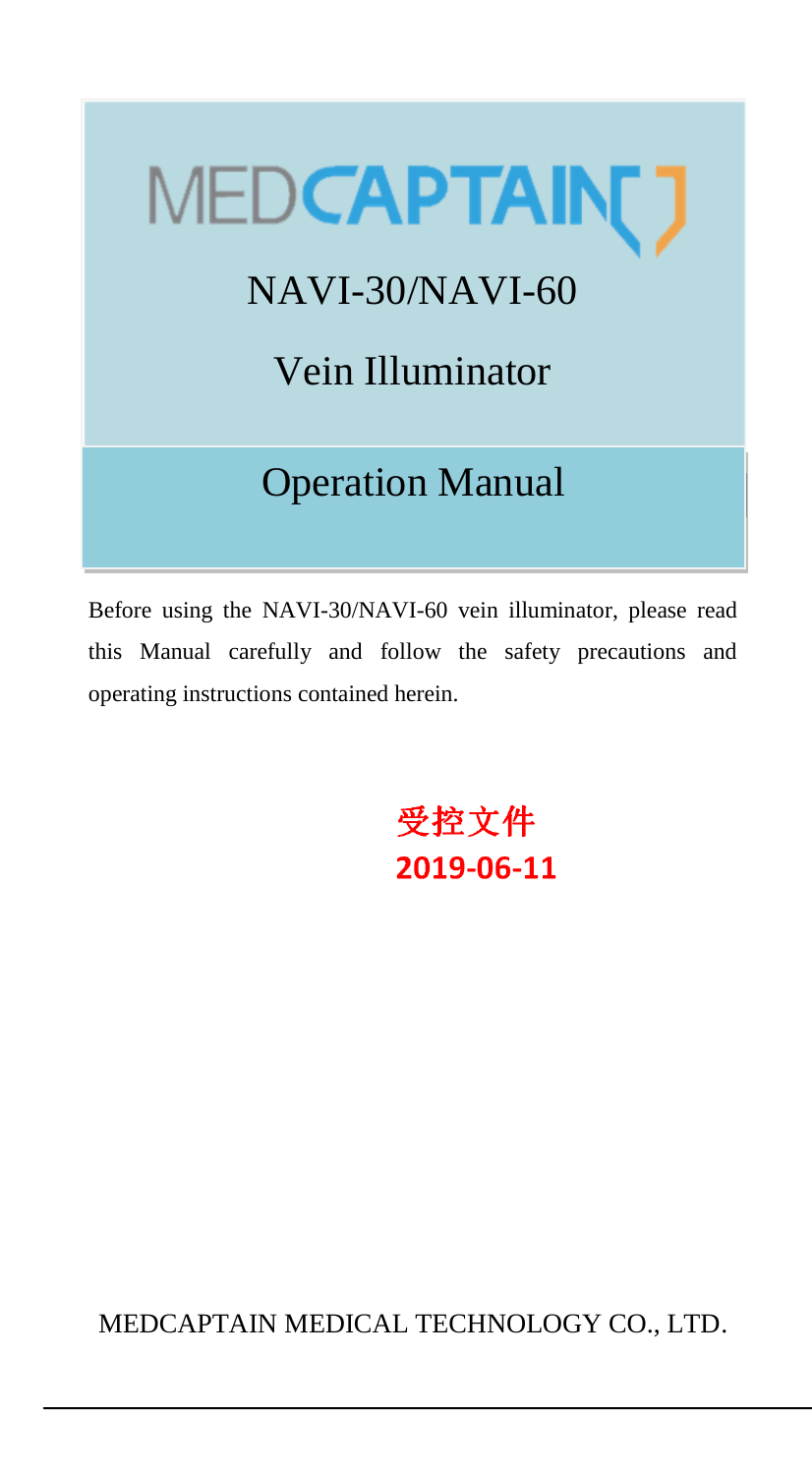### **Intellectual Property and Statement**

MEDICAL TECHNOLOGY CO., LTD. (hereinafter referred to as "MEDCAPTAIN") owns the intellectual property rights to this Manual.

© Copyright 2018-2019 MEDCAPTAIN MEDICAL TECHNOLOGY CO., LTD. All rights reserved.

No part of this Manual shall be reproduced, amended or translated by any individual or organization without the written permission of MEDCAPTAIN.

MEDCAPTAIN and its Chinese name, MEDCAPTAIN and  $$\tt{\tt MEDCAPTAIN}.$$  are registered trademarks owned by <code>MEDCAPTAIN</code>.

#### **Statement**

MEDCAPTAIN reserves the final interpretation right to this Manual. To provide accurate and efficient product services, MEDCAPTAIN shall have the right to change the contents of this Manual without prior notice under the premise of complying with medical device regulations. The latest version accumulates all changes made in earlier versions.

MEDCAPTAIN is responsible for the safety, reliability and performance of this product, only if:

- The product is used in accordance with this Manual.
- All installations, replacements, tests, modifications and repairs are conducted by technicians authorized to do so by MEDCAPTAIN.
- All replacement components and accessories are provided by MEDCAPTAIN.
- All maintenance service records are kept.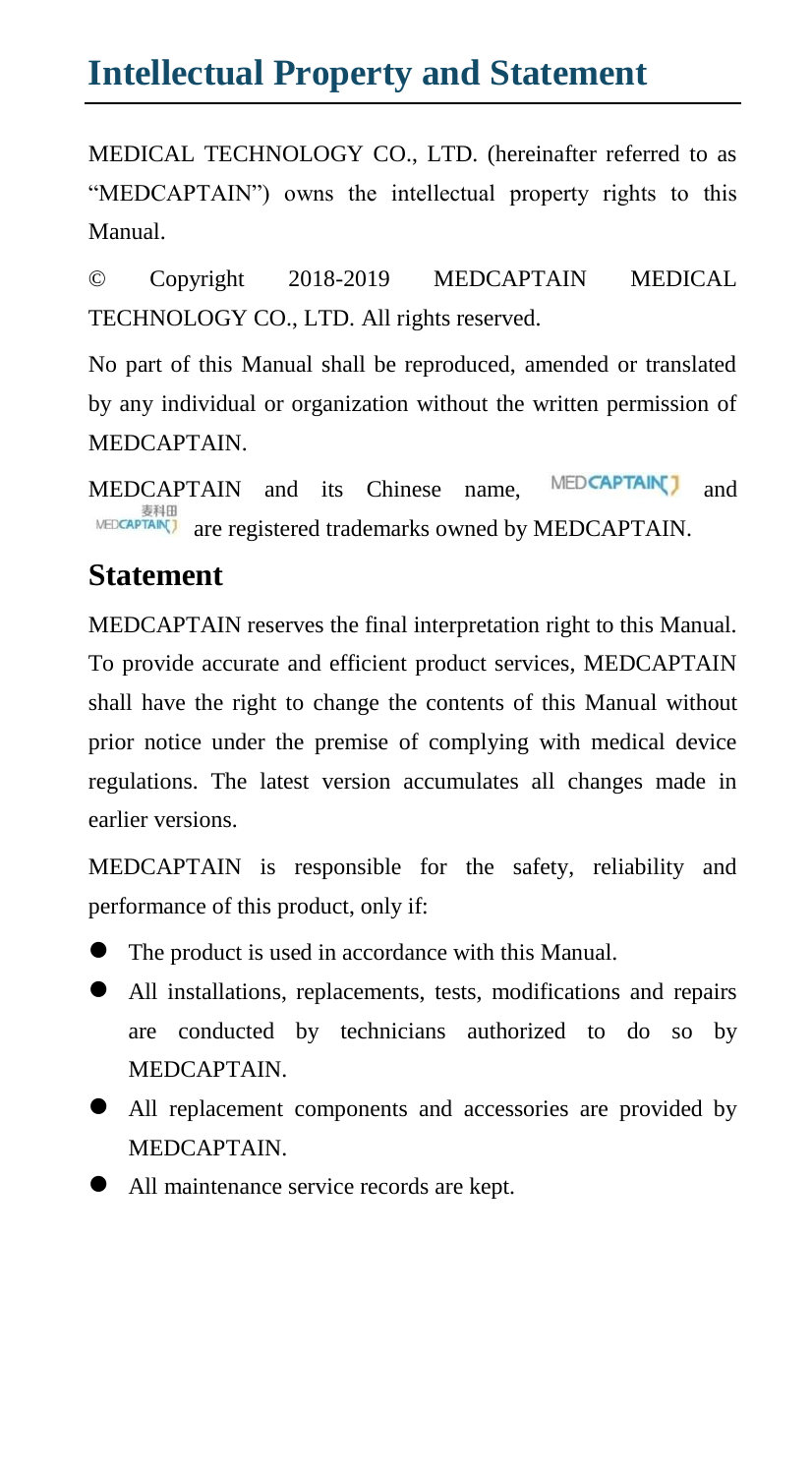#### **Illustrations**

 All the illustrations provided in this operation manual are for your reference only. The settings or data on the illustrations may differ from the actual settings or data of the product.

#### **Version Information**

#### **V1.0**

- Version of operation manual: First release
- Software release version: V1
- Issued on: August 2018

#### **V1.1**

- Updated some parameters of the built-in battery.
- Issued on: April 2019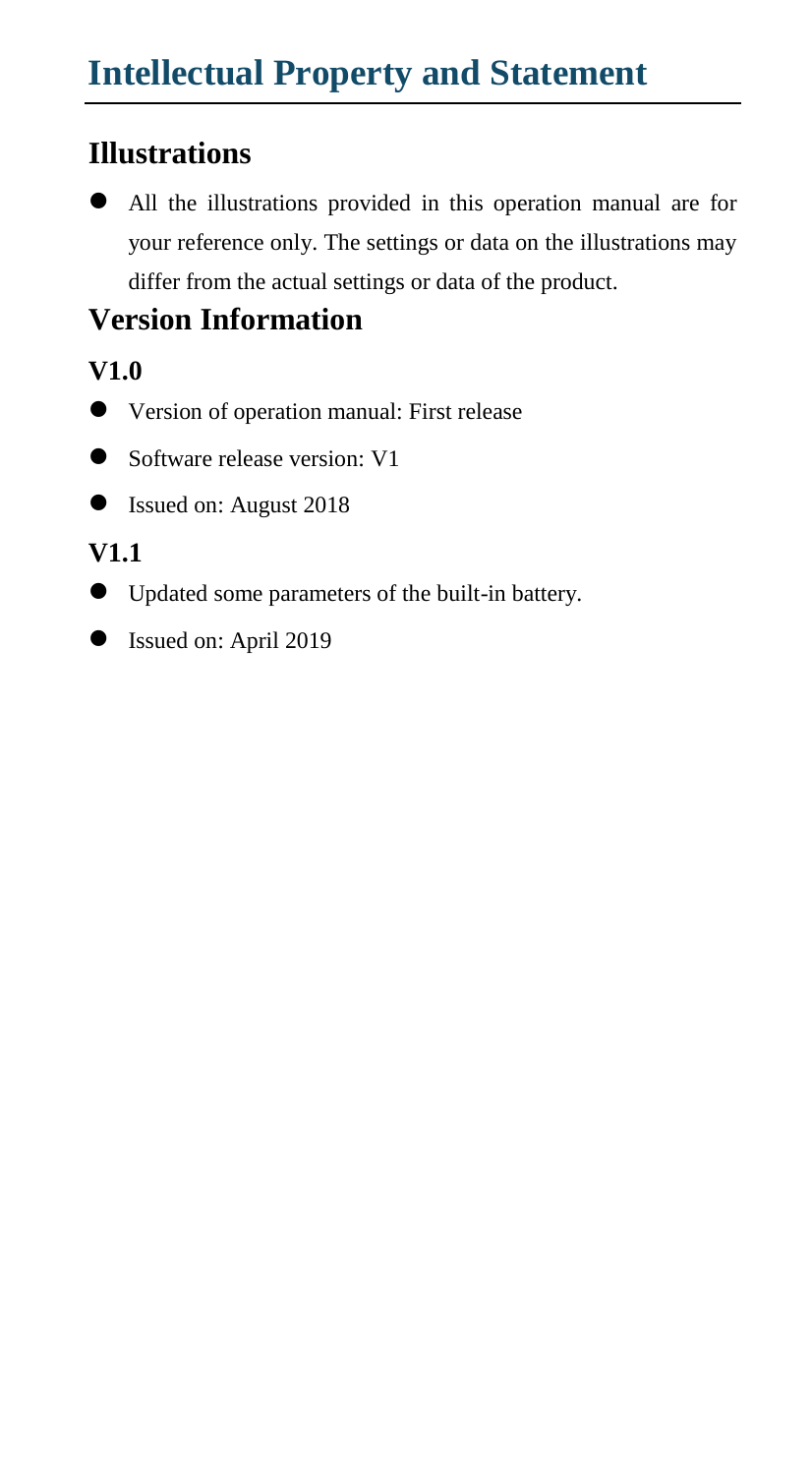# **After-Sales Service**

Thanks for purchasing our vein illuminator.

- MEDCAPTAIN provides limited warranty for the product. That is, we provide free after-sales services for the product within the warranty period. The specific warranty period is stipulated on the sales contract. For details, please contact your local distributor. However, a product damage or fault is not covered by the warranty if it is caused by:
	- Operator error;
	- **Improper use;**
	- Out-of-range grid voltage;
	- Force majeure such as natural disasters;
	- Replacement with or use of any component, accessory or consumable other than authorized by MEDCAPTAIN; or
	- Other damages/faults not caused by the product.
- After the warranty period expires, MEDCAPTAIN shall continue to provide paid maintenance service within the service life of the product.
- Feel free to contact us or your local distributor if you have any problem in using the product.
- Contact our after-sales service department:

**After-sales service provider**: MEDCAPTAIN MEDICAL TECHNOLOGY CO., LTD.

**After-sales service Address**: 12th Floor, Baiwang Research Building, No.5158 Shahe West Road, Xili, Nanshan, 518055 Shenzhen, Guangdong, PEOPLE'S REPUBLIC OF CHINA

**Fax**: +86-755-26001651

**Website**: http://www.medcaptain.com

**E-mail**: MC[.service@medcaptain.com](mailto:service@medcaptain.com)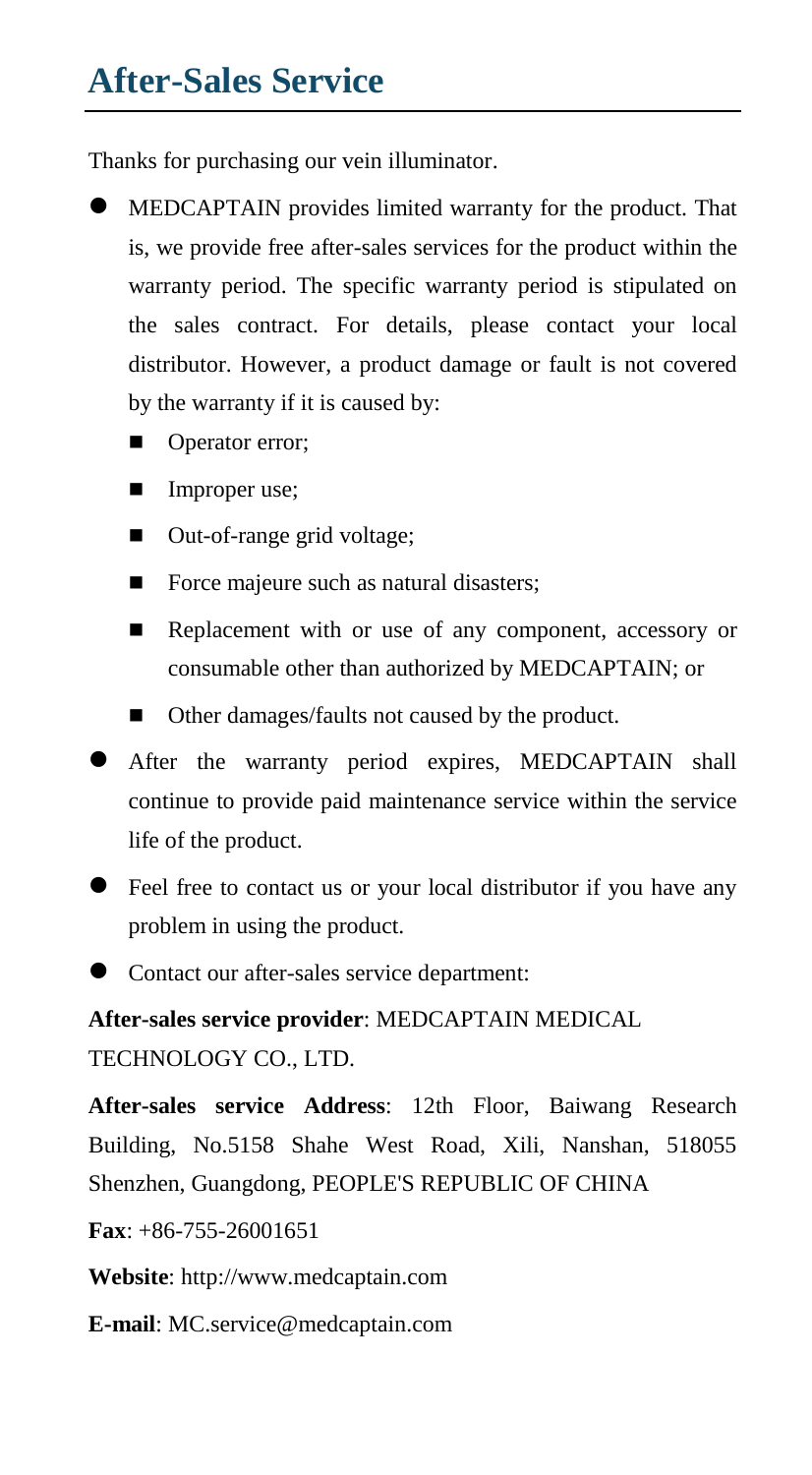# **Contents**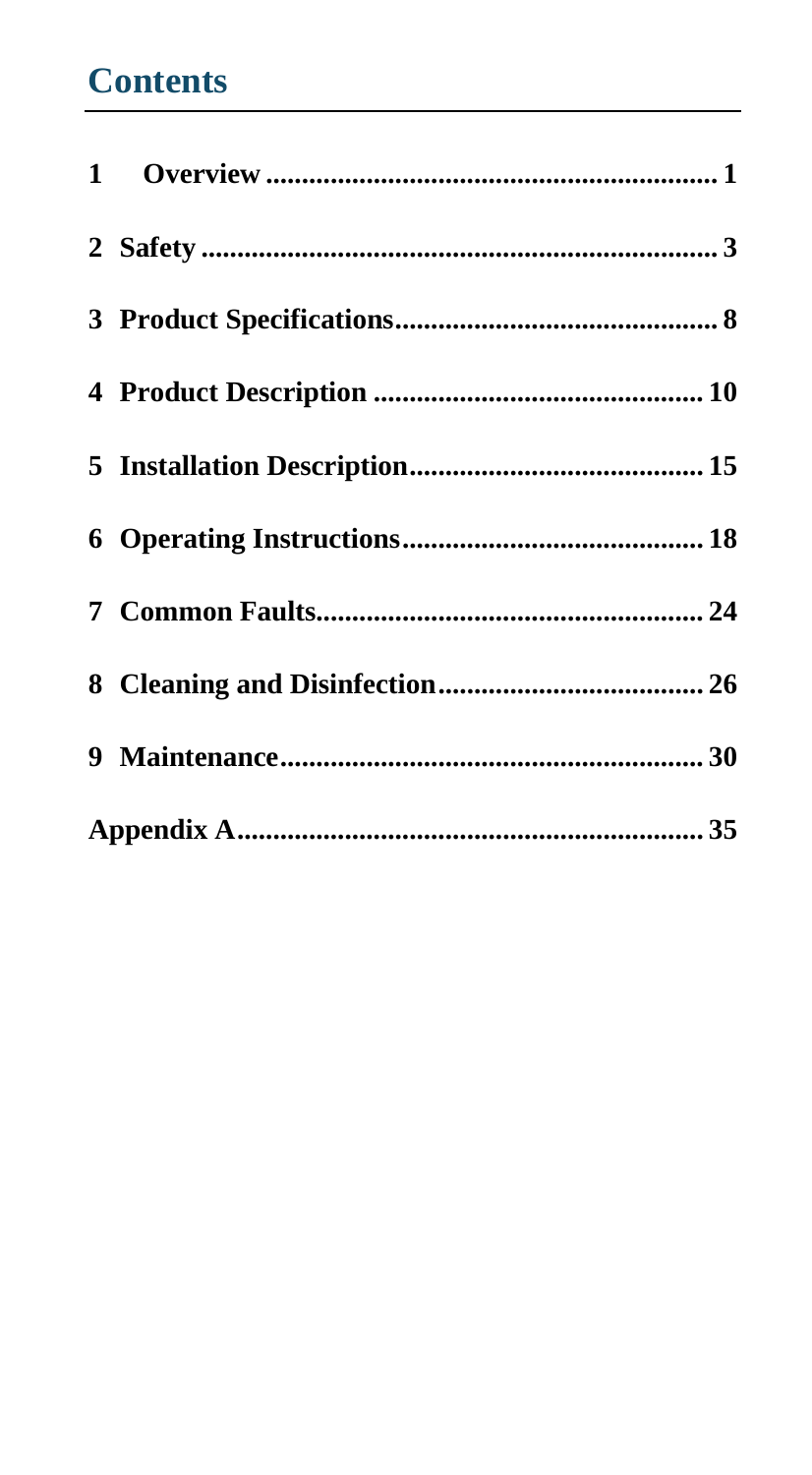#### 1 **Overview**

#### 1.1 **Intended Use**

The NAVI-30/NAVI-60 vein illuminator is used to observe and locate the superficial veins, and to assist medical personnel in venipuncture.

#### 1.2 **Contraindications**

Direct eye exposure to the light emitted by this product is forbidden.

#### 1.3 **Product Features**

As a portable professional medical device for vein imaging, the NAVI-30/NAVI-60 vein illuminator detects veins beneath skin by using infrared light and then indicates the vein positions on the skin surface above the veins by using light during operation. By observing the vascular system projected on the skin surface, qualified medical personnel can find a vein of appropriate size and position for venipuncture.

- Veins beneath skin are detected by using the near-infrared light and then projected on the body surface by using the high-definition vein illuminator, implementing real-time and accurate display of vein positions.
- This device can be placed at any place above the detection area to project the vein positions accurately. It does not need to be fastened at a specific position above the detection area for accurate projection.
- Easy to operate. Users can press to power on/off the device.
- Lightweight structural design, easy to take along.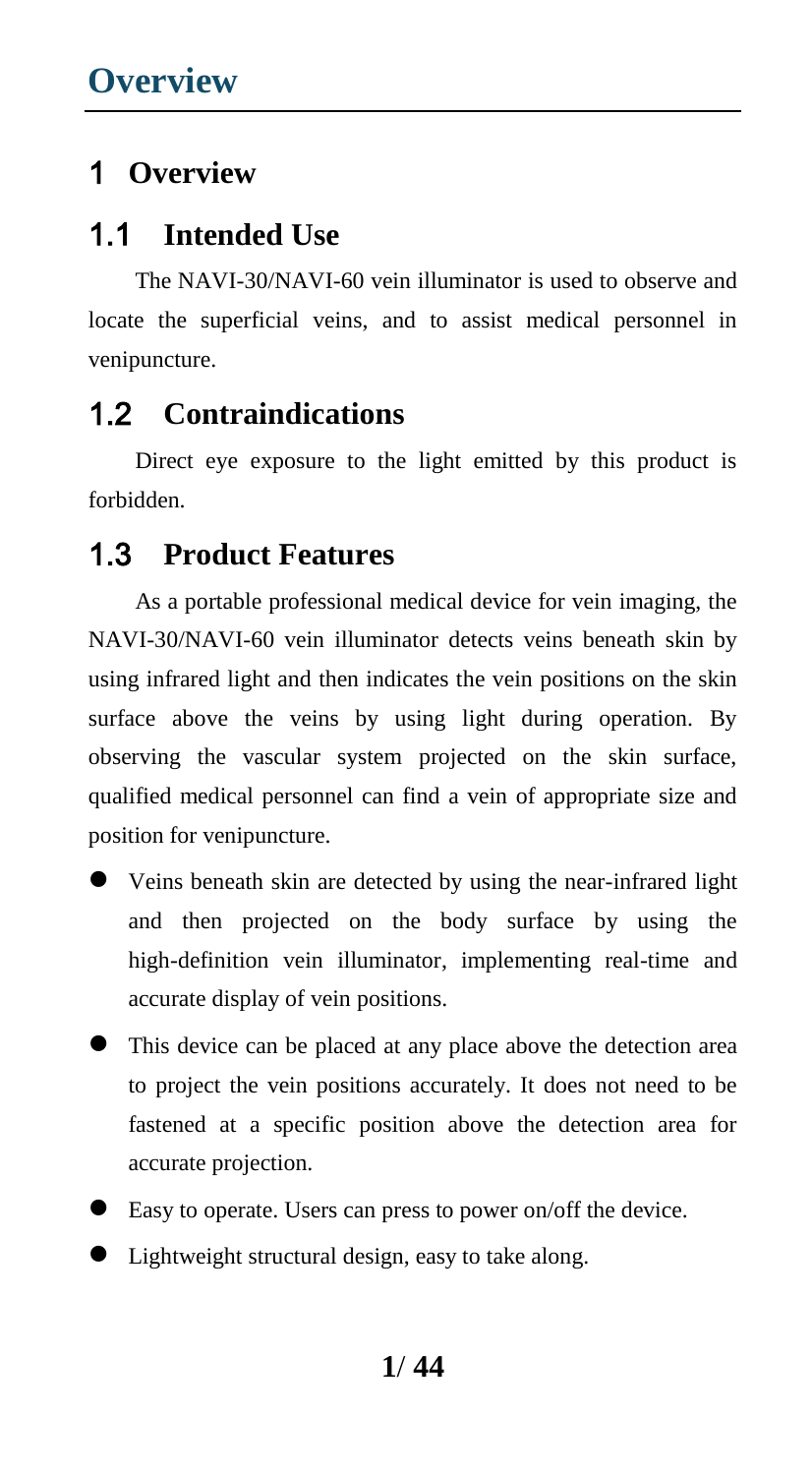# **Overview**

- Handheld device for medical personnel. Ergonomic design, comfortable to hold it.
- Five projection colors are available for selection. The corresponding inverse color mode of each color can also be selected.
- The projection brightness can be adjusted to adapt to different operation environments.
- The size of the projection window can be adjusted to adapt to different patients and different detection positions.
- This device can be used to detect and display the depth of the vein beneath skin.
- The NAVI-60 vein illuminator is equipped with a display screen to display various operation information like the remaining battery capacity, mode, color, and projection size.
- A lithium battery is built in to allow long-time portable use.
- This device can be used while it is connected to an external power supply for battery charging.
- This device can be used together with a support or trolley.

#### 1.4 **Model Differences**

| <b>Product Model</b> | <b>Difference</b>        |
|----------------------|--------------------------|
| <b>NAVI-30</b>       | Without a display screen |
| <b>NAVI-60</b>       | With a display screen    |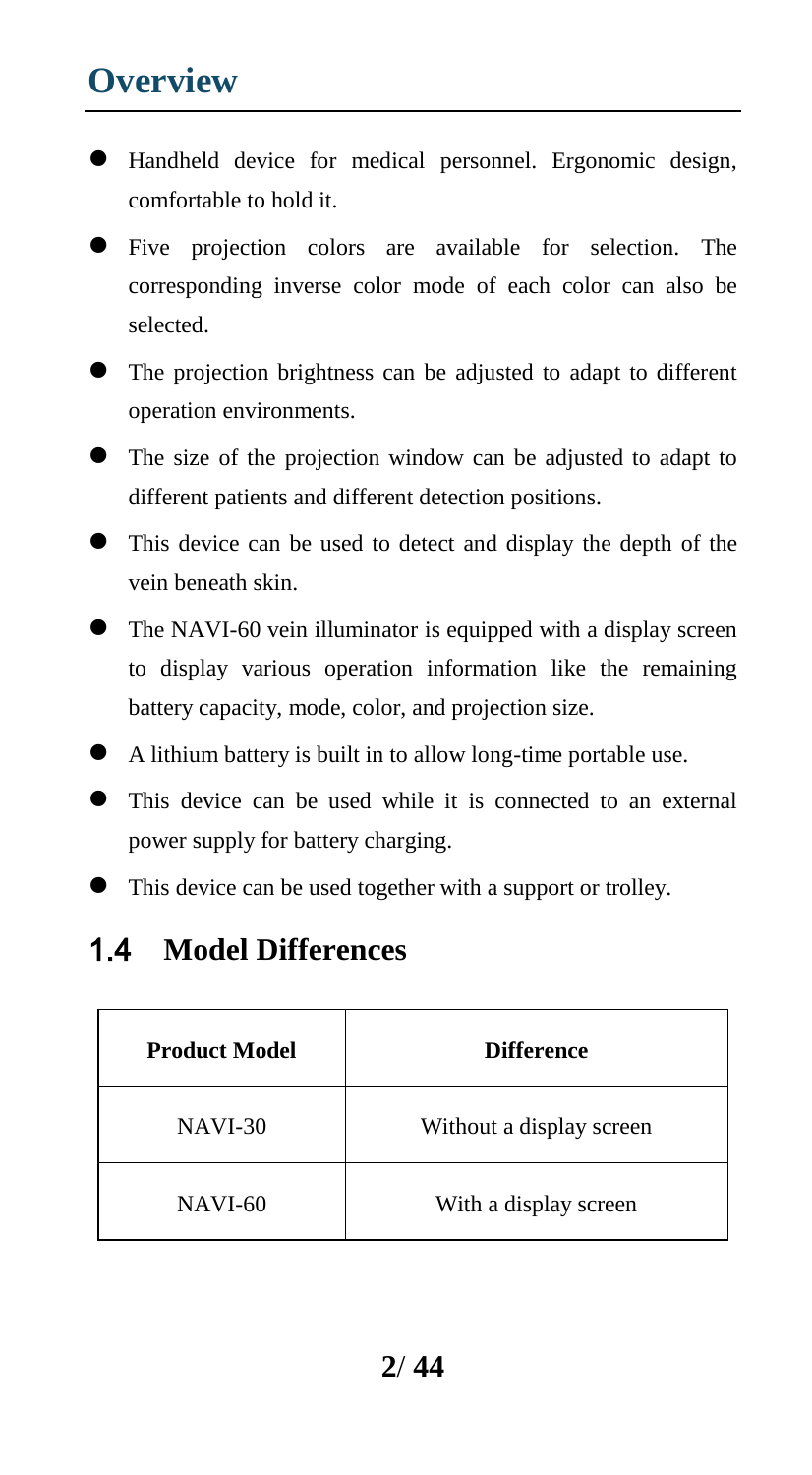#### 2.1 **Warnings and Cautions**

In this Manual, the precautions are classified by importance into warnings and cautions as defined below:

# **WARNING:**

The precautions related to safety and effectiveness. Failure to follow them may cause personal injuries.

# **CAUTION:**

The precautions related to guidance and suggestions. Failure to follow them may affect the normal use of the product.

Please read all warnings and cautions contained herein carefully.



- The vein illuminator must be operated by professional medical personnel or under the guidance of clinicians. In addition, the operator must receive a training related to the use of this device.
- High-frequency surgical equipment, mobile phones, wireless devices, and defibrillators may cause interference on the vein illuminator. Therefore, keep the vein illuminator away from these devices when using the vein illuminator.
- To avoid the risk of electric shock, connect the vein illuminator to only the power supply system with protective earth. In case that the power supply system does not have protective earth, disconnect the power cable of the vein illuminator from the power supply system and use the built-in battery to power the vein illuminator.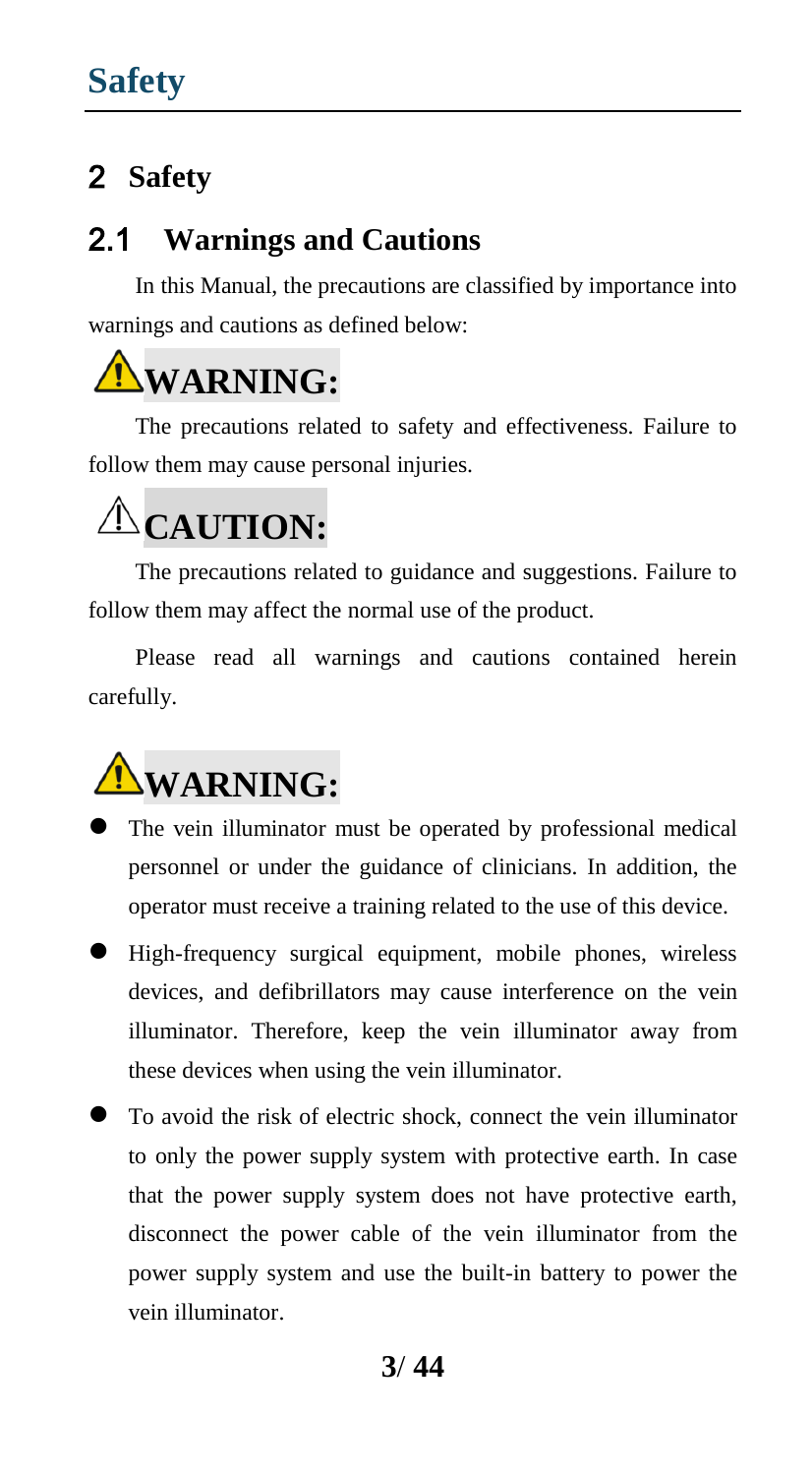- The vein illuminator does not have a patient connection circuit. Prevent the patient from touching the vein illuminator.
- This vein illuminator can only identify veins, and it cannot effectively evaluate arteries.
- Do not use this product as diagnostic equipment or for any treatment purposes.
- This product is a class I continuous-operation device without waterproof protection design. Do not splash or drip any liquid onto or into the device, and do not immerse any part of the main unit in liquid. If any liquid splashes into the product during charging or operation of the product, immediately power off the product and stop using it.
- Only use the dedicated accessories provided by MEDCAPTAIN. Before use, check the power cable, power adapter, and other accessories. In case of any damage, stop using the product and contact the after-sales service department of MEDCAPTAIN.
- This product has a removable battery inside. Operate, store, and transport this product in strict accordance with the operation manual. Do not use the product in flammable and explosive environment.
- The lithium battery provided by MEDCAPTAIN is the original battery. If this product will not be used for a long time, fully charge it for storage. The service life or shelf life of the battery is one year.
- Do not discard the retired vein illuminator at will. The product contains a battery and therefore it must be disposed of according to the Technical Policy for Discarded Batteries Pollution Prevention in a professional manner.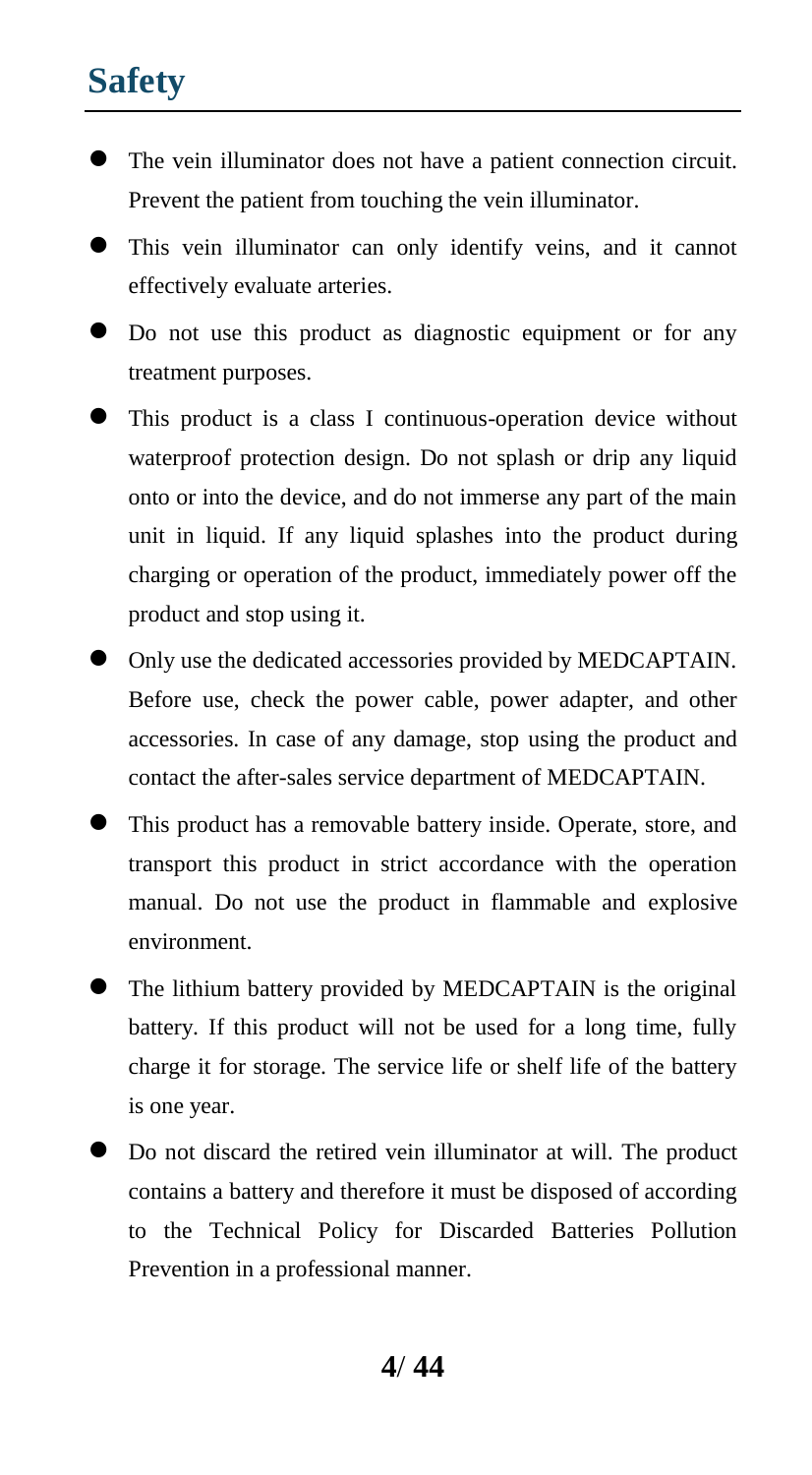- Do not disassemble or try to repair the vein illuminator. Otherwise, serious hazards may be incurred. The manufacturer and distributor shall not be responsible for any vein illuminator that has been disassembled, modified or used for any purpose other than its intended purpose.
- Do not apply this product on the skin with scar, tattoo, skin disease, or lots of hairs because they may interfere with the imaging of the product.
- This product must only be used for assisting medical personnel in vein locating or for training and teaching medical personnel how to use it. This product is not the sole method of vein locating and cannot completely substitute other vein locating methods that are based on reliable medical judgments or sight and touch judgments.
- If the vein illuminator falls to the ground or it is affected by an external force, stop using vein illuminator even if it appears normal. Contact your local distributor and have an inspection performed to judge whether the vein illuminator is operating properly.
- Do not service or maintain the vein illuminator or its accessory when it is being used on a patient.
- Do not try to upgrade the software of the vein illuminator. To upgrade the software, please contact your local distributor for help. The software upgrade must be executed by trained technicians. Otherwise, an error of the vein illuminator may occur. After software upgrade, the vein illuminator must be validated by trained technicians before use.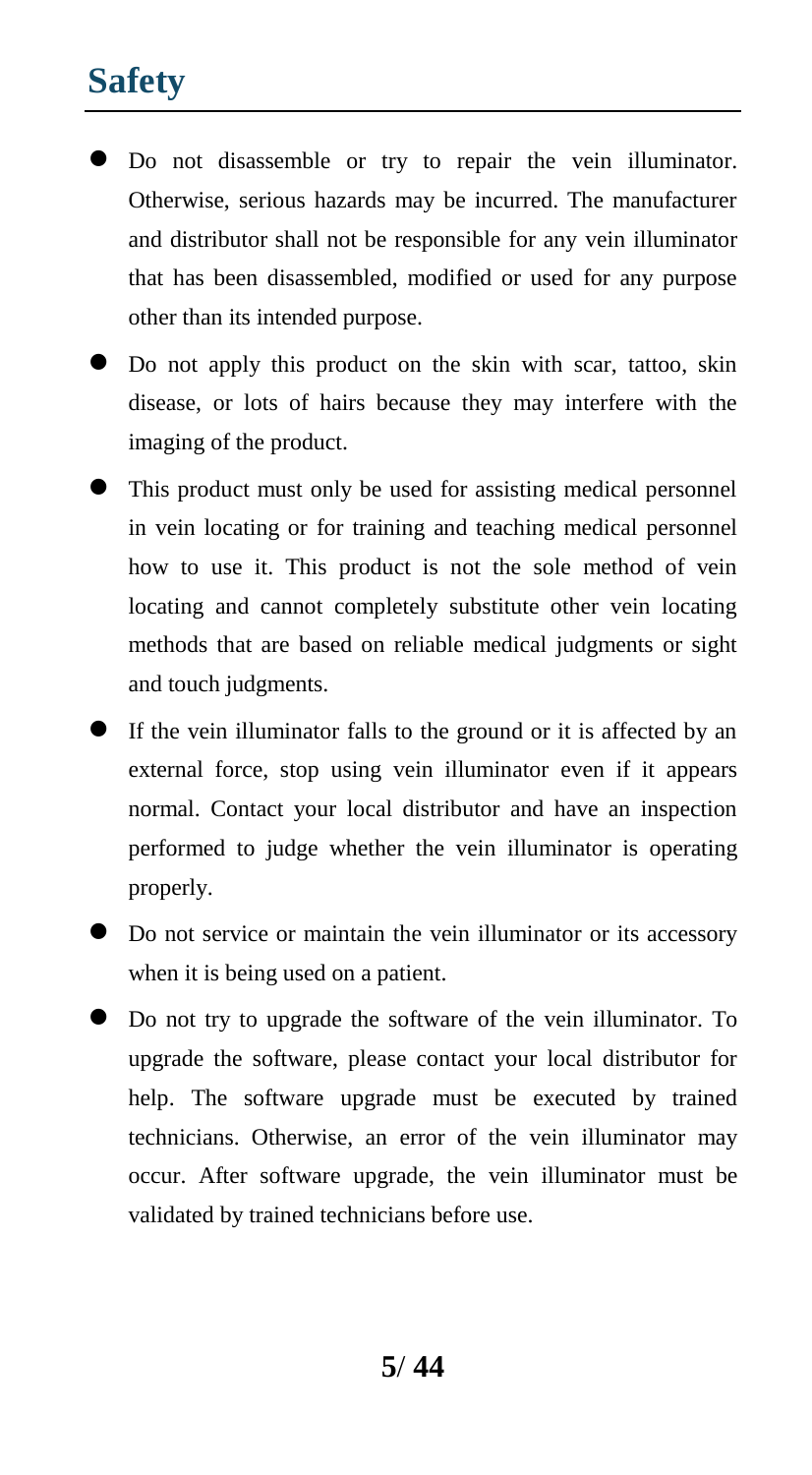# **CAUTION:**

- $\bullet$  Do not touch the display screen by using sharp objects. Otherwise, the display screen may get damaged.
- Ensure that the vein illuminator is placed beyond the reach of the patient and other unauthorized persons.
- Ensure that the battery is always installed in the vein illuminator during use.
- If the vein illuminator fails to act as specified herein for unknown reason, power it off and report the conditions when the fault occurs to your local distributor or the after-sales service department of MEDCAPTAIN.
- $\bullet$  Do not disassemble or reconstruct the vein illuminator without permission.
- This product requires maintenance by authorized personnel. The authorized personnel can ask for such materials as the service manual and list of spare parts from the manufacturer.
- The power adapter is a part of the vein illuminator.

| <b>Symbol</b> | <b>Description</b>                  |
|---------------|-------------------------------------|
|               | <b>CAUTION</b>                      |
|               | Manufacturer                        |
|               | Alternating current                 |
|               | Refer to instruction manual/booklet |
|               | General warning sign                |

#### 2.2 **Symbol Description**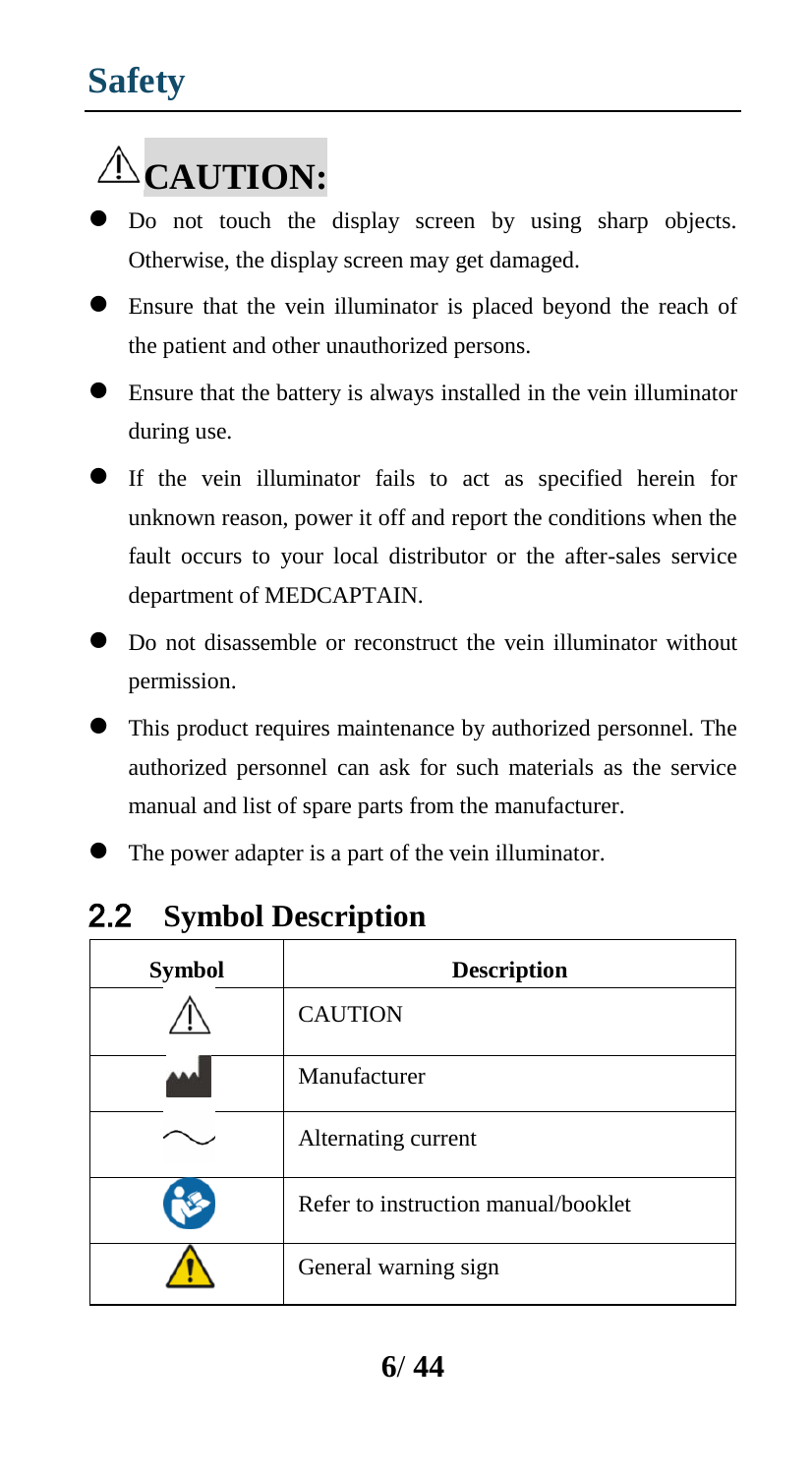

|           | Date of manufacture                                                                                                                                        |  |
|-----------|------------------------------------------------------------------------------------------------------------------------------------------------------------|--|
|           | Direct current                                                                                                                                             |  |
| EC REP    | Authorized representative in the European<br>Community                                                                                                     |  |
| <b>SN</b> | Serial number                                                                                                                                              |  |
| CE        | Mark: conforms<br>CE<br>to essential<br>requirements of the Medical<br>Device<br>Directive 93/42/EEC                                                       |  |
|           | DISPOSAL: Do not dispose of this product<br>unsorted municipal waste. Separate<br>as<br>collection of such waste for<br>special<br>treatment is necessary. |  |
|           | Fragile, handle with care                                                                                                                                  |  |
|           | Keep away from sunlight                                                                                                                                    |  |
|           | Temperature limit                                                                                                                                          |  |
|           | Stacking limit by number                                                                                                                                   |  |
|           | This way up                                                                                                                                                |  |
|           | Keep dry                                                                                                                                                   |  |
| 7.4kPa    | Atmospheric pressure limitation                                                                                                                            |  |
|           | Humidity limitation                                                                                                                                        |  |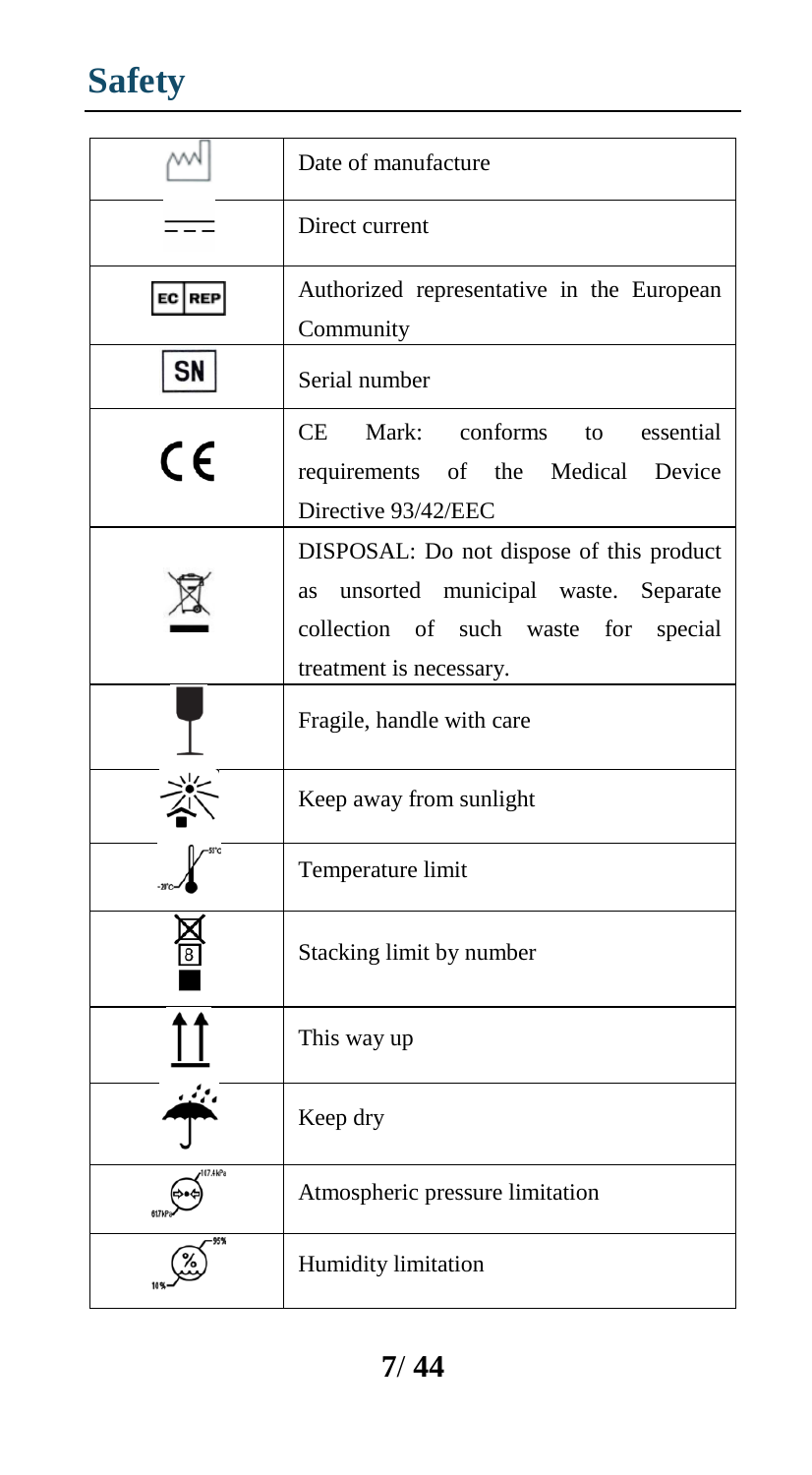# 3 **Product Specifications**

| <b>Name</b>          | Vein illuminator                              |  |
|----------------------|-----------------------------------------------|--|
| Model                | NAVI-30/NAVI-60                               |  |
| <b>Dimensions</b>    | 224 (W) x 68 (H) x 64 (D) mm                  |  |
| Weight               | About 0.5kg                                   |  |
|                      | Input: 100-240Vac 50/60Hz 1.5A Max            |  |
| <b>Power Adapter</b> | Output: $12V = 3.5A$                          |  |
|                      | Model of the power adapter: LXCP52-012        |  |
|                      | Built-in lithium battery: 7.3V, 2750mAh       |  |
|                      | Battery model: 18650-2S1P                     |  |
|                      | Continuous operation duration of the lithium  |  |
|                      | battery: not shorter than 2.5 hours           |  |
| <b>Battery</b>       | Time required for fully charging an exhausted |  |
|                      | lithium battery: not longer than 4 hours (the |  |
|                      | device is powered off during the charge)      |  |
|                      | Charge mode of the lithium battery: The       |  |
|                      | battery can be charged using a power adapter  |  |
|                      | when AC input is available.                   |  |
| <b>Display Mode</b>  | Projection mode                               |  |
| <b>Light Source</b>  | Near-infrared light                           |  |
| <b>Type</b>          |                                               |  |
| <b>Infrared</b>      |                                               |  |
| Wavelength           | 850nm dual light sources                      |  |
| <b>Optimal Focus</b> |                                               |  |
| <b>Position</b>      | $210$ mm $+30$ mm                             |  |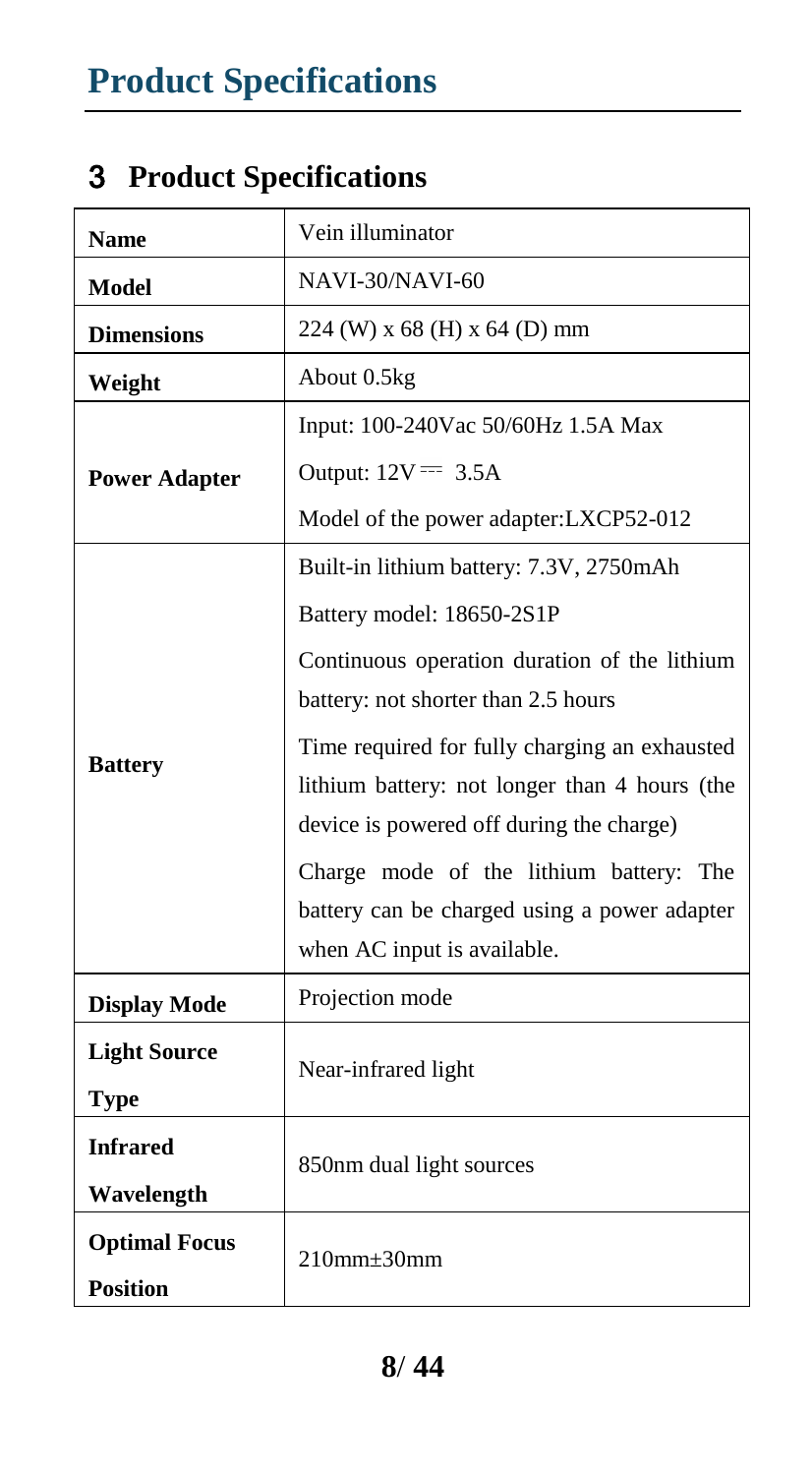# **Product Specifications**

| Depth of Field of<br><b>Imaging</b>                        | $>30$ mm                                                                                                                                                                                                                                                                                                                                                                                |  |  |
|------------------------------------------------------------|-----------------------------------------------------------------------------------------------------------------------------------------------------------------------------------------------------------------------------------------------------------------------------------------------------------------------------------------------------------------------------------------|--|--|
| <b>Infrared</b><br><b>Radiation Energy</b>                 | $\leq 0.6$ mW/m <sup>2</sup>                                                                                                                                                                                                                                                                                                                                                            |  |  |
| Operating<br><b>Conditions</b>                             | Temperature: 5 °C~40 °C<br>Humidity: 20%~90% RH, non-condensing<br>Pressure altitude: 70~106.0kPa                                                                                                                                                                                                                                                                                       |  |  |
| <b>Storage and</b><br><b>Shipping</b><br><b>Conditions</b> | Temperature: $-20 \text{ C} \rightarrow +55 \text{ C}$<br>Humidity: 10%~95% RH, non-condensing<br>Pressure altitude: 61.7~107.4kPa                                                                                                                                                                                                                                                      |  |  |
| <b>Service Life</b>                                        | 5 years                                                                                                                                                                                                                                                                                                                                                                                 |  |  |
| <b>Classification</b>                                      | 1. Class I/Internally powered equipment;<br>2. IPX0:<br>3. Not sterilized:<br>4. Not category AP/APG equipment;<br>5. Mode of operation: continuous                                                                                                                                                                                                                                     |  |  |
| Date of<br><b>Manufacture</b>                              | See the product label.                                                                                                                                                                                                                                                                                                                                                                  |  |  |
| <b>Main Safety</b><br><b>Standards</b>                     | 60601-1:2012<br>Medical<br>Electrical<br><b>IEC</b><br>Equipment, Part 1: General Requirements for<br>basic safety and essential performance<br>IEC60601-1-2:2014<br>Medical<br>Electrical<br>Equipment - Part1-2: General requirements<br>for<br>basic<br>safety<br>and<br>essential<br>performance-Collateral<br>standard:<br>Electromagnetic compatibility-Requirements<br>and tests |  |  |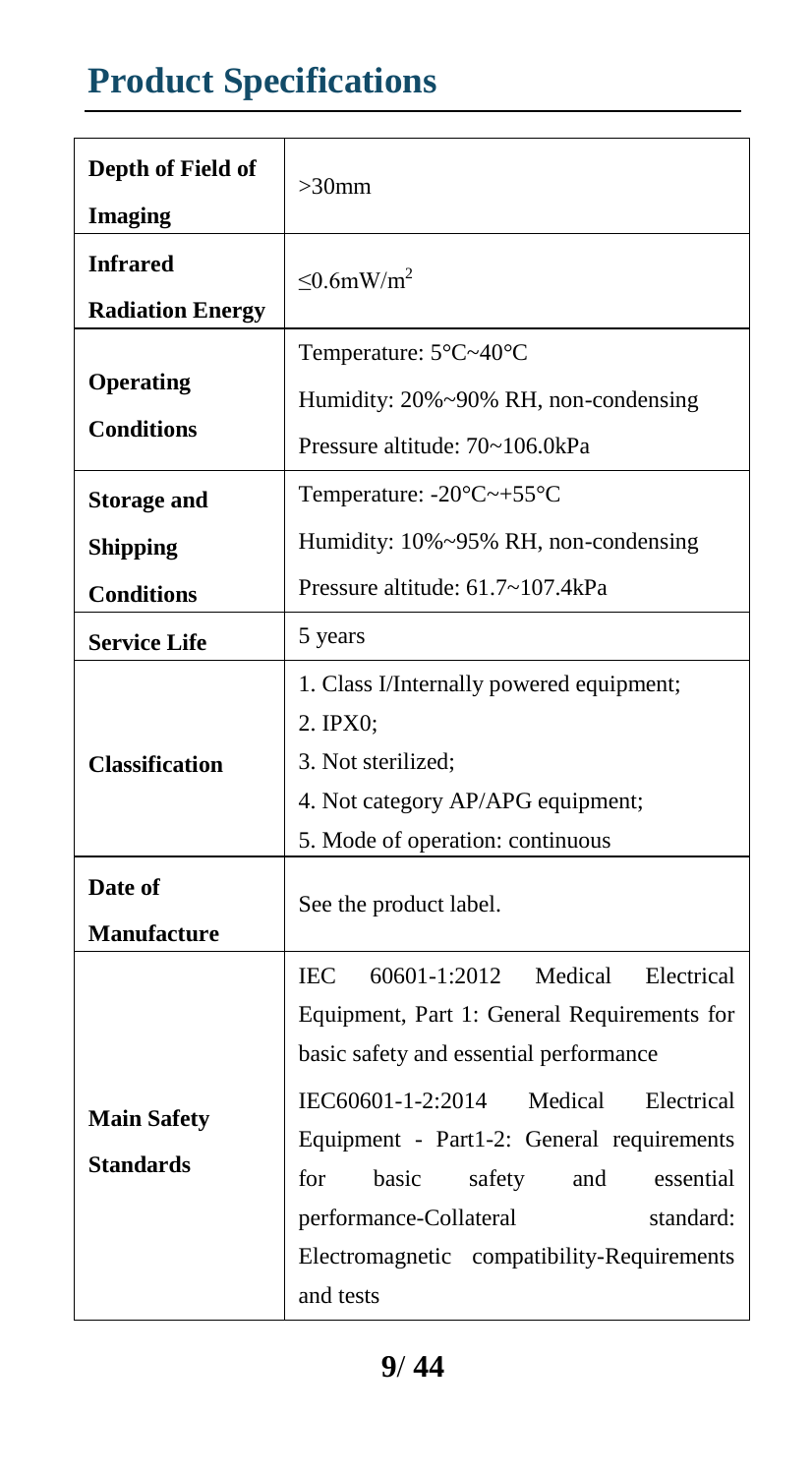#### 4.1 **Structural Composition**

This product mainly consists of the infrared light source, image sensor (CCD), image processing chip, projection module, internal optical path module, power supply, and support. It does not come into contact with the patient during the use.

### 4.2 **Operating Principles**

Compared with the superficial skin, the hemoglobin in veins has a stronger absorption of near-infrared light. The vein illuminator is designed based on this principle. During use of the vein illuminator, the reflected infrared light is perceived by the CCD. After a series of digital image processing by the image processing chip, the vein illuminator shows the outline image of the veins and projects the image on the skin surface to reveal the vein distribution. Qualified medical personnel can observe and locate the vein for venipuncture or blood drawing according to the vein distribution image projected on the skin surface.

#### 4.3 **Main Unit**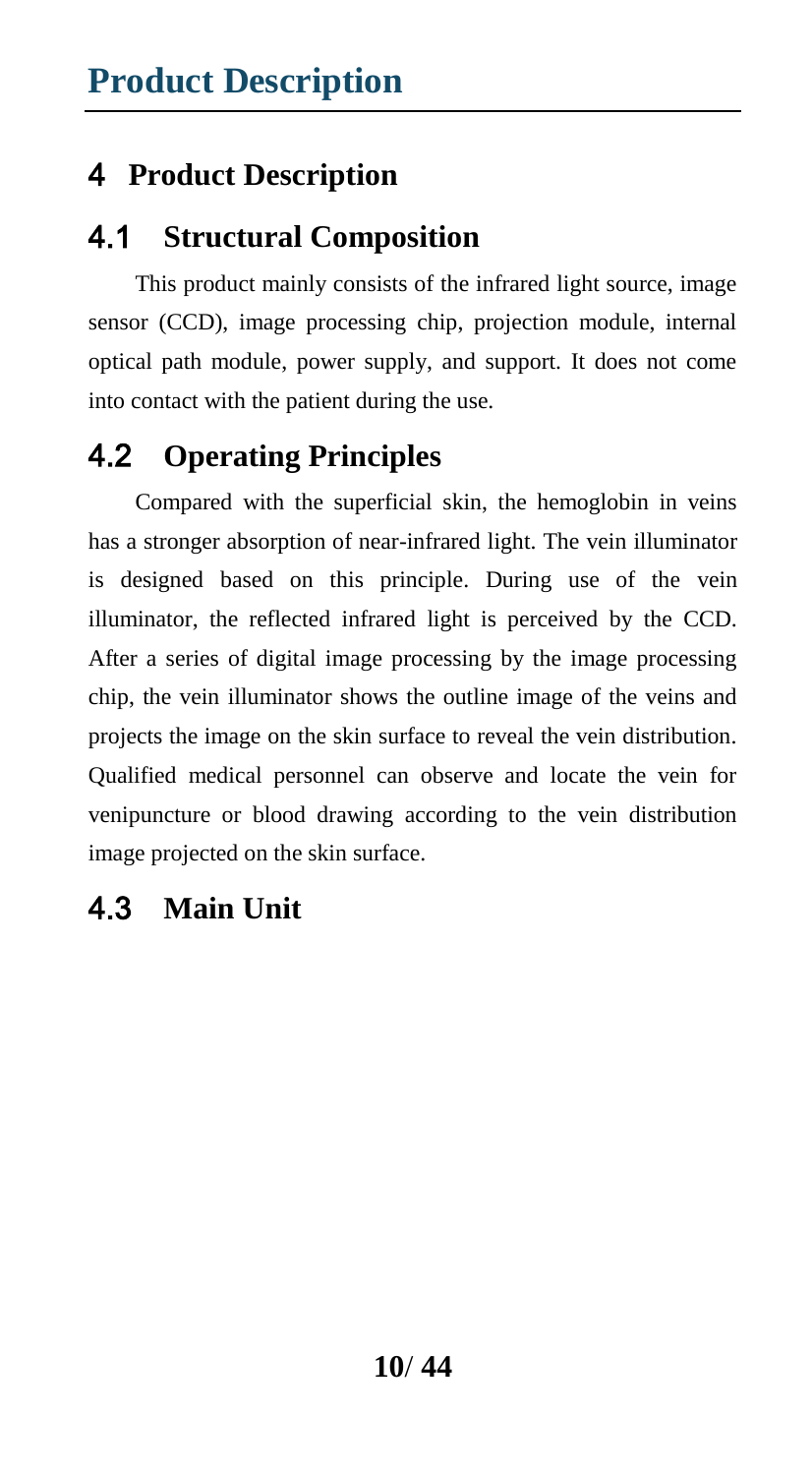### 4.3.1 **Front View**



- 1 Display screen 2 Running indicator 3 – Battery indicator 4 – Power indicator  $5 -$ Brightness button  $6 -$ Size button 7 – Mode button 8 – Power button
- Display screen (**only NAVI-60 has a display screen**): Displays various operation information like the remaining battery capacity, mode, color, and projection size.
- Running indicator: This indicator is steady green when the device is in power-on state and extinguished when the device is in power-off state.
- Battery indicator: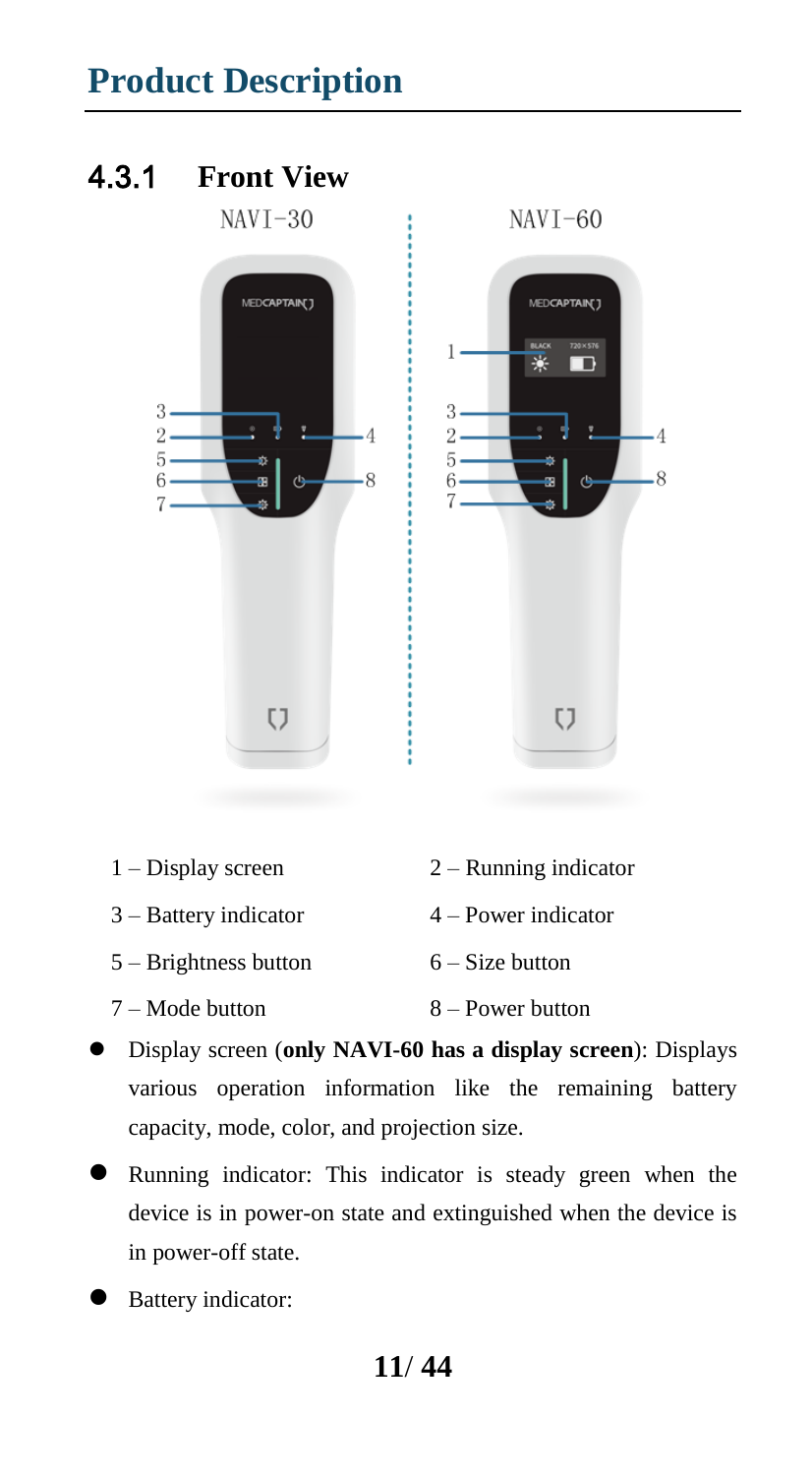- When the device is connected to an external power supply and the battery is in charge state, the battery indicator is steady green. After the battery is fully charged, the battery indicator is extinguished.
- When the battery is powering the device, the battery indicator is slowly blinking green. In case of low battery, the battery indicator is quickly blinking green. When the battery is exhausted, the battery indicator is extinguished.
- **Power indicator:** The power indicator is steady blue when the device is connected to an external power supply. When the device is in power-on state and not connected to any external power supply, the power indicator is slowly blinking blue.
- Power button: A user can press the power button to power on the device. When the device is in running state, a user can press the power button to power off the device. If the device is powered by the battery, it will be automatically powered off if no operation is performed within 4min.
- Brightness button: A user can press this button to adjust the projection brightness. Four brightness levels are available for selection.
- Size button: A user can press this button to switch the size of the projection image.
- Mode button: A user can press this button to switch between the basic mode, color mode, and depth mode. In addition, a user can press and hold this button and then release to switch the current display color.
- Basic mode: This mode is suitable for the users with different visual feelings.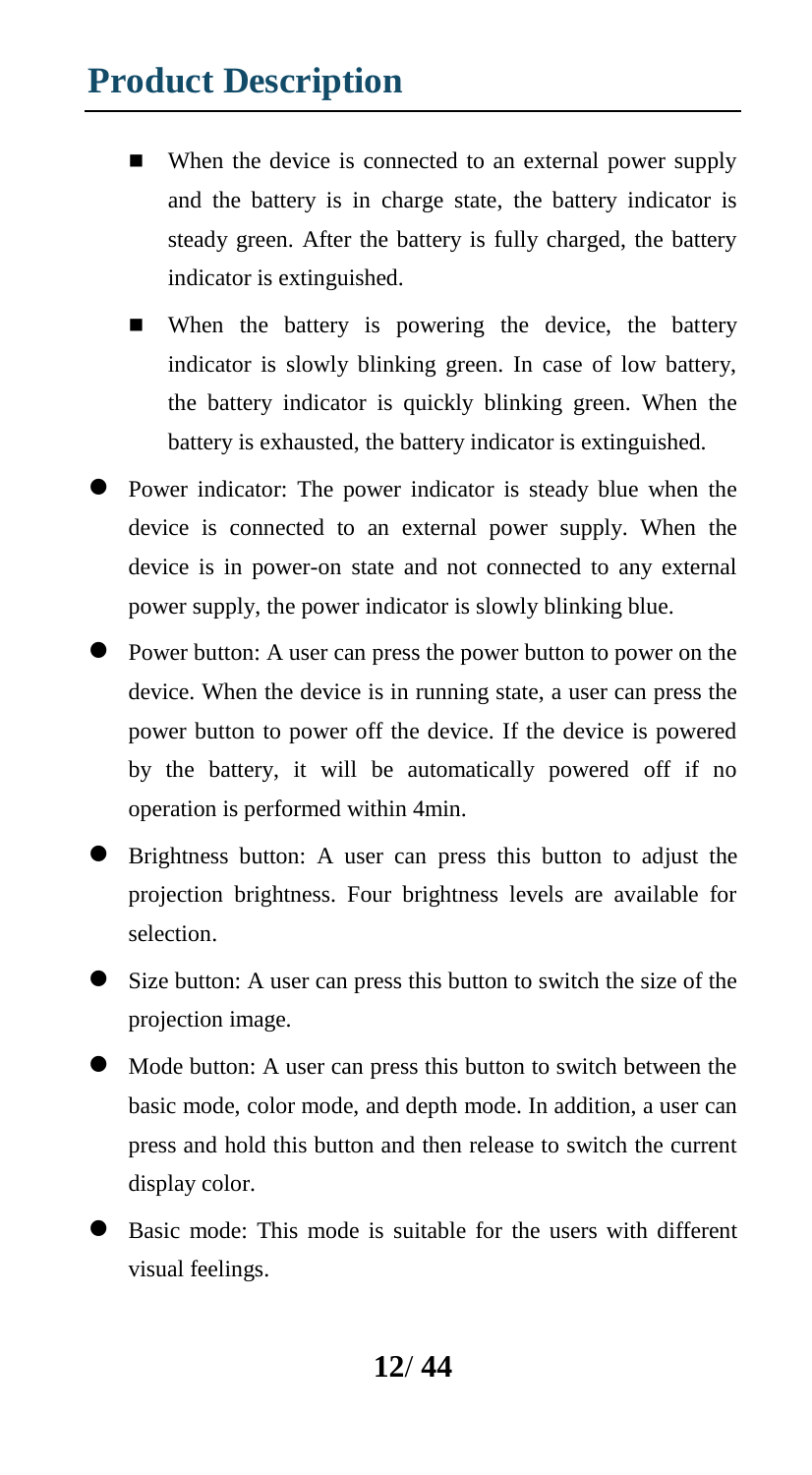- Green light mode, red light mode, blue light mode, and light purple mode: The noise is weakened to accurately show the vein distribution.
- Depth mode: The vein depth can be identified to assist medical personnel in inserting a needle.



#### 4.3.2 **Rear View**

1–Projection window: Used to receive infrared light and project an image.

2–Infrared lamp: Used to emit infrared light.

3–Battery compartment: rear cover of battery.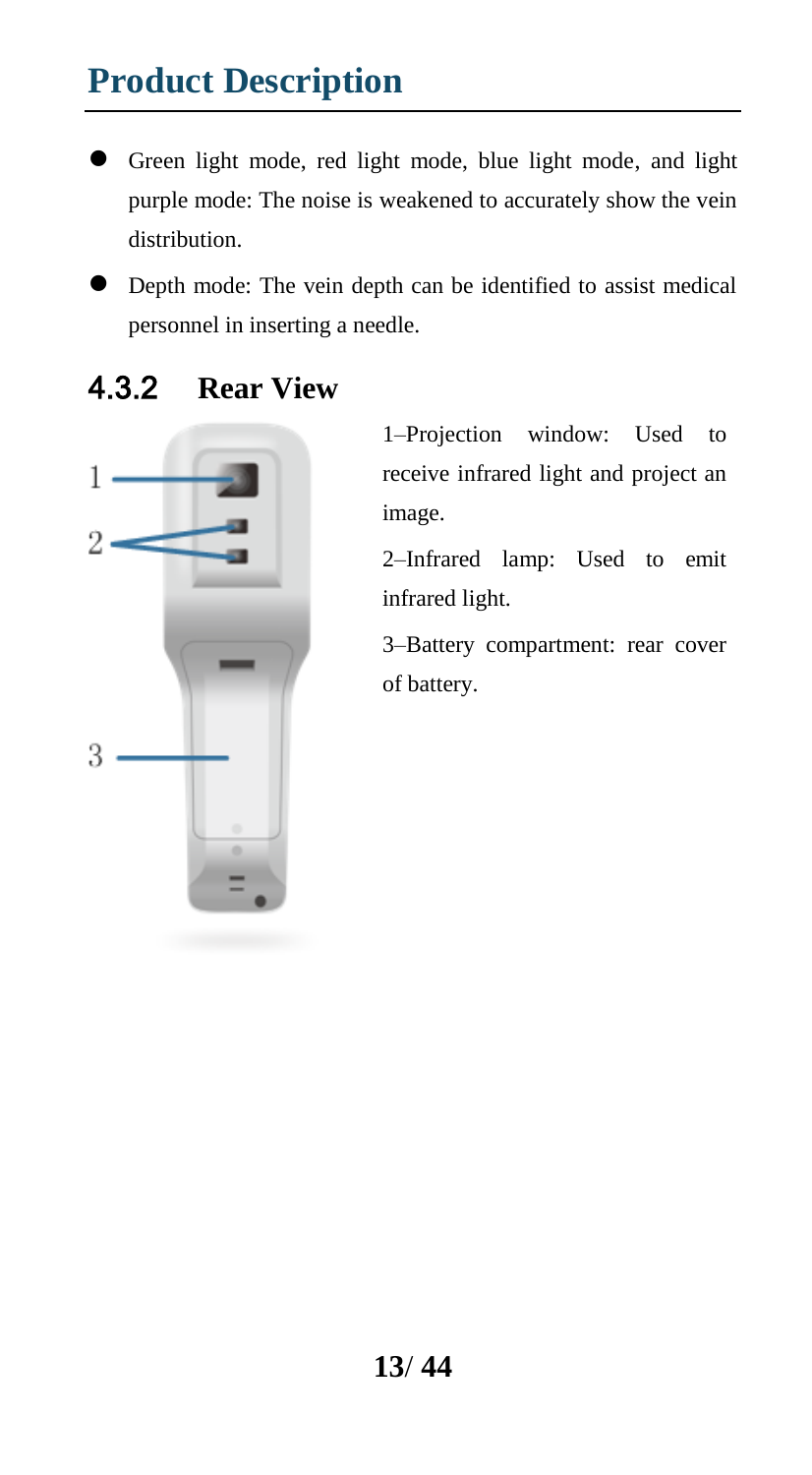### 4.3.3 **Bottom View**



Power interface: Used to connect to the power adapter.

#### 4.4 **Accessories**

| No. | <b>Accessory Name</b> |
|-----|-----------------------|
|     | AC power cable        |
|     | Power adapter         |
|     | Accuracy test card    |



 All accessories of this device must be provided by the manufacturer. Otherwise, this device may be damaged, an electric shock may be caused, or the device may fail to reach specifications asserted in the operation manual.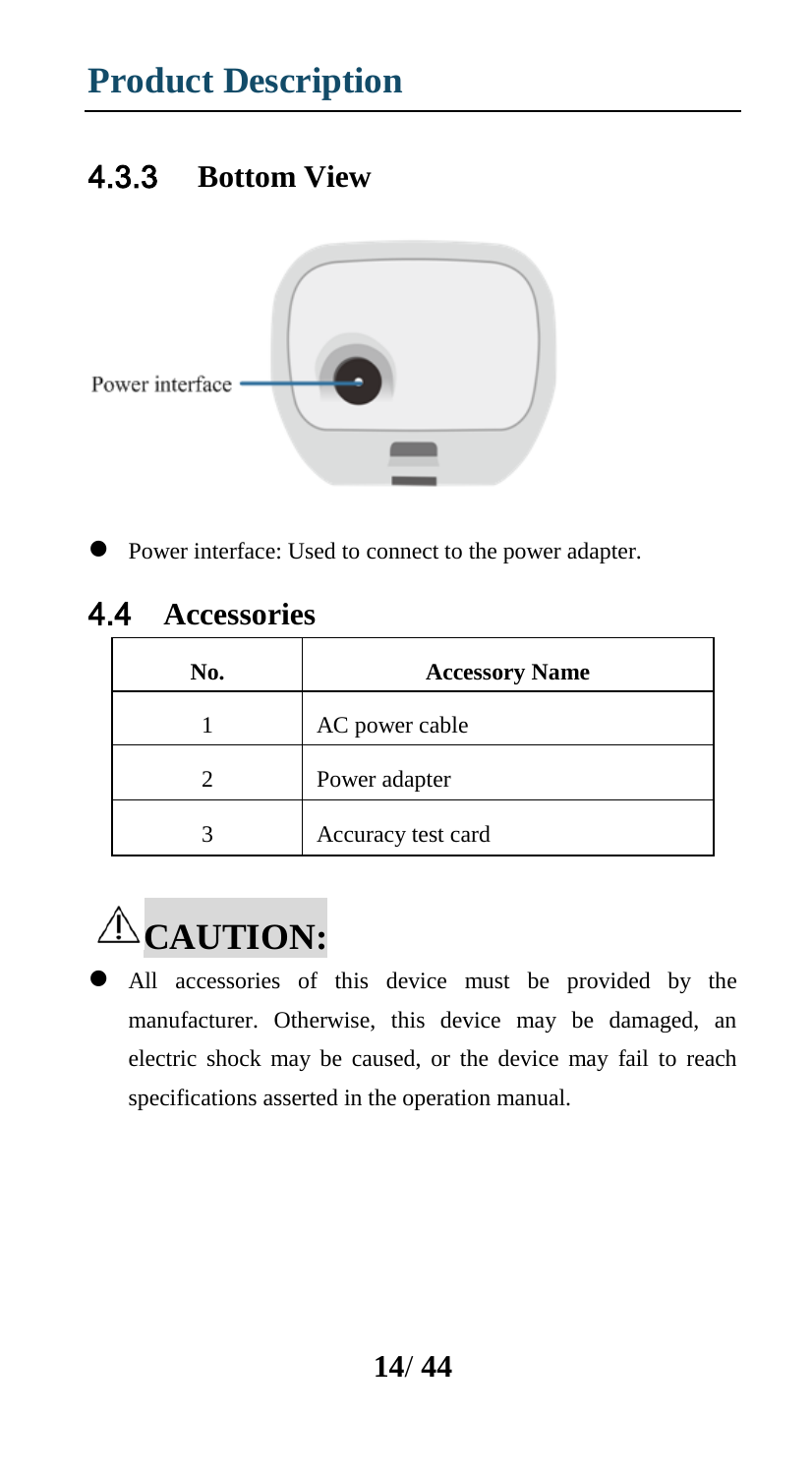#### 5 **Installation Description**

#### 5.1 **Environment Requirements**

To ensure normal operation of the vein illuminator, please ensure that the installation environment meets the following requirements:

- If a support is used, the installation workbench must be smooth and steady.
- No power supply interference exists.
- No corrosive or flammable gas should be present.
- No flammable and explosive materials should be present.

#### 5.2 **Open Package Inspection**

Before opening the package, please inspect the packaging box carefully. In case of any damage, please contact your local distributor or the after-sales service department of the manufacturer immediately.

- 1. Take the vein illuminator and accompanied accessories out of the packaging box.
- 2. Check whether the accessories in the packaging box are consistent with those on the packing list, and check whether there is any mechanical damage on the device or its accessories. In case of any doubts, please contact the local distributor or the after-sales service department of the manufacturer immediately.

#### 5.3 **Connecting the Power Supply**

Place the vein illuminator in an environment meeting the requirements stipulated in section 5.1, and connect the device to an external power supply.

1. Use the AC power cable and power adapter provided by the manufacturer.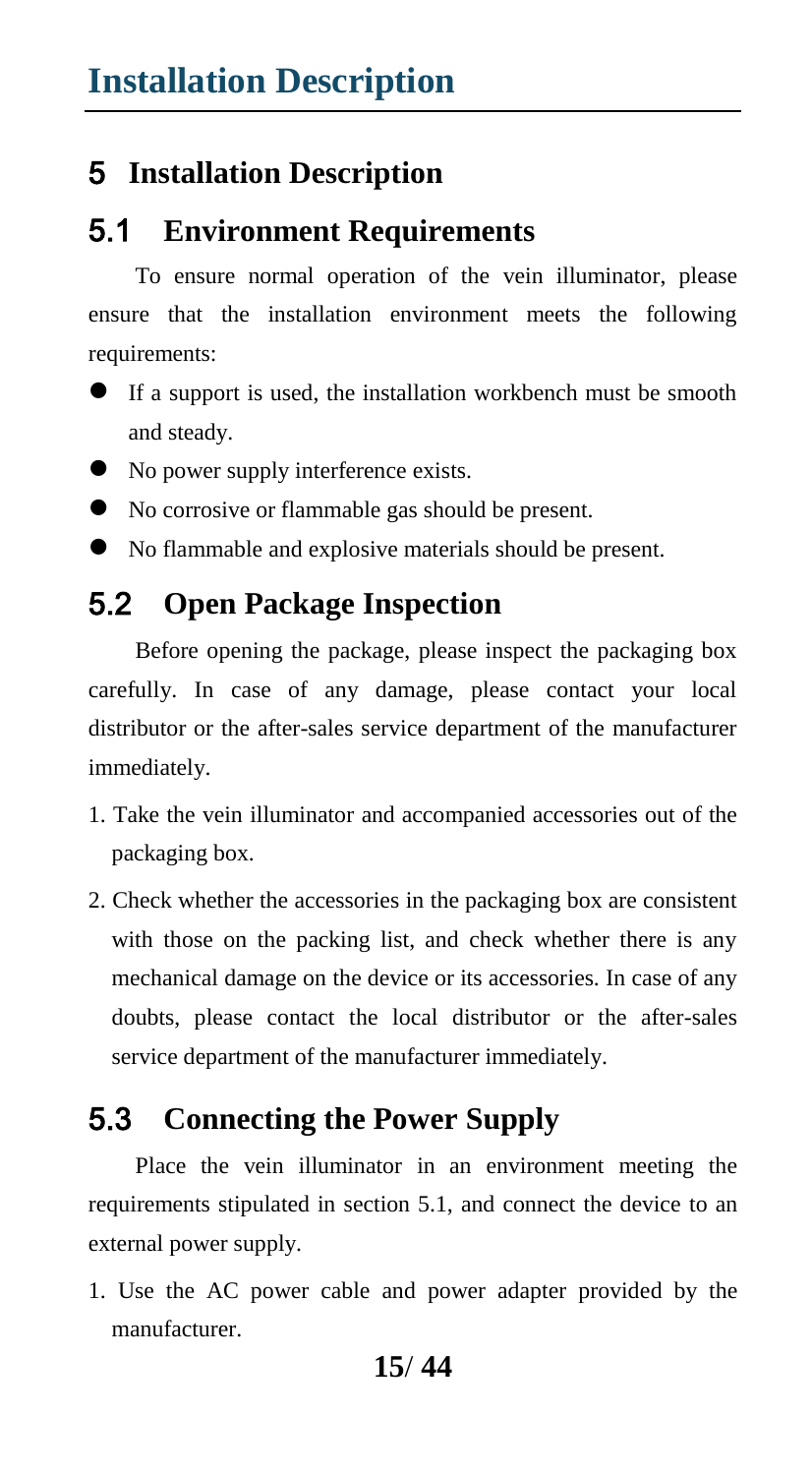# **Installation Description**

- 2. Connect the AC power cable and power adapter.
- 3. Connect one end to the power interface at the bottom of the vein illuminator.
- 4. Connect the other end to a matching AC power socket.





- Do not touch the power plug with a wet hand. If any liquid or liquid residue exists on or around the power plug or power socket, remove this liquid or liquid residue before plugging in the device. Otherwise, an accident may occur.
- Use the power cable provided by the manufacturer to ensure that the device is properly grounded. If the device is not properly grounded, the safety performance cannot be guaranteed and an electric shock may occur.

# **CAUTION:**

 The plug of the AC power cable must be firmly and fully inserted into the power socket.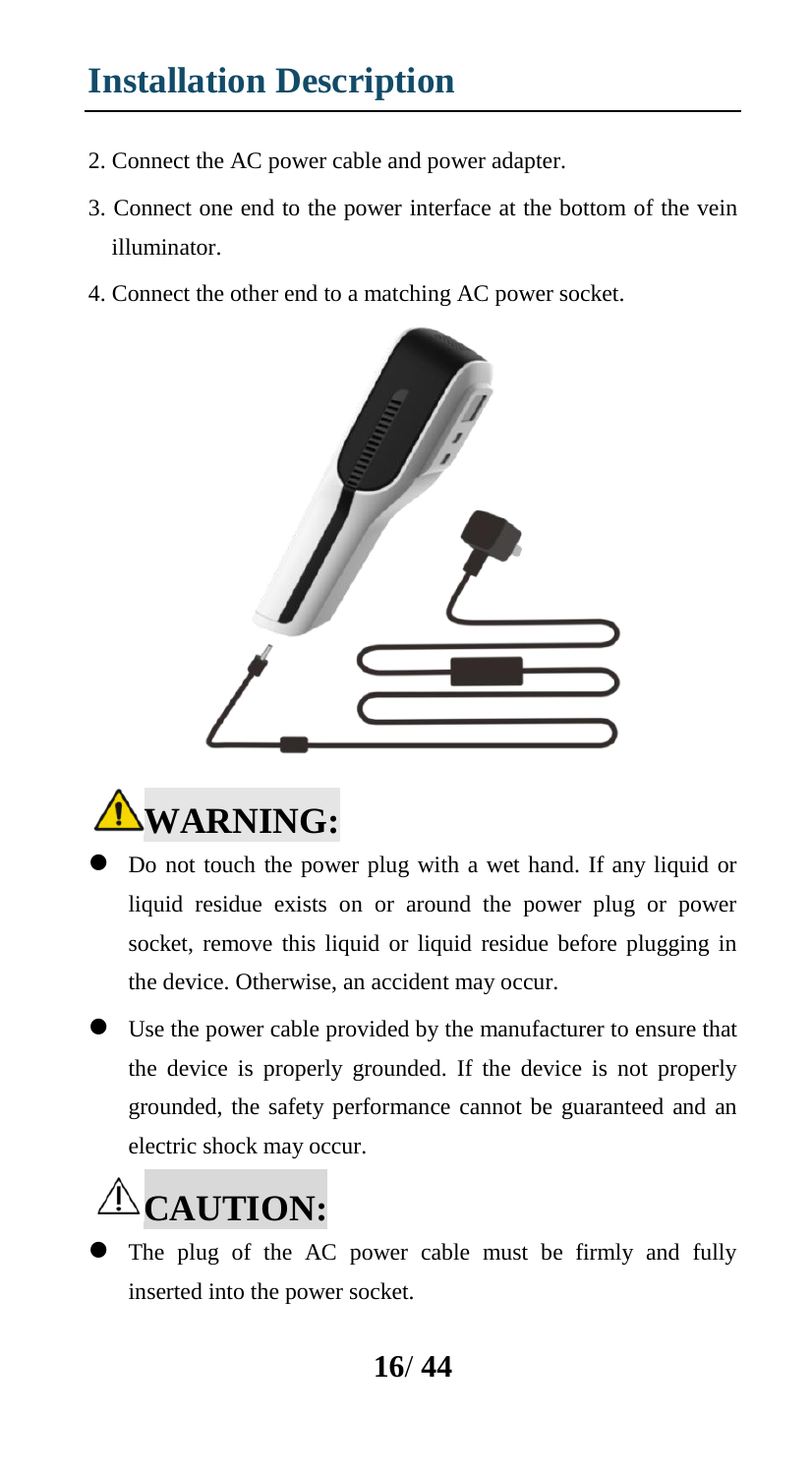### **Installation Description**

 Do not install the vein illuminator at a place where the power plug is difficult to be disconnected from the power socket.

#### 5.4 **Checking the Device Accuracy**

Since the vein illuminator is a precise device, before powering on it for the first time or after transporting it, the operator must check the accuracy of the device using an accuracy test card.

Place the accuracy test card in the projection area of the device, and check the positional deviation of the projection image and test card image at the optimal focus position (the projection hole is  $210\pm30$ mm away from the test card). If the deviation is smaller than 1mm, the device can be used properly. If the deviation is larger than 1mm, stop using the device and contact the local distributor or the after-sales service department of MEDCAPTAIN immediately.

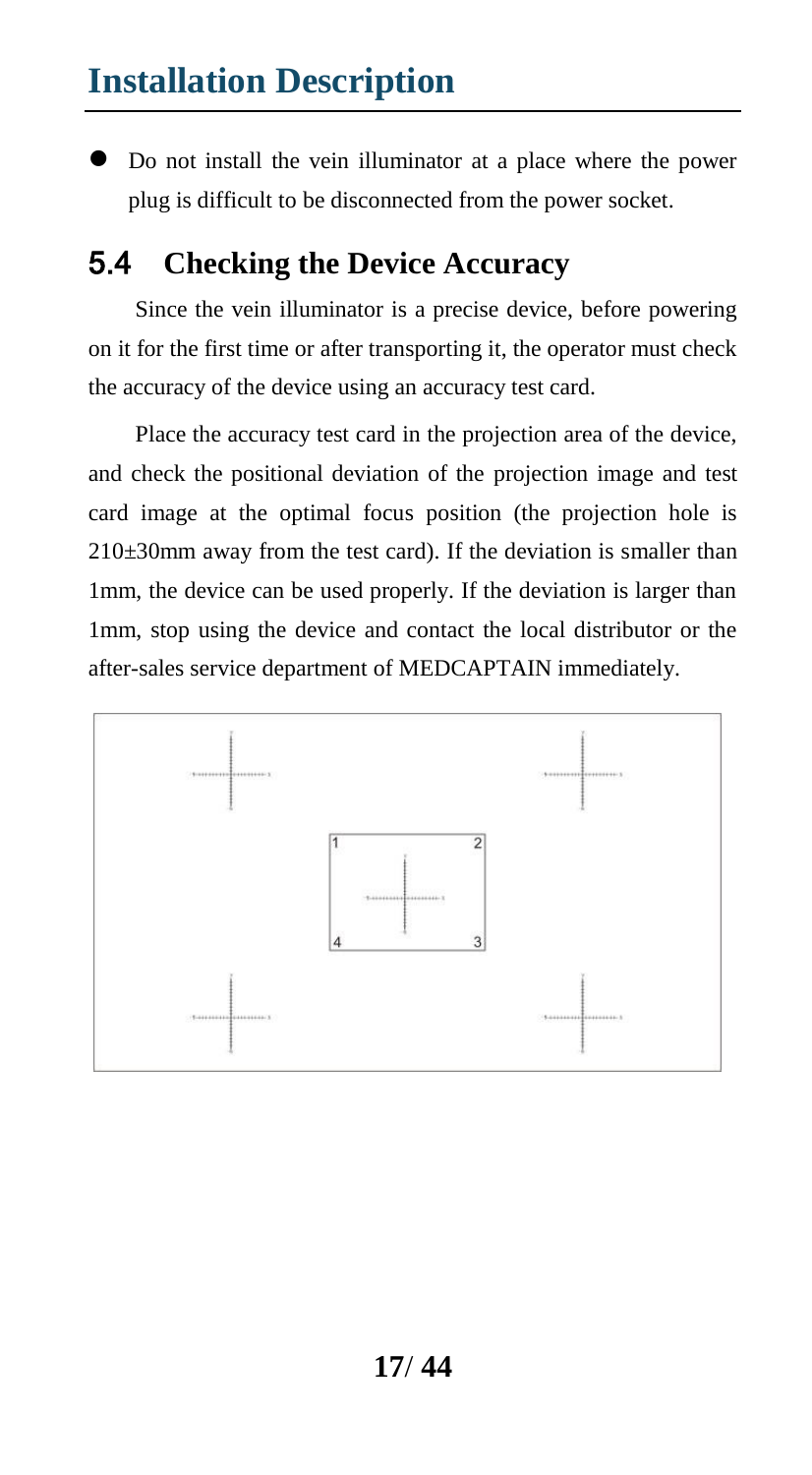#### 6.1 **Powering On the Vein Illuminator**

After installing the vein illuminator, power on the vein illuminator according to the following steps:

- 1. Press the power button to power on the device. The running indicator is illuminated, and the device starts to project 6s later.
- 2. Check the accuracy of the device according to section 5.4. After that, the device can be used to observe the superficial veins. During actual use, the user can adjust the projection distance until the English letters at both sides of the projection image achieve the optimal effect (or become the clearest).

#### 6.2 **Setting the Mode**

The vein illuminator is suitable for the users with different visual feelings. A user can press the mode button to set the mode. Seven modes are available for selection: basic mode, green light mode, red light mode, blue light mode, light purple mode, depth mode, and inverse color mode. In any mode except depth mode, a user can press and hold the mode button and then release to switch to the inverse color mode of the current mode. In inverse color mode, the vein color and skin color in the projection image are inversed.

In depth mode, align the long side of the red cross in the middle of the projection with the vein to be detected. Then, you can observe that the green indicator is illuminated to indicate the vein depth information.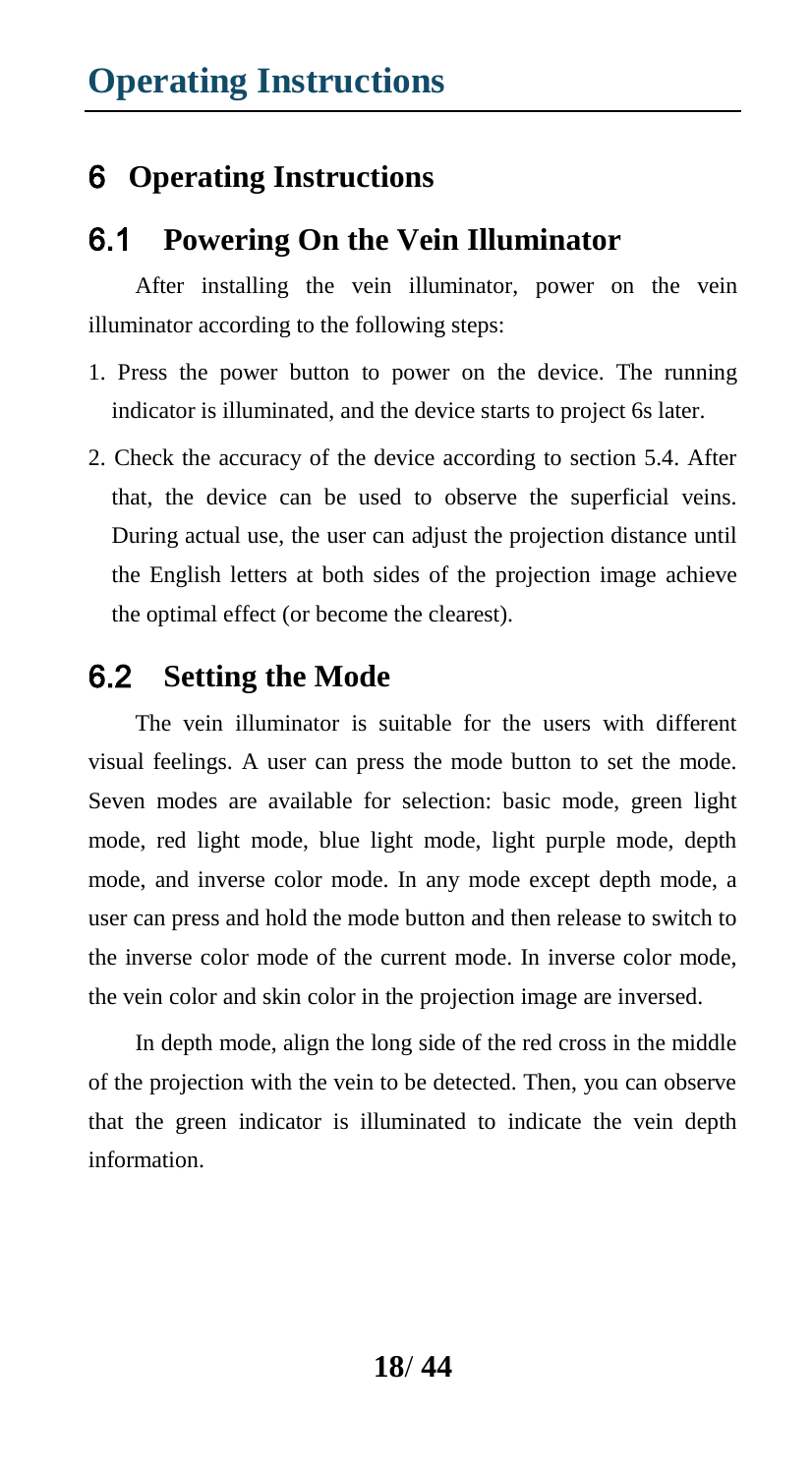| Mode                   | <b>Image</b> | <b>Remarks</b>              |
|------------------------|--------------|-----------------------------|
| <b>Basic</b><br>mode   |              | The image is<br>monochrome. |
| Green<br>light<br>mode |              | The image is green.         |
| Red<br>light<br>mode   |              | The image is red.           |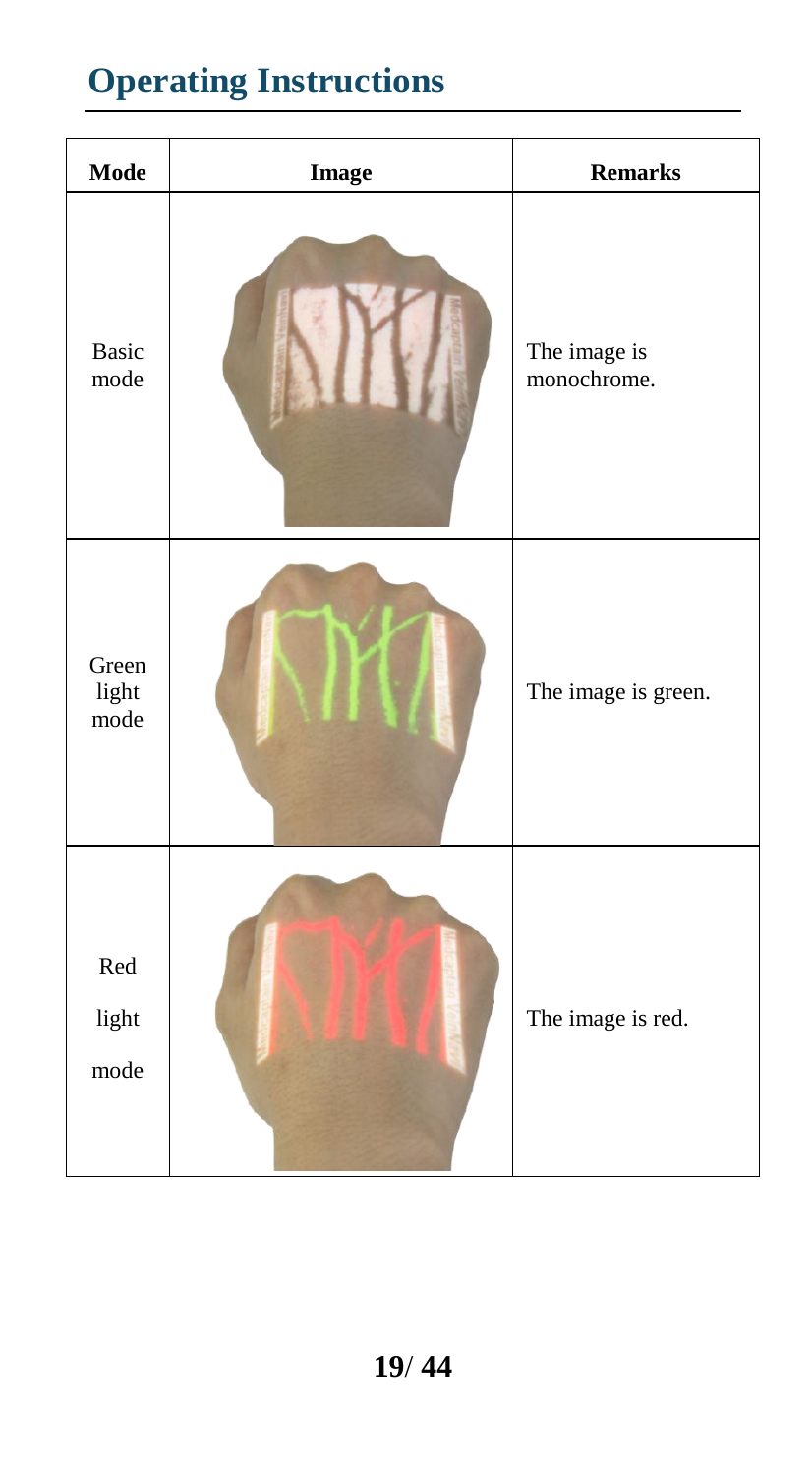| Blue<br>light<br>mode   | The image is blue.                                                                                                 |
|-------------------------|--------------------------------------------------------------------------------------------------------------------|
| Light<br>purple<br>mode | The image is light<br>purple.                                                                                      |
| Depth<br>mode           | 1 bar of green light:<br>The vein depth is<br>0~2mm (shallow).                                                     |
|                         | 2 bars of green light:<br>vein<br>$\operatorname{depth}$<br>The<br>is<br>$2 \sim 4$ mm<br>(relatively<br>shallow). |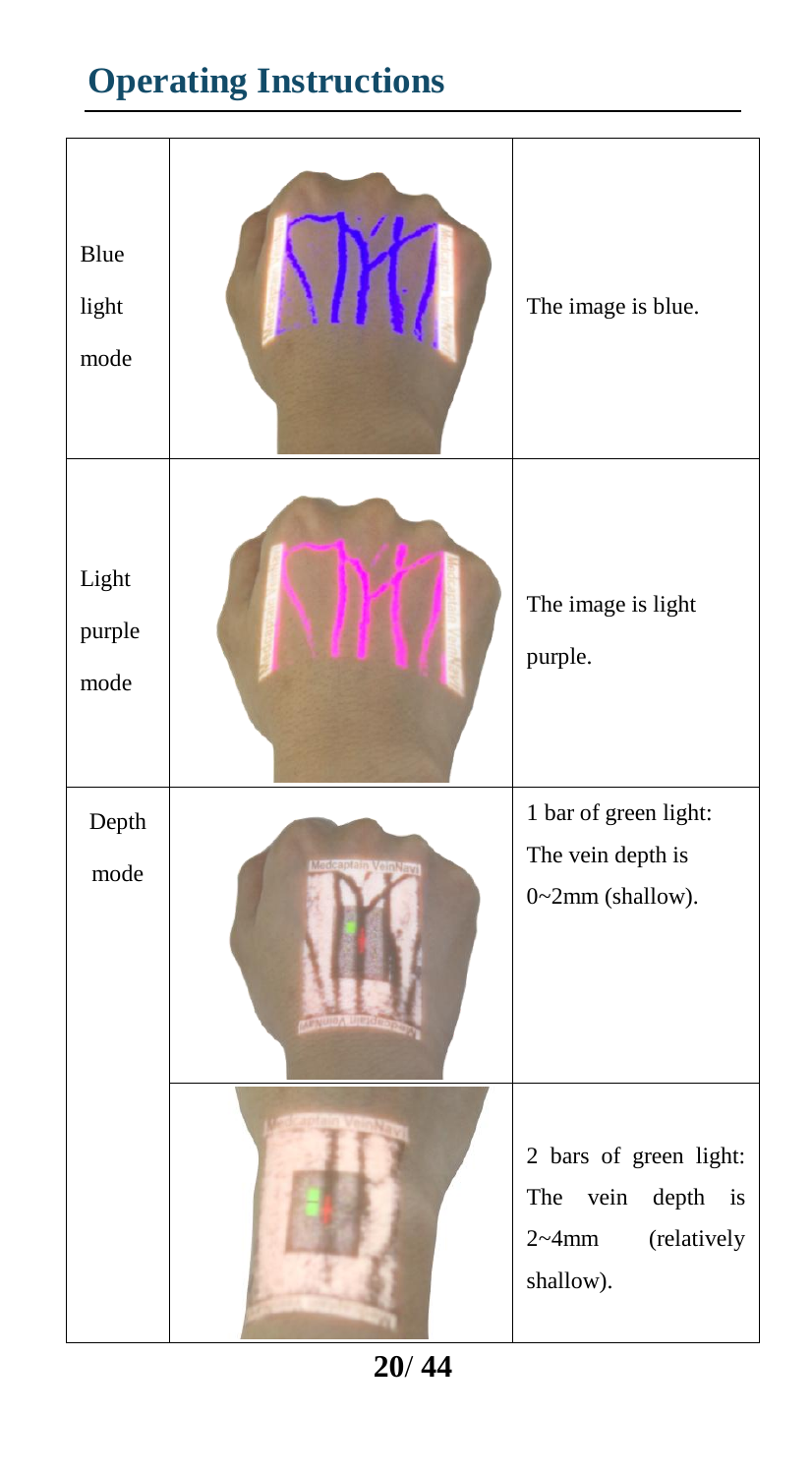|                          | 3 bars of green light or<br>none: The vein depth<br>is<br>4mm<br>above<br>or<br>(deep).                                                                              |
|--------------------------|----------------------------------------------------------------------------------------------------------------------------------------------------------------------|
| Inverse<br>color<br>mode | In any mode except<br>depth mode, a user can<br>press and hold the<br>mode button and then<br>release to switch to the<br>inverse color mode of<br>the current mode. |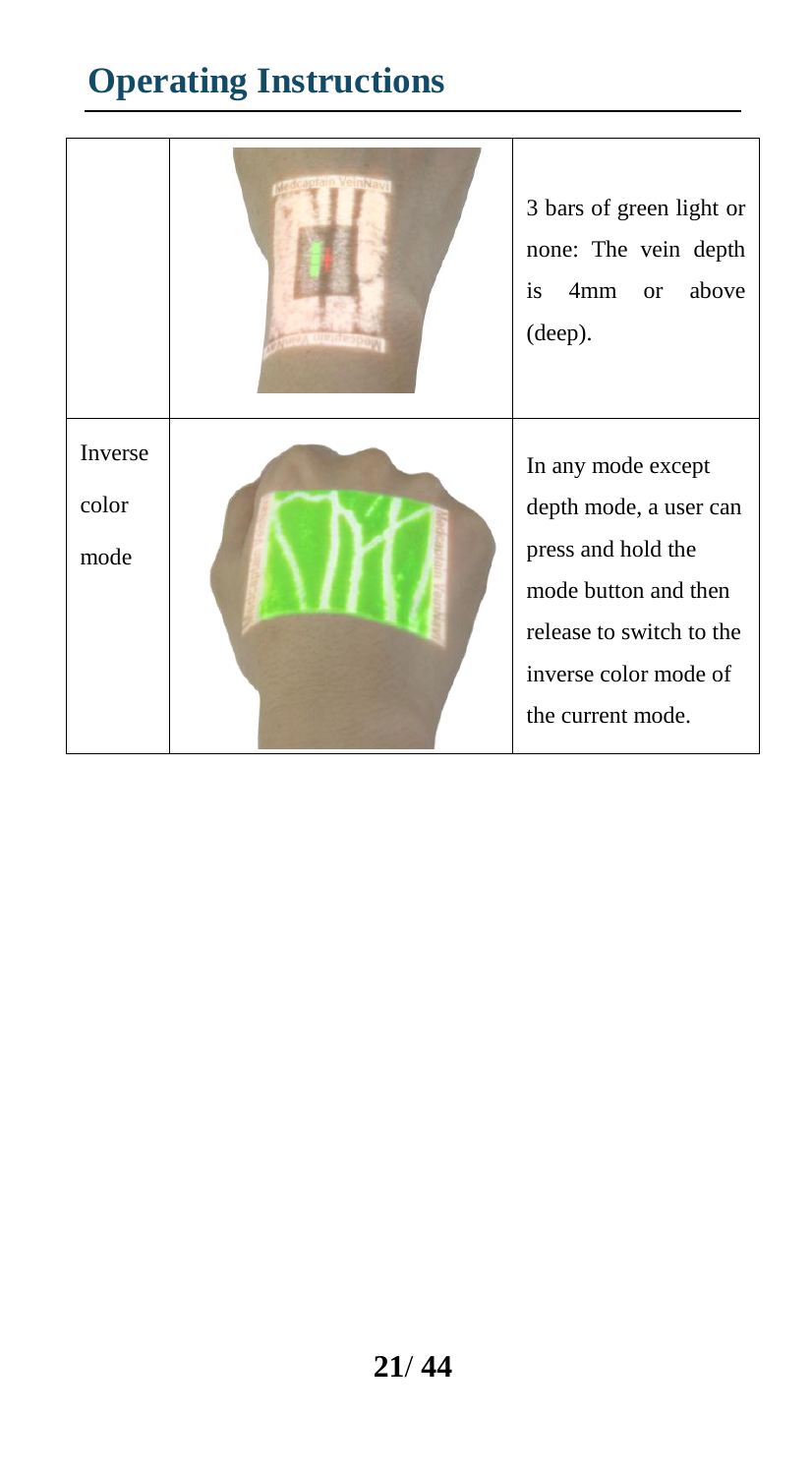# 6.3 **Adjusting the Brightness**

Four levels of projection brightness are available for selection to match different use environments. A user can press the brightness button to adjust the brightness. See the following figures.

| Level 1 brightness (darkest) | Level 2 brightness             |  |
|------------------------------|--------------------------------|--|
|                              |                                |  |
| Level 3 brightness           | Level 4 brightness (brightest) |  |
|                              |                                |  |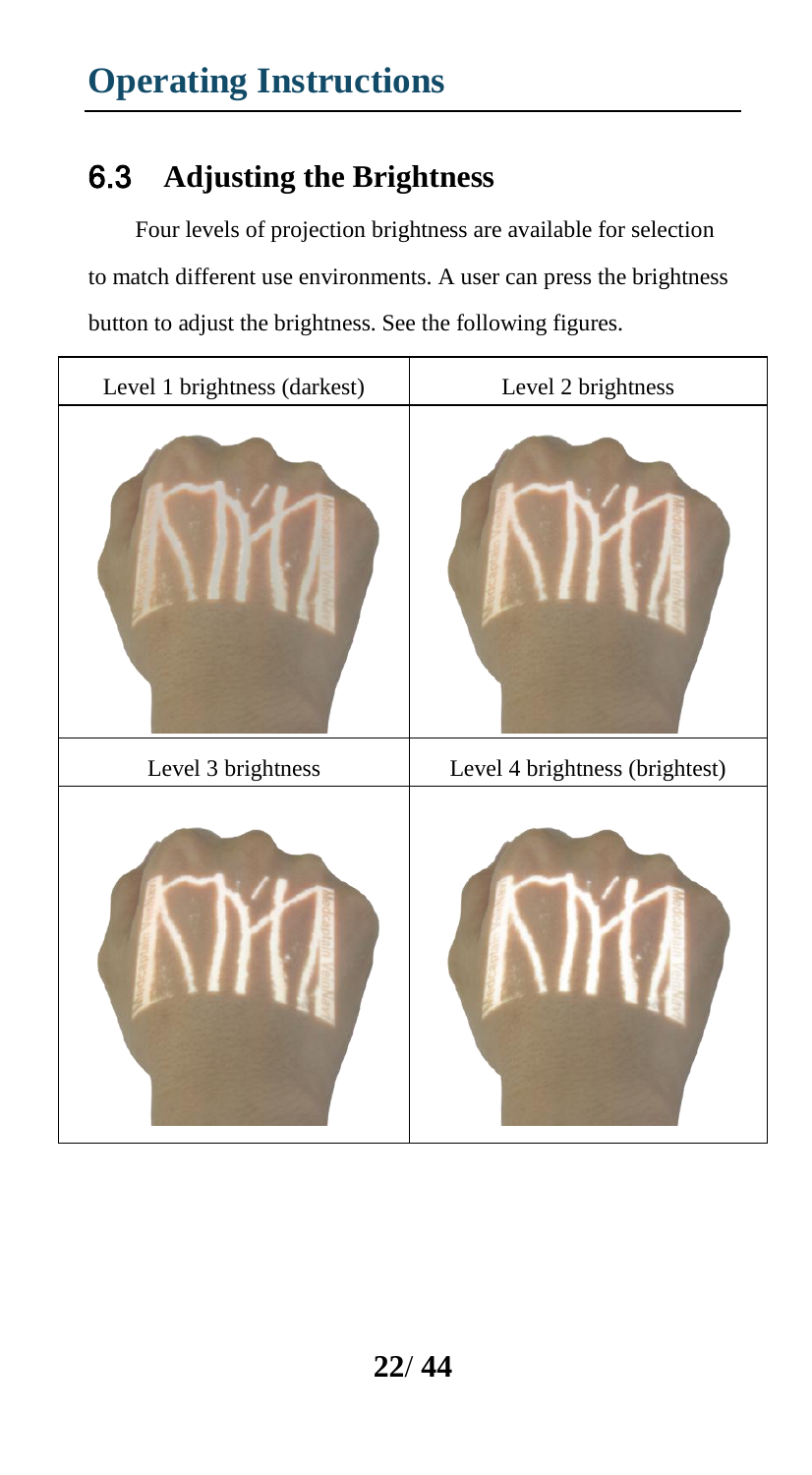### 6.4 **Adjusting the Size**

Three different sizes of projection image are designed to make the device be suitable for different groups of people, especially for children and infants. A user can press the size button to switch the size. See the following figures.

| <b>Minimum Size</b> | <b>Middle Size</b> | <b>Normal Size</b> |
|---------------------|--------------------|--------------------|
|                     |                    |                    |
| 360*192 pixel       | 360*288 pixel      | 720*576 pixel      |

#### 6.5 **Powering Off the Vein Illuminator**

After use, press the power button to power off the device.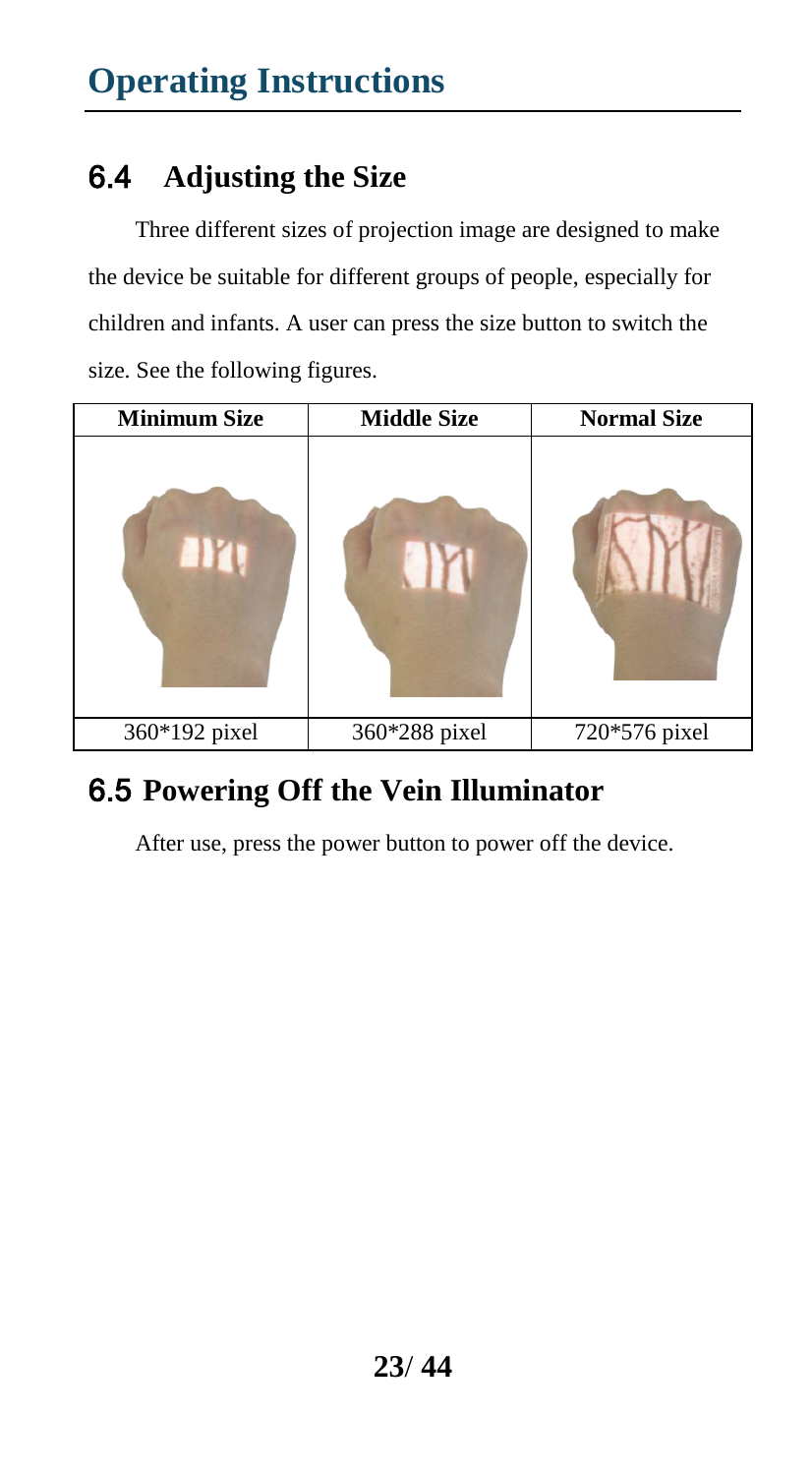#### 7 **Common Faults**

 **The device cannot be powered on after being connected to the power adapter.** 

#### **Possible cause:**

- a. The device is not properly connected to the external power supply or the external power supply has no voltage.
- b. The power board in the device is damaged because an incorrect power adapter is used.

#### **Check method:**

- a. Check whether the device is properly connected to the power adapter by checking whether the power indicator is steady on.
- b. Check that the device can be powered on when it is powered by battery and cannot be powered on when it is connected to the power adapter.
- **The projection image is blurring or obvious spots can be found in the image.**

**Possible cause**: The lens is dirty.

**Solution**: Clean the lens according to the method described in section 8.2.

 **The device cannot be powered on when battery is used to supply power.** 

**Possible cause**: The battery is exhausted, or the battery is damaged because it was stored in a humid environment.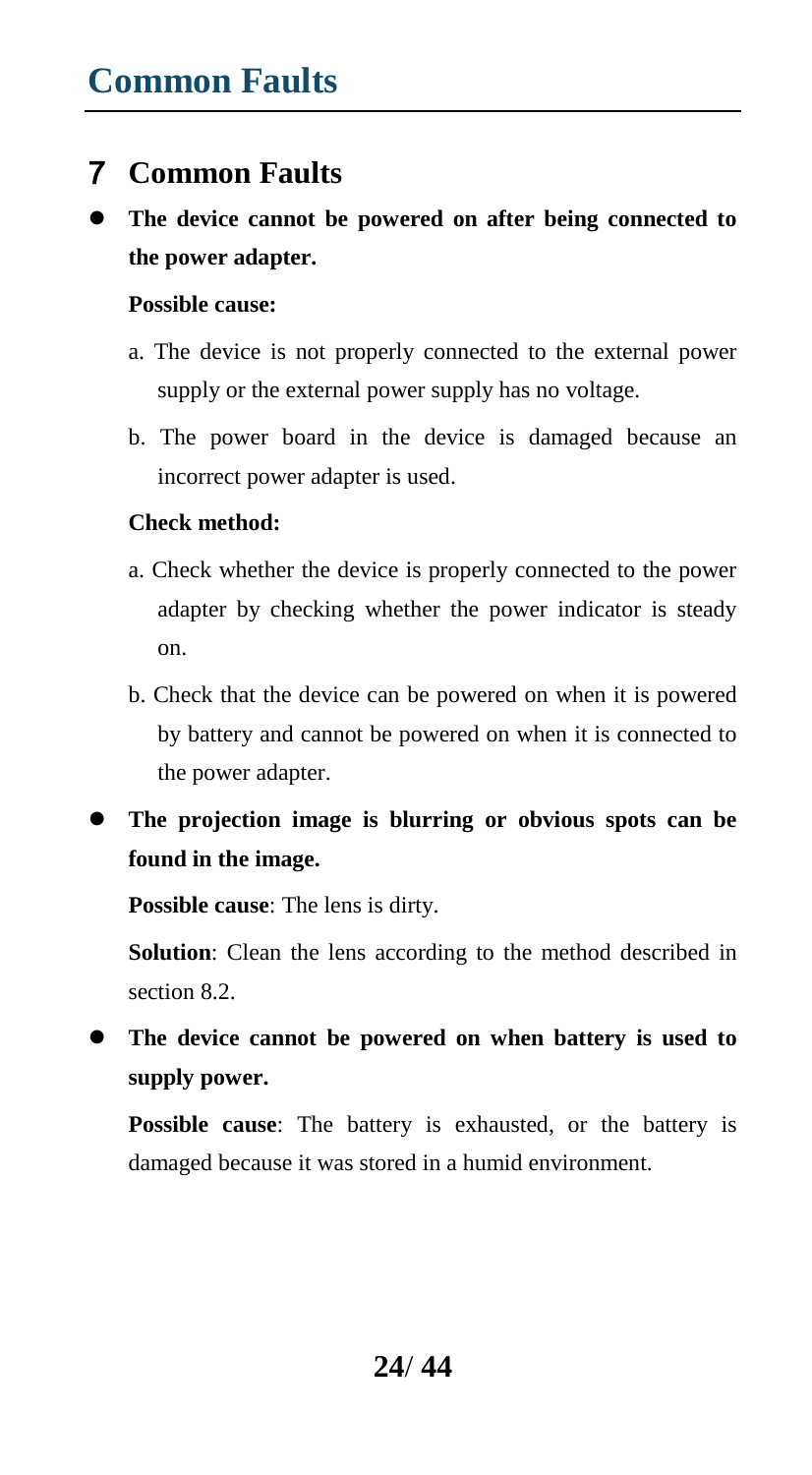# **Common Faults**

**Solution**: Connect the **device** to the power adapter for charging the battery (the battery indicator is extinguished when the battery is fully charged), or directly use the external power supply to power the device. If the device still cannot be powered on, it may be abnormal. In this case, contact the after-sales service department of MEDCAPTAIN.

 **The continuous operation duration of the battery is insufficient.** 

**Possible cause**: The battery is not fully charged, or the continuous operation duration of the battery decreases due to natural deterioration.

**Check method**: Connect the device to the power adapter. If the battery indicator is blinking, the battery is not fully charged. If the battery indicator is not illuminated, the battery is already fully charged. The decrease in the continuous operation duration of the battery is caused by increase in number of charge/discharge times, which is natural and inevitable.

**Solution**: If the continuous operation duration of the battery is too short, the battery needs to be replaced. Please consult the after-sales service department of MEDCAPTAIN about battery replacement.

 **The device does not respond or breaks down occasionally. Possible** cause: The device has been used for a long time and the internal temperature is too high.

**Solution**: Power off the device for a moment to cool down the device.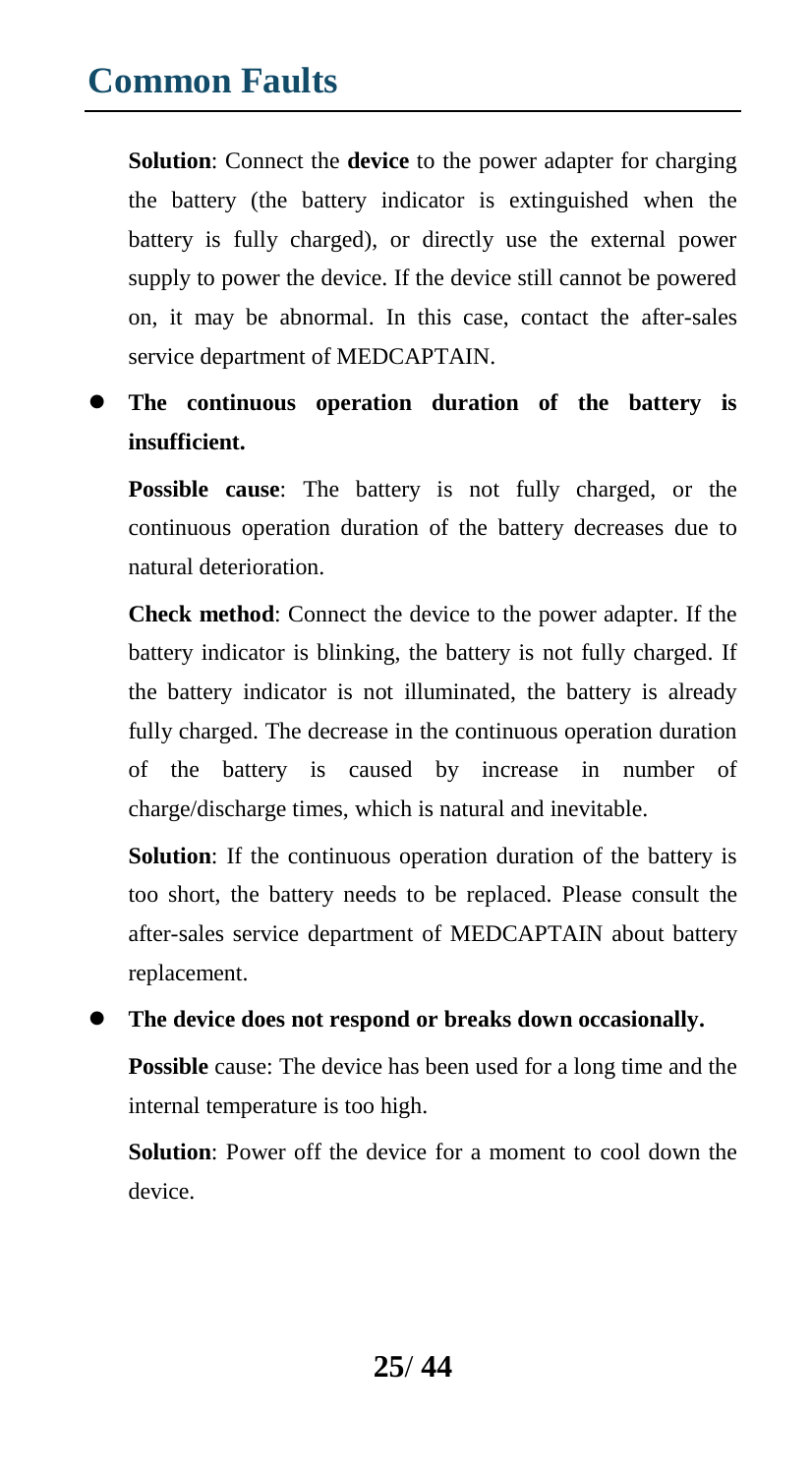### 8 **Cleaning and Disinfection**

It is highly recommended that the materials and methods listed in this chapter be used for cleaning and disinfection of the device. If other materials or methods are used, the device may be damaged or its service life may be shortened.



- In case of any doubts about the use of the detergent or disinfectant, please consult the local distributor.
- Please dispose of the wastes generated after the cleaning and disinfection according to the relevant regulations of the local hospital.

### 8.1 **Preparations**

- 1. Before cleaning and disinfection, power off the device and disconnect the power cable from the device.
- 2. Wear a pair of rubber gloves and a gauze mask to prevent contaminants from splashing onto your skin during the cleaning and disinfection.
- 3. You are not allowed to disassemble this device for cleaning and disinfection. To disassemble this device for further cleaning and disinfection, please contact the local distributor.
- 4. Prepare several pieces of soft medical gauze, a detergent container, and a disinfectant container.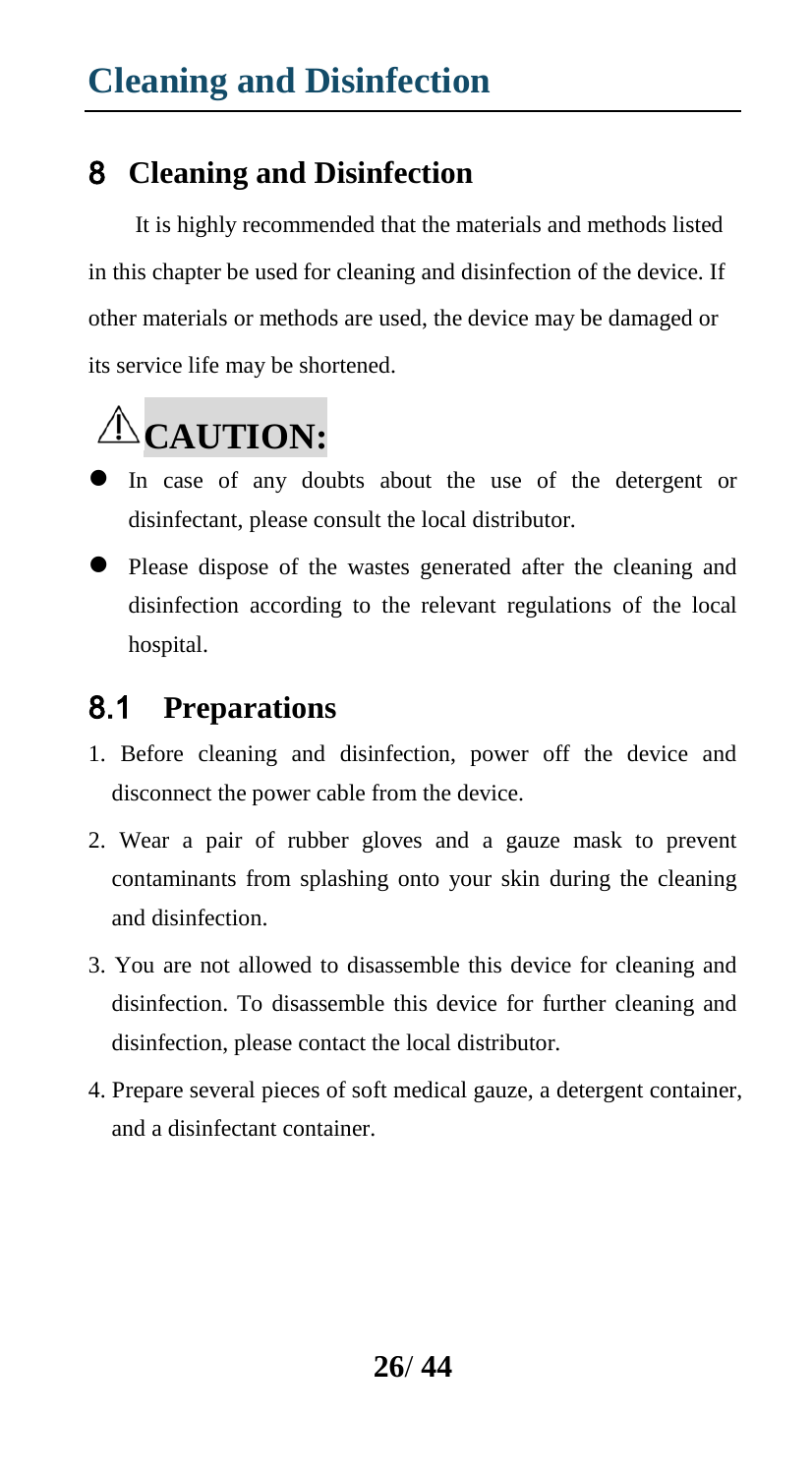# 8.2 **Cleaning NWARNING:**

- Do not immerse the device in the detergent solution.
- **•** Prevent the solution from seeping into the device.
- Do not use halogenated solvent, petroleum-based solvent, glass detergent, acetone, or other irritant detergents.
- Only manual cleaning is allowed to be adopted for this device. Do not adopt the automatic cleaning mode for this device.

Cleaning procedure:

- 1. Completely immerse a piece of soft medical gauze in neutral or slightly alkaline detergent solution, wring out the gauze, and then use the gauze to wipe the device surface.
- 2. Wipe all the surfaces of the device in sequence until all the contaminants are removed from the device surface.
- 3. Drip several drops of absolute ethyl alcohol on a piece of lens paper and use this lens paper to gently wipe and clean the lens surface along the same direction.
- 4. Ensure that all the edges and corners of the device are completely cleaned.
- 5. After the cleaning, use a piece of dry medical gauze to remove the residual detergent solution.

The following table lists the detergents recommended for the device.

| <b>Detergent Name</b>                       | <b>Cleaning Method</b> |  |
|---------------------------------------------|------------------------|--|
| Clean water                                 | Wipe                   |  |
| Soapy water (pH value:<br>$7.0 \times 10.5$ | Wipe                   |  |

Table 8-1 Recommended detergents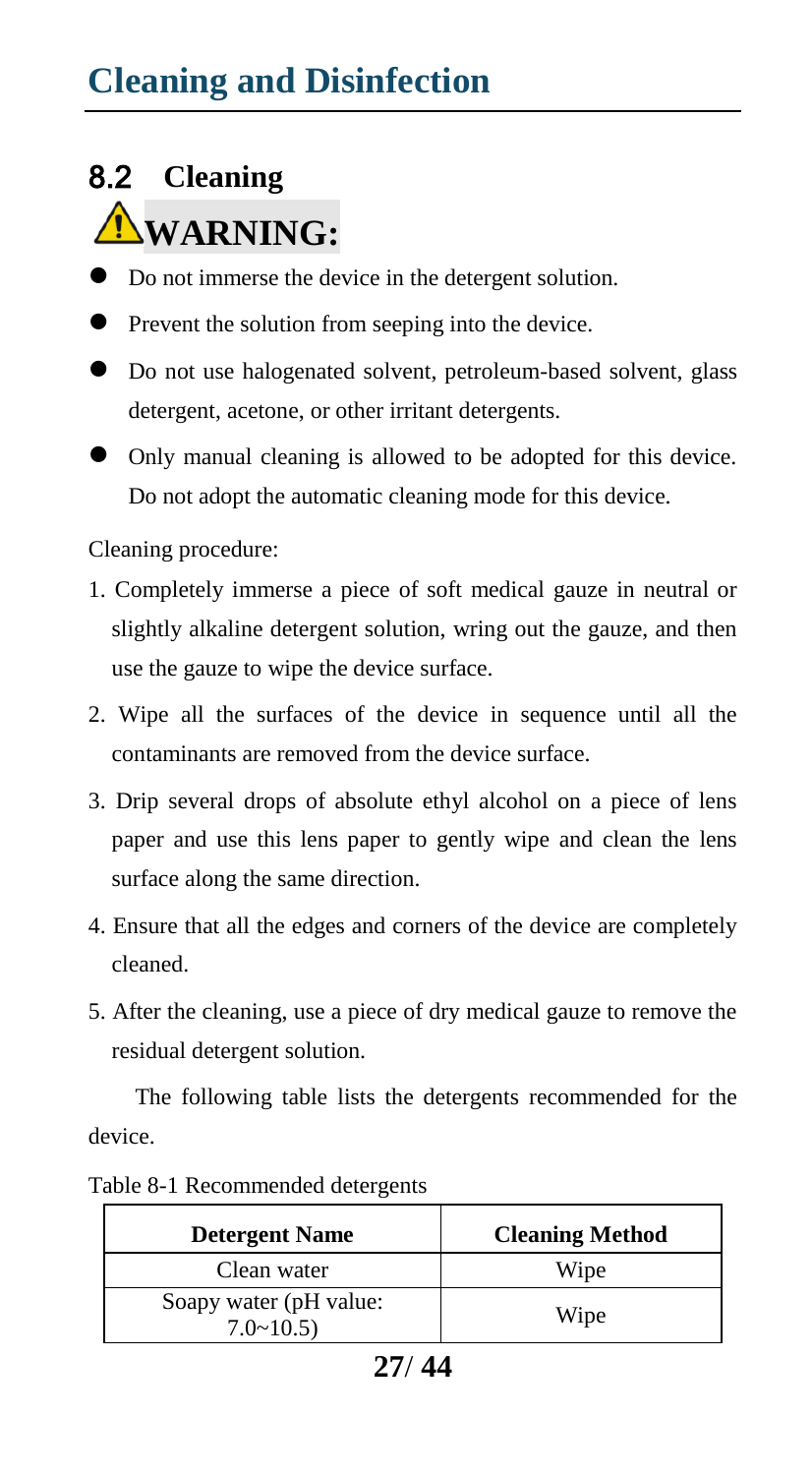# **Cleaning and Disinfection**

#### 8.3 **Disinfection**

# **WARNING:**

- Do not immerse the device in the disinfectant solution.
- **•** Prevent the solution from seeping into the device.
- Use the disinfectant according to its operation manual.
- Do not autoclave the device.
- Only manual disinfection is allowed to be adopted for this device. Do not adopt the automatic disinfection mode for this device.

Disinfection procedure:

- 1. Before the disinfection, clean the device according to the method provided in section 8.2.
- 2. Completely immerse a piece of soft medical gauze in the intermediate-efficiency or high-efficiency disinfectant solution, wring out the gauze, and then use the gauze to wipe the device surface.
- 3. Wipe all the surfaces of the device in sequence. For the contact time of the disinfectant, see the operation manual of the disinfectant.
- 4. Drip several drops of disinfectant solution on a piece of lens paper and use this lens paper to gently wipe and clean the lens surface along the same direction.
- 5. Ensure that all the edges and corners of the device are completely disinfected.
- 6. After the disinfection, immerse another piece of soft medical gauze in clean water, wring out the gauze, and then use the gauze to wipe the device surface for removing the residual disinfectant solution.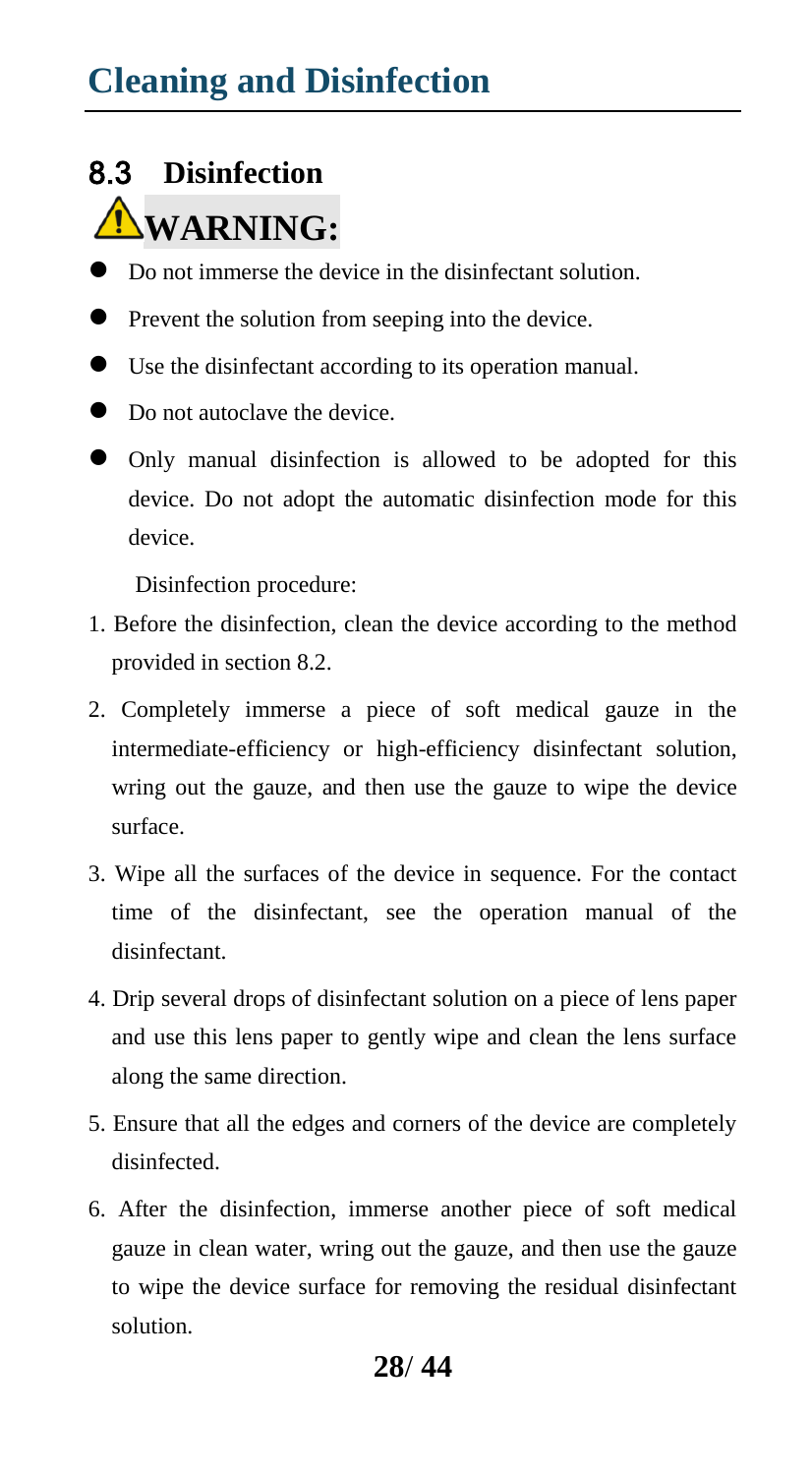The following table lists the disinfectants recommended for the device and the required contact time for the disinfection.

| <b>Disinfectant Solution</b> | <b>Contact Time</b> | <b>Disinfection Method</b> |  |
|------------------------------|---------------------|----------------------------|--|
| <b>Name</b>                  |                     |                            |  |
| 75% alcohol                  | 3min                | Wipe                       |  |
| 70% isopropanol              | 3min                | Wipe                       |  |
| 3% hydrogen peroxide         | 30 <sub>min</sub>   | Wipe                       |  |

# 8.4 **Air Drying and Transportation WARNING:**

- Do not dry the device by using a drying machine or similar products.
- Connect the device to the power supply again after the device is completely dry.
- 1. After cleaning and disinfection, place the device in a shady, cool, and ventilated environment for air drying.
- 2. If you are not going to use the device soon after air drying, place the device in its original package for storage and transportation.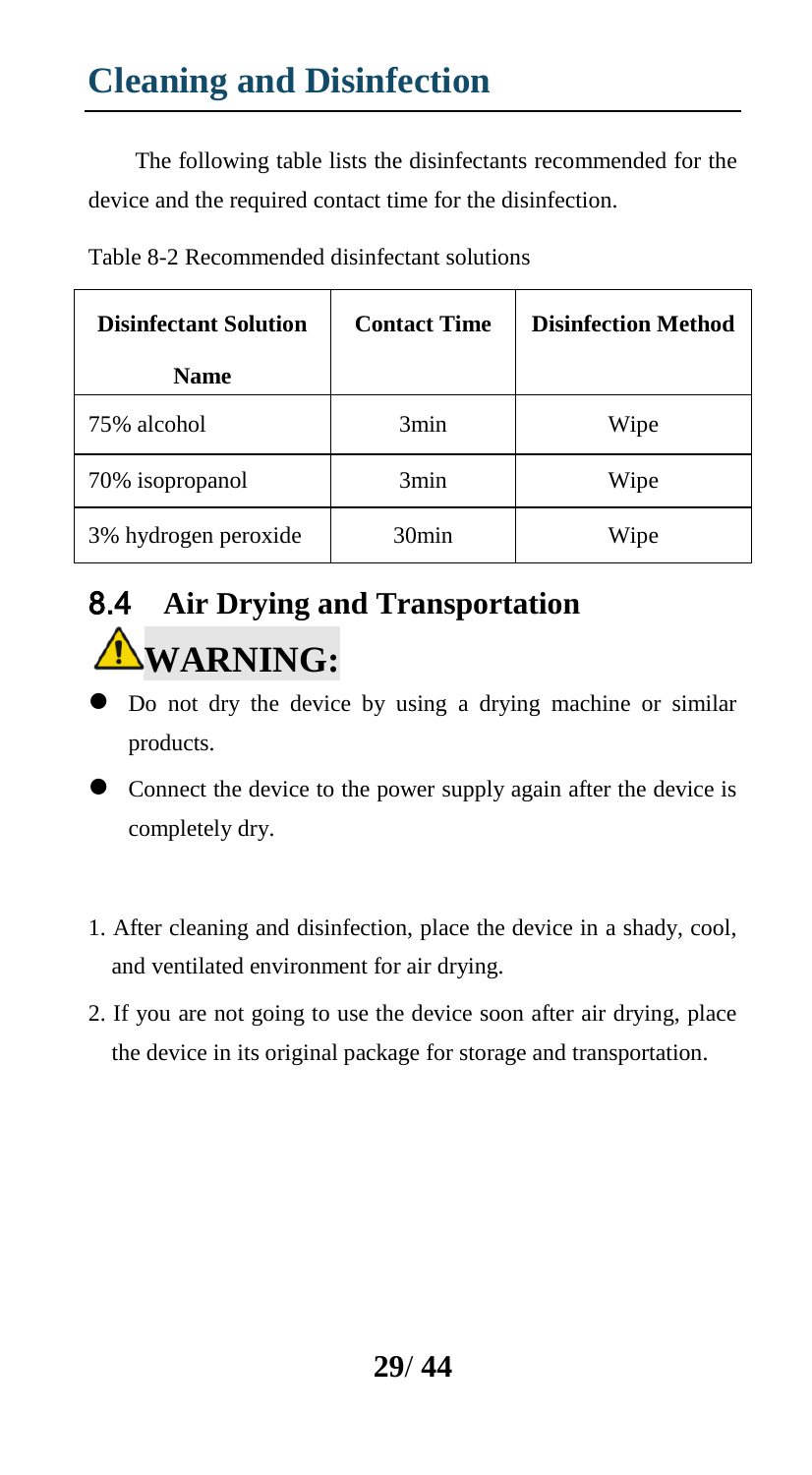### 9 **Maintenance**

#### 9.1 **Regular Maintenance**

To ensure safe use and lengthen the service life of the vein illuminator, please conduct regular maintenance and check. Table 9-1 lists the maintenance plan.

Table 9-1 Maintenance plan

| <b>Maintenance Item</b> | <b>Frequency</b> | <b>Maintenance Method</b> |  |
|-------------------------|------------------|---------------------------|--|
| Appearance check        | Before each use  | See section 9.1.1.        |  |
| Power adapter and       | Before each use  | See section 9.1.2.        |  |
| power cable check       |                  |                           |  |
| Accuracy check          | Every two years  | See section 9.1.3.        |  |
| Electrical safety test  | Every two years  | See section 9.1.4.        |  |

#### 9.1.1 **Appearance Check**

- Appearance check: Check that no crack or damage exists.
- Button operation: Check that the buttons can be smoothly pressed and function properly.
- Check that all the sealing parts and the installation of the vein illuminator are normal and no crack exists on any materials.

#### 9.1.2 **Power Adapter and Power Cable Check**

- Check the appearance of the power adapter and power cable. If a surface damage or poor contact between plug and socket is found, contact the distributor for replacement in time.
- If the AC/DC power indicator is not illuminated after the vein illuminator is connected to an AC/DC power supply or the vein illuminator cannot be started, contact the distributor for maintenance in time.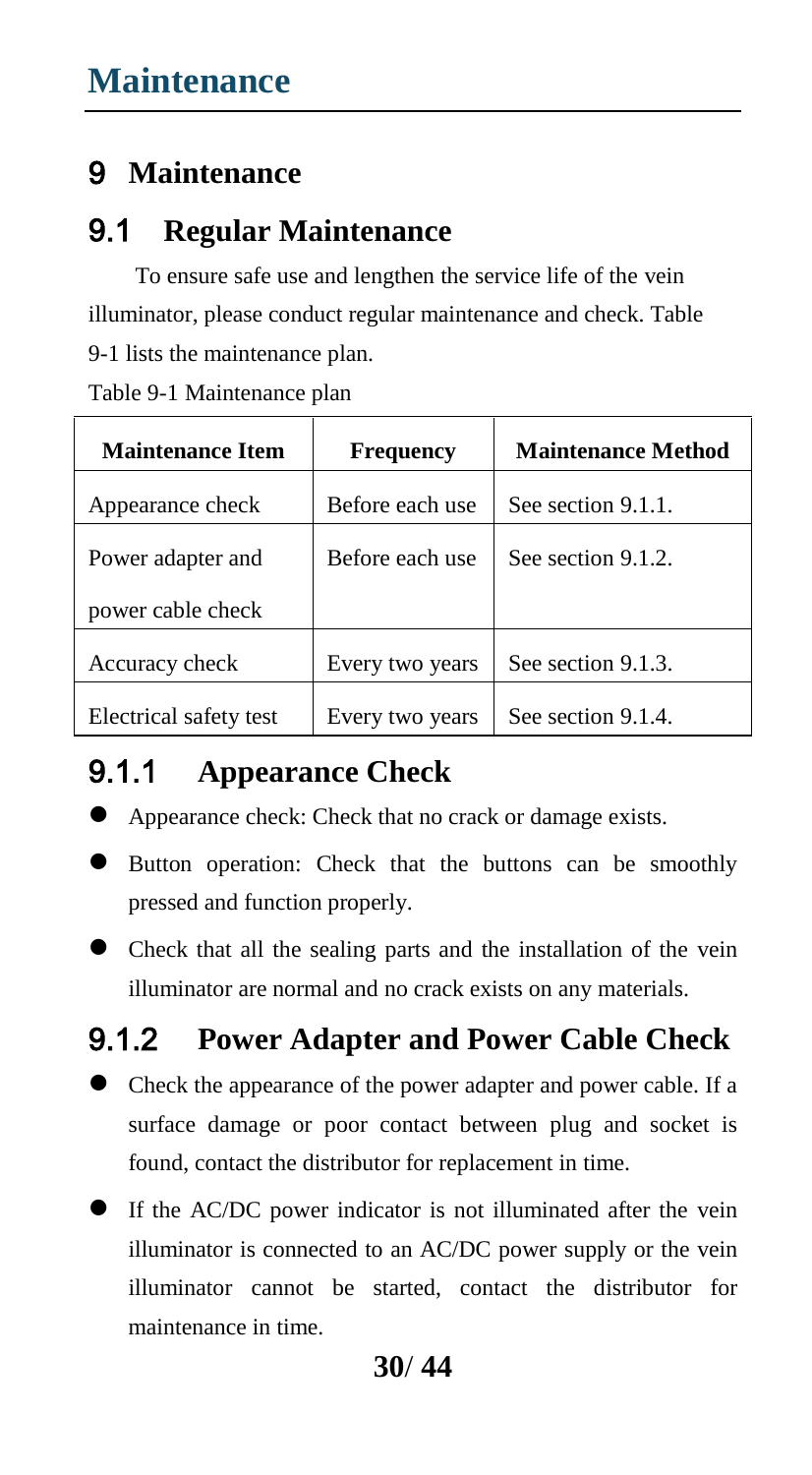### 9.1.3 **Accuracy Check**

Check the device accuracy according to section 5.4. If the accuracy exceeds the reference range, contact the local distributor or the after-sales service department of MEDCAPTAIN for calibration of the device accuracy.

### 9.1.4 **Electrical Safety Test**

To ensure safety, please conduct a dielectric strength test, leakage current test, and ground impedance test according to the method stipulated in IEC60601-1.

#### 9.2 **Battery Maintenance**

### 9.2.1 **Battery Overview**

The NAVI-30/NAVI-60 vein illuminator is equipped with a built-in battery to ensure normal operation of the vein illuminator in case of an external power failure. The battery starts to be charged when the vein illuminator is connected to an external power supply. In case of a sudden power failure, the system automatically switches to the battery supply mode without interrupting the operation of the vein illuminator. If the external power supply recovers from the failure before the built-in battery is exhausted, the system automatically switches from battery supply mode to external power supply mode to ensure uninterrupted operation of the vein illuminator.



 If you have any doubts about the integrity or wire of the protective earth, unplug the device for the battery to power the device.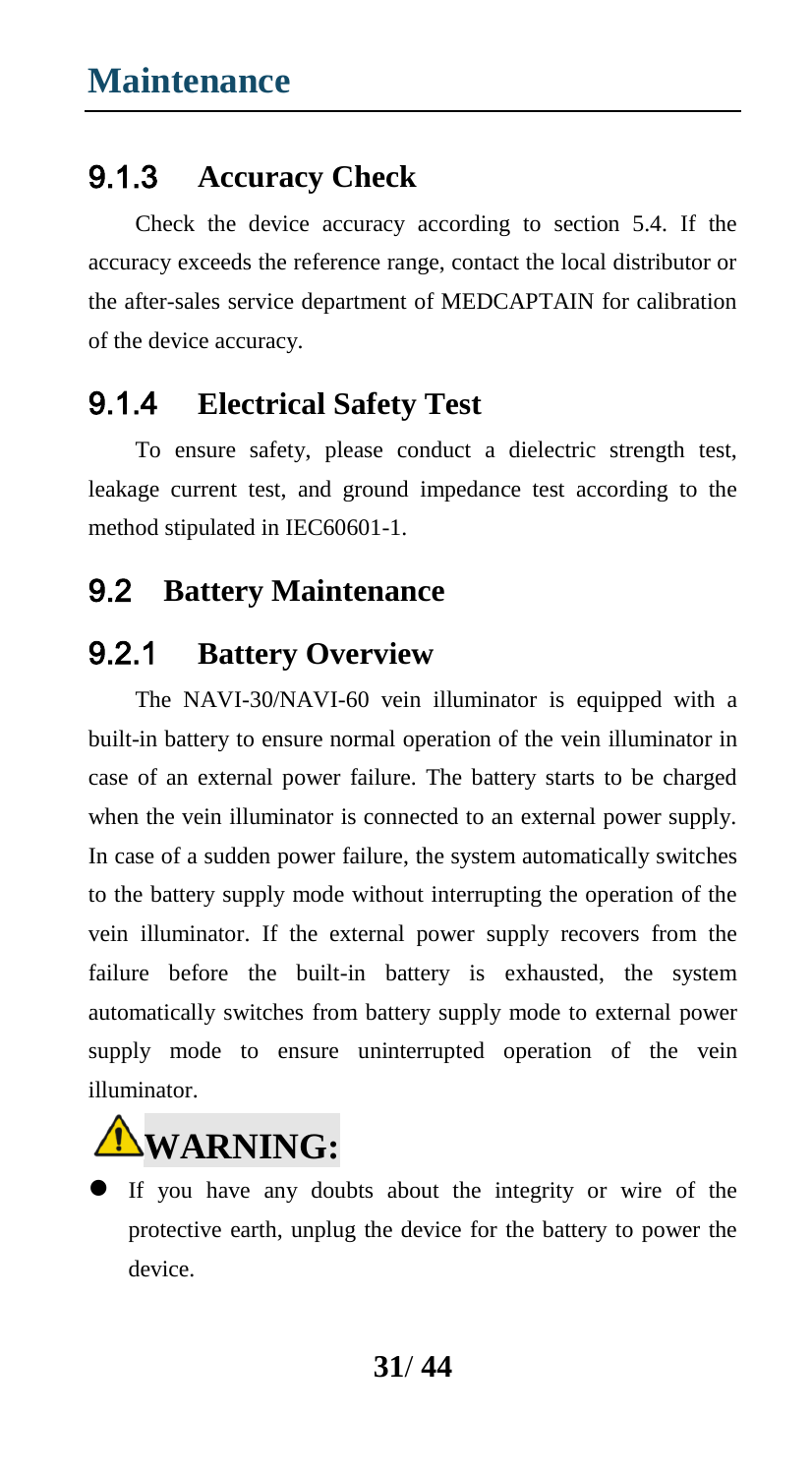### 9.2.2 **Using the Battery**

 Before using the device for the first time or using the device after the device is not used for a long time

Before using the vein illuminator for the first time, charge the built-in battery. Power off the vein illuminator and connect it to an external power supply for at least 10 hours until the battery is fully charged. After that, you are allowed to use the vein illuminator.



● Battery optimization

- 1. Power off the vein illuminator.
- 2. Connect the vein illuminator to an AC power supply to charge the battery for over 10 hours uninterruptedly.
- 3. Disconnect the vein illuminator from the AC power supply for the battery to power the vein illuminator until the battery is exhausted.
- 4. Connect the vein illuminator to the AC power supply again to charge the battery for over 10 hours uninterruptedly.



- Before using the built-in battery, check the battery to ensure that sufficient power is available. Recharge the battery if required.
- Improper use of the battery may shorten the service life of the battery.
- Frequent use of the battery will shorten the service life and continuous operation duration of the battery.
- If this product will not be used for a long time, fully charge it for storage.

#### 9.2.3 **Replacing the Battery**

1. Remove the rubber plugs from the retaining screws on the battery compartment.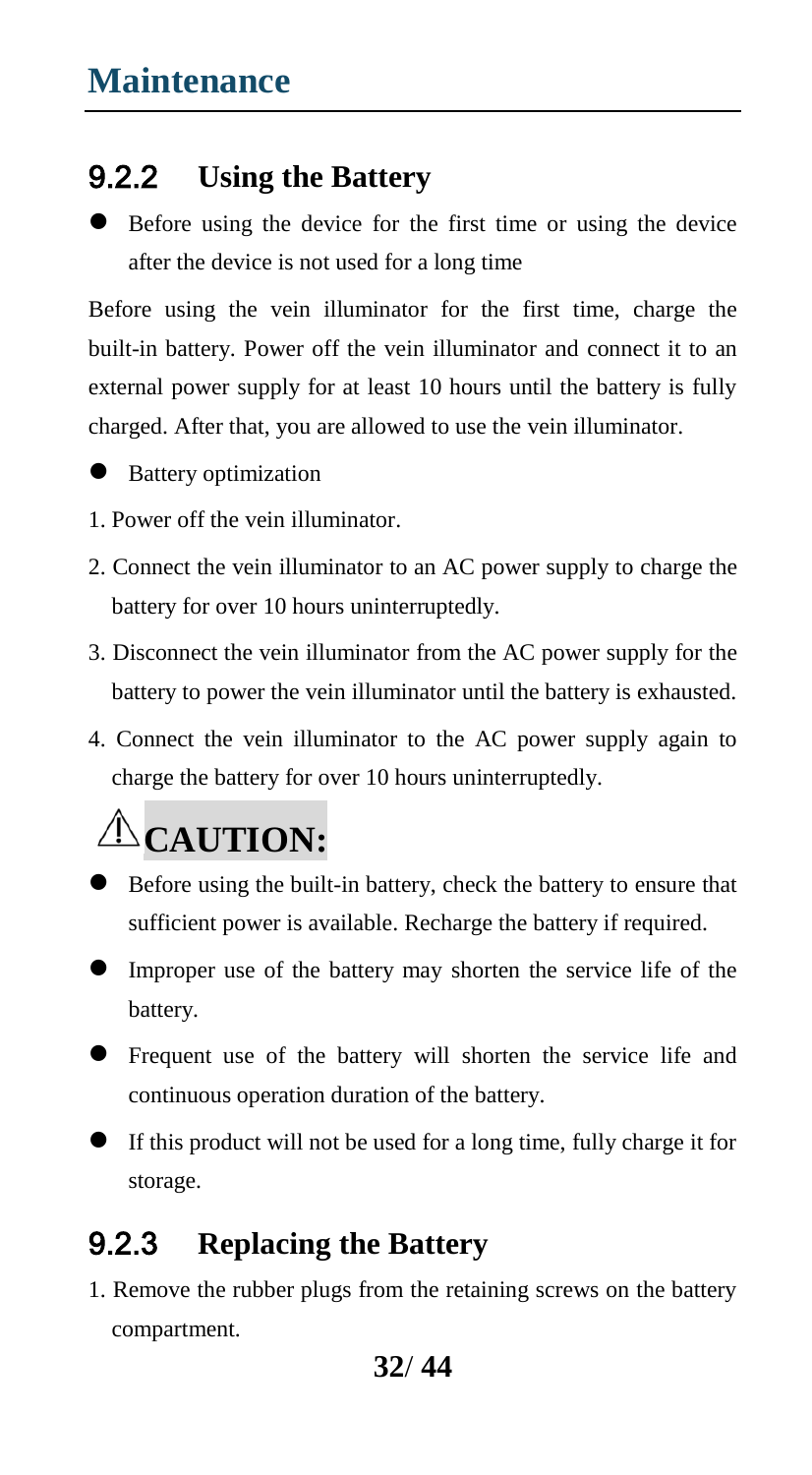# **Maintenance**

- 2. Remove the retaining screws, and take down the battery compartment.
- 3. Take out the old battery, and install a new battery in the battery compartment.
- 4. Insert the battery plug into the socket in the direction shown in the following figure. Hold the socket when inserting or removing the battery. Do not hold the battery and pull the socket.



# **CAUTION:**

- The service life or shelf life of the battery is one year. It is recommended that the battery be replaced in time.
- Aging may shorten the continuous operation duration of the battery. Please check and replace the battery at regular intervals.
- Replace the battery when the vein illuminator is not in use.
- Remove the battery if the vein illuminator is not likely to be used for some time.
- Battery replacement must be finished by trained technicians. Otherwise, a danger may be incurred.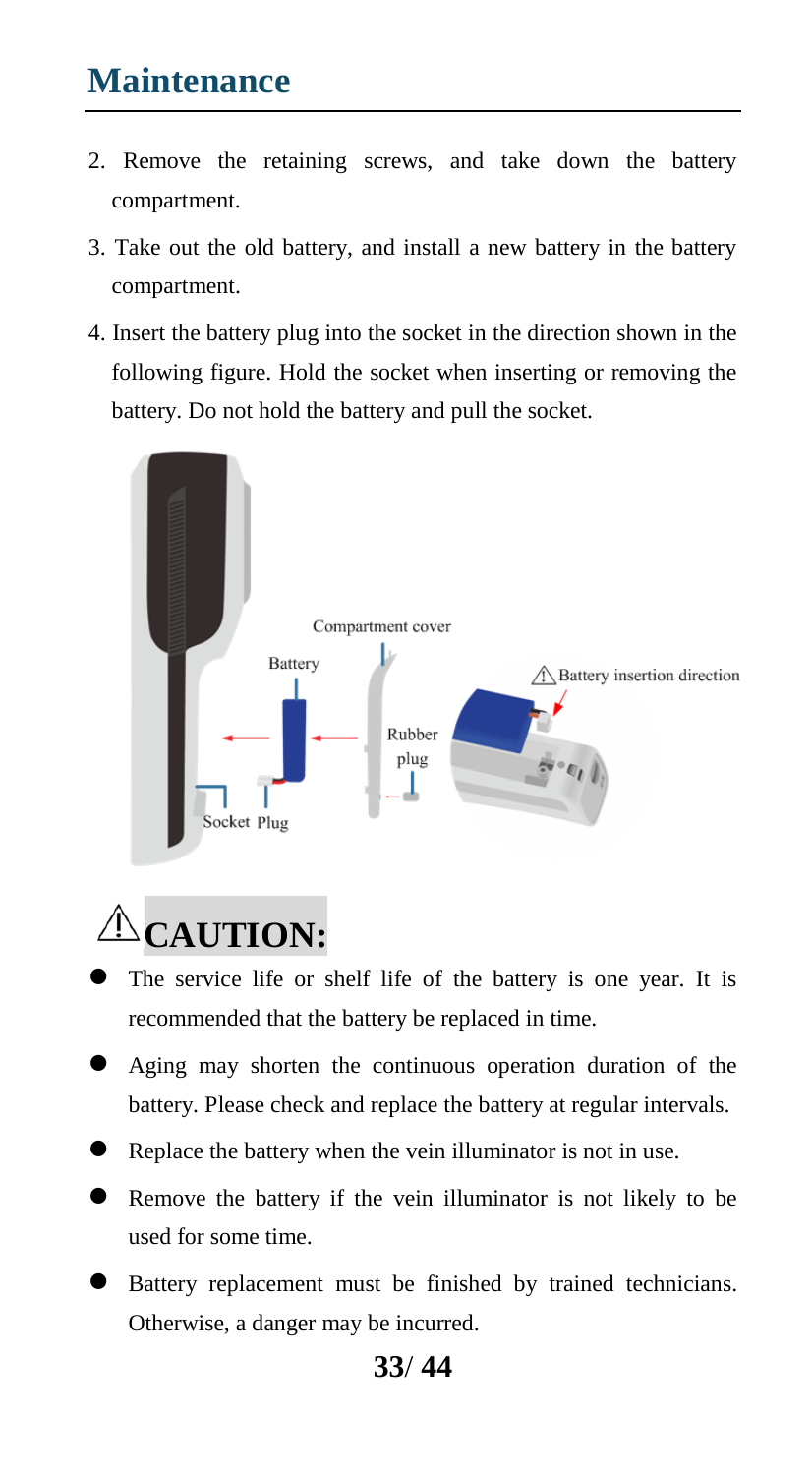#### 9.3 **Storage**

- Avoid water spill.
- Do not store the vein illuminator in a hot and humid place.
- Store the vein illuminator far away from excessive vibration, dust, and corrosive gas.
- Store the vein illuminator out of direct sunlight and ultraviolet ray to avoid color fading.

#### 9.4 **Transportation**

The vein illuminator is allowed to be transported using a common vehicle, but it must be protected from the drastic impact, vibration, and rain and snow splash during the transportation. In addition, the vein illuminator must be transported in accordance with the requirements specified in the order contract.

#### 9.5 **Environmental Protection and Recycling**

Contact your local distributor to recycle the retired vein illuminator, or otherwise dispose of it and its battery in accordance with the local laws and regulations.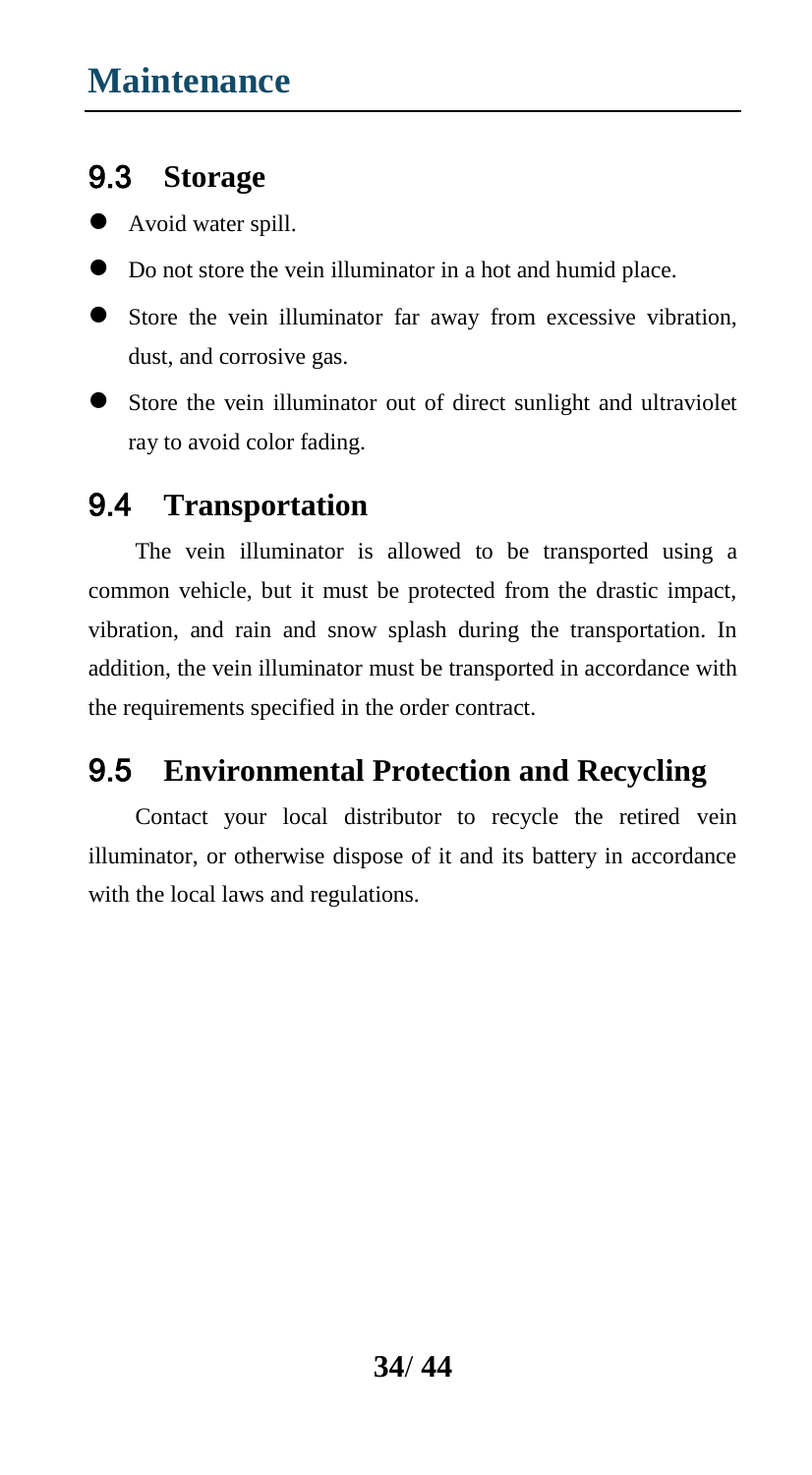#### **Appendix AElectromagnetic Compatibility**

### **(EMC)**

# $\triangle$ **CAUTION:**

- The NAVI-30/NAVI-60 vein illuminator complies with EMC standard IEC 60601-1-2:2014.
- Users must install and use the NAVI-30/NAVI-60 vein illuminator based on the EMC information provided in the accompanying document.
- Portable and mobile RF (Radio-Frequency) communication devices may affect the performance of the NAVI-30/NAVI-60 vein illuminator. Avoid strong electromagnetic interference during the use, for example, stay away from mobile phone and microwave oven.
- For the declaration of emissions CLASS and group and Immunity level, please see the Appendix.
- The NAVI-30/NAVI-60 vein illuminator is suitable for Professional healthcare facilities environment, e.g. hospitals except for near active HF surgical equipment and the RF shielded room of an ME SYSTEM for magnetic resonance imaging, where the intensity of electromagnetic disturbances is high. Due to conducted interference and radiated interference, it may be difficult to ensure electromagnetic compatibility in other environments.
- To assure that the NAVI-30/NAVI-60 vein illuminator remains safe with regard to electromagnetic disturbances throughout the expected service life:
	- Conduct periodic maintenance based on the recommended maintenance/service interval and method provided in the operation manual.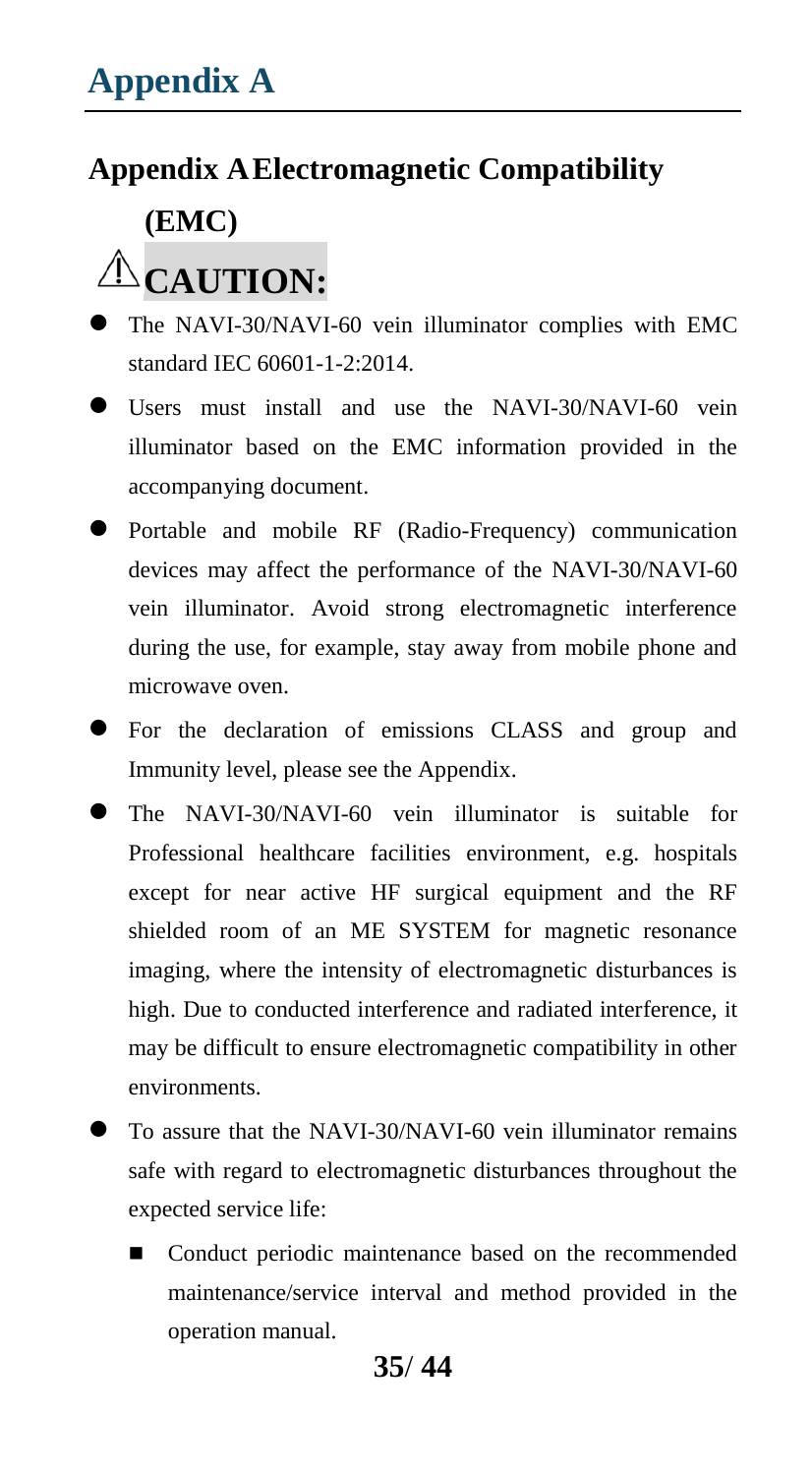- After each maintenance, ensure that the internal structure, shielding system, and grounding system of the device remain complete and effective.
- The Emissions characteristics of this equipment make it suitable for use in industrial areas and hospitals (CISPR 11 class A). If it is used in a residential environment (for which CISPR 11 class B is normally required) this equipment might not offer adequate protection to radio-frequency communication services. The user might need to take mitigation measures, such as relocating or re-orienting the equipment.

# **WARNING:**

 Use of this equipment adjacent to or stacked with other equipment should be avoided because it could result in improper operation. If such use is necessary, this equipment and the other equipment should be observed to verify that they are operating normally.

Only the following cables provided by the manufacturer allowed to be used to meet the electromagnetic emission and anti-interference requirements.

| No. | <b>Cable Name</b> | Length | <b>Shielded</b> |
|-----|-------------------|--------|-----------------|
|     | AC power cable    |        | Nο              |
|     | Power adapter     | 6      | NO.             |

- Use of accessories, transducers and cables other than those specified or provided by the manufacturer of this equipment could result in increased electromagnetic emissions or decreased electromagnetic immunity of this equipment and result in improper operation.
- Portable RF communications equipment (including peripherals such as antenna cables and external antennas) should be used no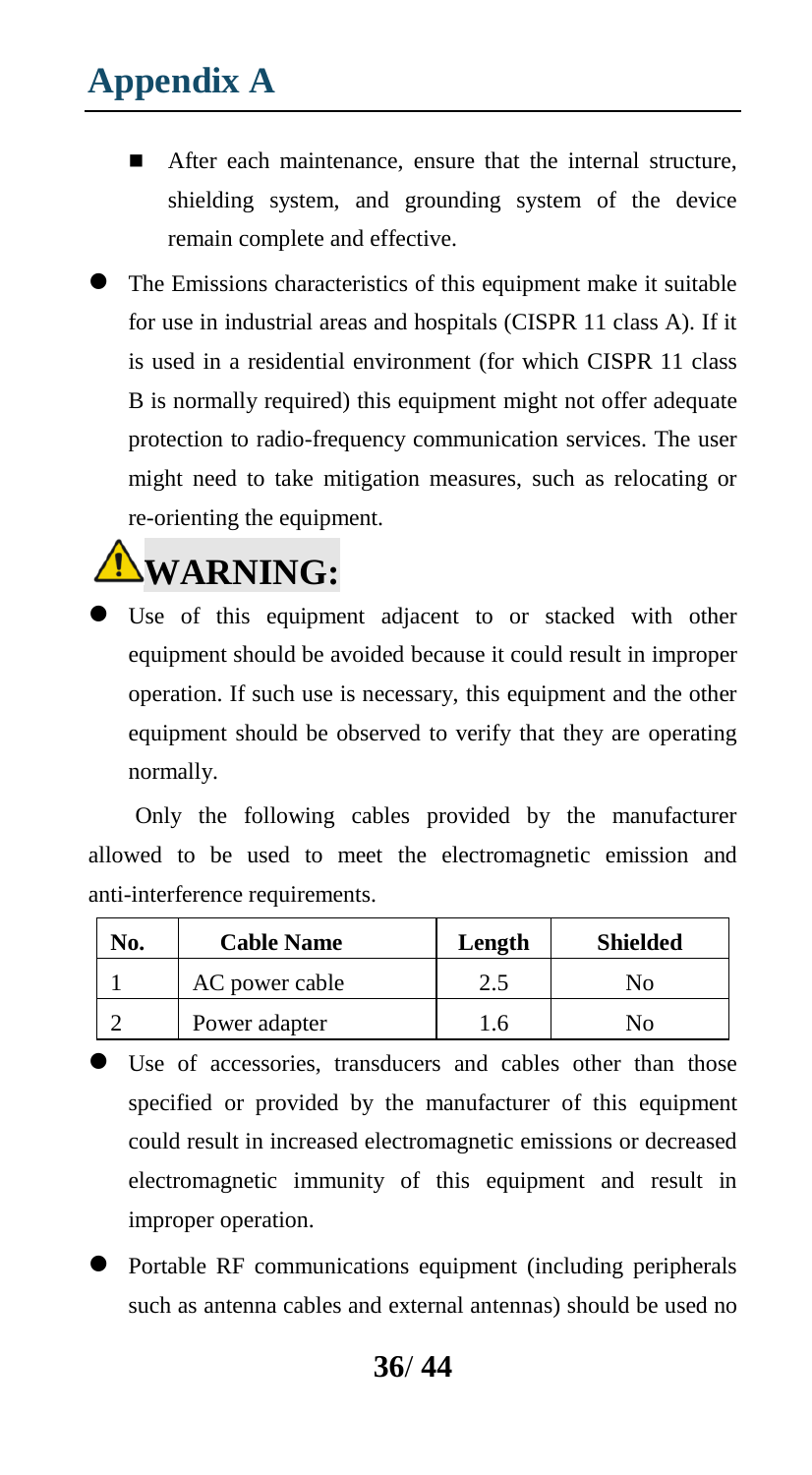closer than 30 cm (12 inches) to any part of theNAVI-30/NAVI-60 vein illuminator, including cables specified by the manufacturer. Otherwise, degradation of the performance of this equipment could result.

Guidance and manufacturer's declaration – electromagnetic emissions The NAVI-30/NAVI-60 vein illuminator is intended for use in the electromagnetic environment specified below.

The customer or the user of the NAVI-30/NAVI-60 vein illuminator should assure that it is used in such an environment.

| <b>Emission</b> test | Compliance | Electromagnetic environment -          |  |  |
|----------------------|------------|----------------------------------------|--|--|
|                      |            | guidance                               |  |  |
| RF emission          | Group 1    | The NAVI-30/NAVI-60 vein               |  |  |
| CISPR 11             |            | illuminator uses RF energy only for    |  |  |
|                      |            | its internal function. Therefore, its  |  |  |
|                      |            | RF emissions are very low and are      |  |  |
|                      |            | not likely to cause any interference   |  |  |
|                      |            | in nearby electronic equipment.        |  |  |
| Radio-frequency      | Class A    | The NAVI-30/NAVI-60 vein               |  |  |
| emission             |            | illuminator is suitable for use in all |  |  |
| CISPR <sub>11</sub>  |            | establishments other than domestic     |  |  |
| Harmonic             | Class A    | and those directly connected to the    |  |  |
| emission             |            | public low-voltage power supply        |  |  |
| IEC61000-3-2         |            | network that supplies buildings        |  |  |
| Voltage              | Complies   | used for domestic purposes.            |  |  |
| fluctuation and      |            |                                        |  |  |
| flashing             |            |                                        |  |  |
| IEC 61000-3-3        |            |                                        |  |  |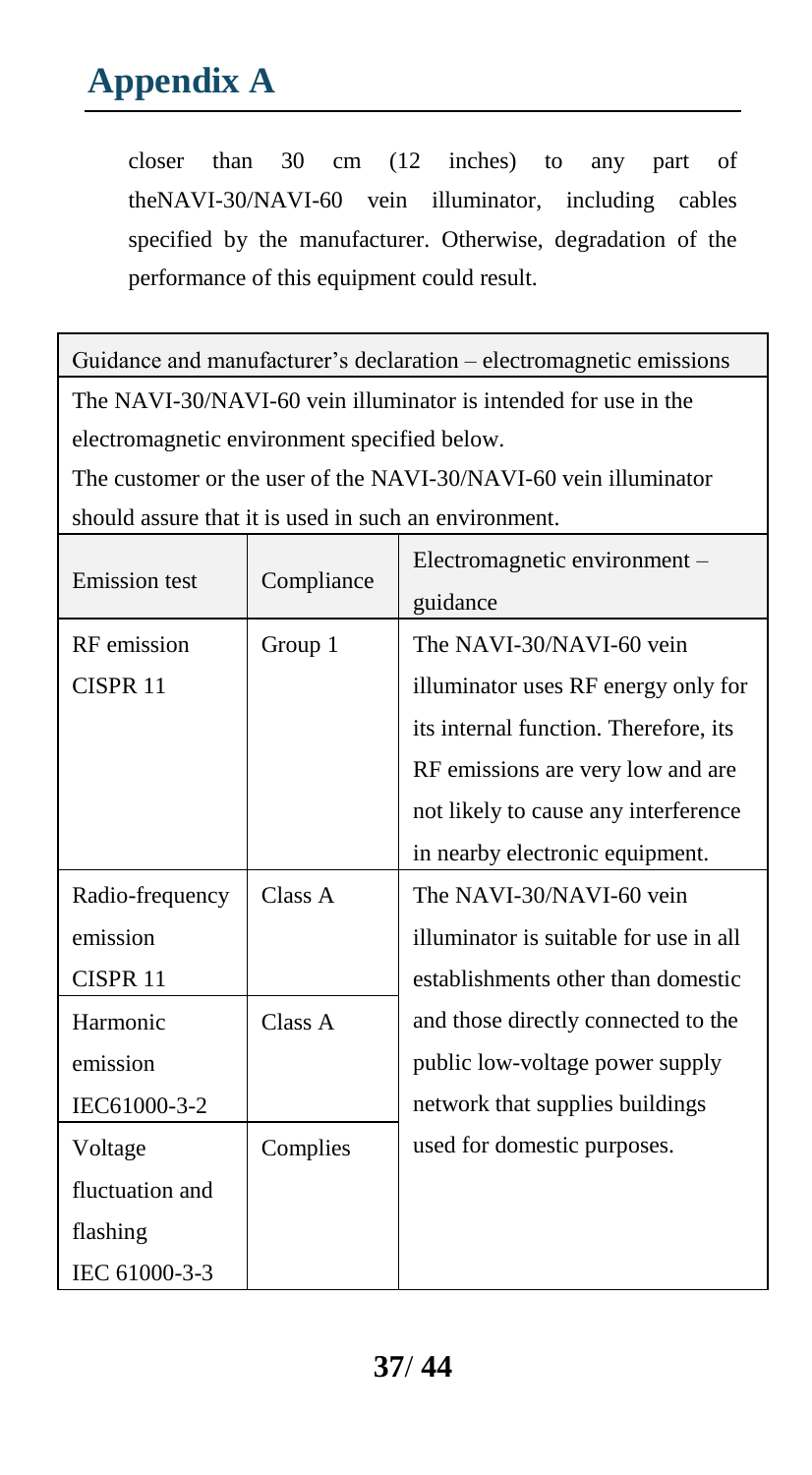Guidance and manufacturer's declaration – electromagnetic immunity The NAVI-30/NAVI-60 vein illuminator is intended for use in the electromagnetic environment specified below. The customer or the user of the NAVI-30/NAVI-60 vein illuminator should assure that it is used in such an environment.

| <b>IMMUNI</b>   | <b>IEC60601</b> test            | Compliance            | Electromagnetic         |
|-----------------|---------------------------------|-----------------------|-------------------------|
| TY test         | level                           | level                 | environment             |
|                 |                                 |                       | -guidance               |
| Electrostat     | $\pm$ 8 kV contact              | $\pm$ 8 kV contact    | Floors should be        |
| ic              | $\pm 2$ kV, $\pm 4$ kV, $\pm 8$ | $\pm 2$ kV, $\pm 4$   | wood, concrete or       |
| discharge       | kV.                             | $kV, \pm 8kV,$        | ceramic tile. If floors |
| (ESD)           | $\pm$ 15 kV air                 | $\pm$ 15 kV air       | are covered with        |
| <b>IEC</b>      |                                 |                       | synthetic material,     |
| 61000-4-2       |                                 |                       | the relative humidity   |
|                 |                                 |                       | should be at least      |
|                 |                                 |                       | 30%.                    |
| Electrical      | $\pm 2$ kV 100KHz               | $\pm 2$ kV            | Mains power quality     |
| fast            | AC power cable                  | 100KHz                | should be that of a     |
| transient       | $\pm 2$ kV 100KHz               | AC power              | typical commercial or   |
| (EFT)           | DC power                        | cable                 | hospital environment.   |
| <b>IEC61000</b> | $cable(\geq 3m)$                |                       |                         |
| $-4-4$          | $±1$ kV 100KHz                  |                       |                         |
|                 | SIP/SOP                         |                       |                         |
|                 | $cable(\geq 3m)$                |                       |                         |
| Surge           | $\pm 0.5$ kV, $\pm 1$ kV        | $\pm 0.5$ kV, $\pm 1$ |                         |
| <b>IEC</b>      | Line-to-line                    | kV                    |                         |
| 61000-4-5       | $\pm 0.5$ kV, $\pm 1$           | Line-to-line          |                         |
|                 | $kV, \pm 2 kV$                  | $\pm 0.5$ kV, $\pm 1$ |                         |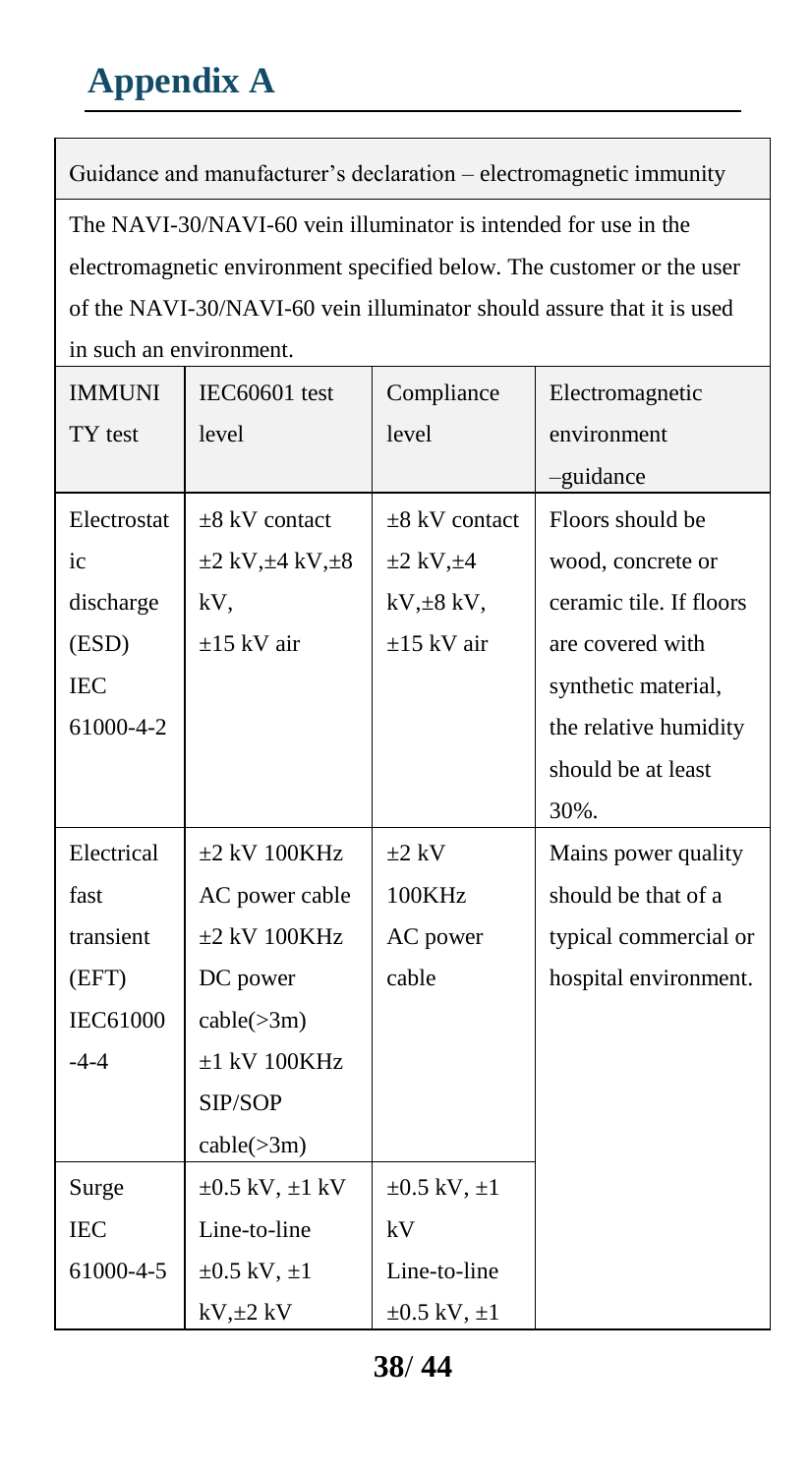|             | Line-to-ground                             | $kV, \pm 2kV$                         |                       |  |
|-------------|--------------------------------------------|---------------------------------------|-----------------------|--|
|             | AC power cable                             | Line-to-groun                         |                       |  |
|             | DC power                                   | d                                     |                       |  |
|             | $cable(\geq 3m)$                           | AC power                              |                       |  |
|             | $+2$ kV                                    | cable                                 |                       |  |
|             | Line-to-ground                             |                                       |                       |  |
|             | SIP/SOP                                    |                                       |                       |  |
|             | outdoor cable                              |                                       |                       |  |
| The         | 0% 0.5 cycle                               | 0% 0.5 cycle                          | Mains power quality   |  |
| voltage     | At $0^\circ$ , 45 $^\circ$ , 90 $^\circ$ , | At 0 ° 45 ° 90                        | should be that of a   |  |
| dips, and   | 135 °, 180 °,                              | $\degree$ 135 $\degree$ 180 $\degree$ | typical commercial or |  |
| interruptio | 225 °, 270 ° and                           | 225 ; 270 °                           | hospital environment. |  |
| ns          | $315°$ ;                                   | and 315 °;                            | If the user of the    |  |
| <b>IEC</b>  |                                            | 0% 1 cycle                            | NAVI-30/NAVI-60       |  |
| 61000-4-1   | 0% 1 cycle                                 | And                                   | vein illuminator      |  |
| 1           | And                                        | 70% 25/30                             | requires continued    |  |
|             | 70% 25/30                                  | cycles                                | operation during      |  |
|             | cycles                                     | Single phase:                         | power mains           |  |
|             | Single phase: at                           | at $0^{\circ}$                        | interruptions, it is  |  |
|             | 0 <sup>o</sup>                             | 0% 300 cycle                          | recommended that      |  |
|             | 0% 300 cycle                               |                                       | the                   |  |
|             |                                            |                                       | NAVI-30/NAVI-60       |  |
|             |                                            |                                       | vein illuminator be   |  |
|             |                                            |                                       | powered from an       |  |
|             |                                            |                                       | uninterruptible power |  |
|             |                                            |                                       | supply or a battery.  |  |
| Power       | 30 A/m 50 Hz or                            | 30 A/m 50 Hz                          | Power<br>frequency    |  |
| frequency   | 60 Hz                                      | or $60$ Hz                            | magnetic<br>fields    |  |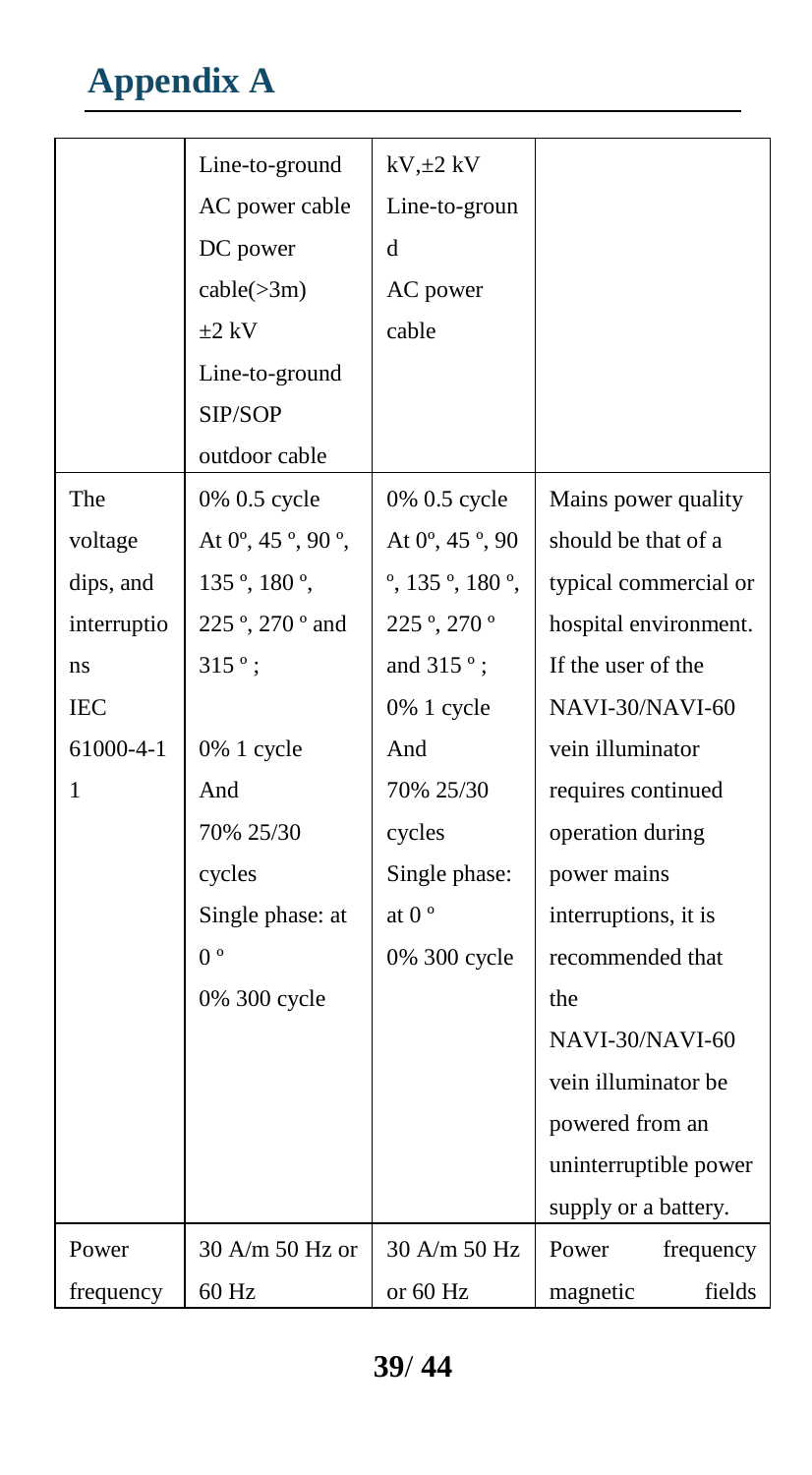| magnetic   |  | should be at levels   |
|------------|--|-----------------------|
| fields     |  | characteristic of a   |
| (50/60Hz)  |  | typical location in a |
| (PFMF)     |  | typical commercial or |
| <b>IEC</b> |  | hospital environment  |
| 61000-4-8  |  |                       |

NOTE: UT is the a.c. mains voltage prior to application of the test level.

Guidance and manufacturer's declaration – electromagnetic immunity The NAVI-30/NAVI-60 vein illuminator is intended for use in the electromagnetic environment specified below. The customer or the user of theNAVI-30/NAVI-60 vein illuminator should assure that it is used in such an environment.

| Immuni        | <b>IEC 60601</b>         | Compliance       | Electromagnetic              |
|---------------|--------------------------|------------------|------------------------------|
| ty Test       | test level               | level            | environment –guidance        |
| Conduc        | 3 Vrms                   | 3 Vrms           | Portable and mobile RF       |
| ted RF        | $150$ kHz to             | $150$ kHz to     | communications equipment     |
| <b>IEC610</b> | 80MHz;                   | 80MHz:           | should be used no closer to  |
| $00-4-6$      |                          | 6 Vrms in        | any part of the              |
|               |                          | <b>ISM</b> bands | NAVI-30/NAVI-60 vein         |
|               | 6 Vrms in                | <b>Between</b>   | illuminator, including       |
|               | $ISM$ bands <sup>a</sup> | $0.15MHz$ and    | cables, than the             |
|               | <b>Between</b>           | 80 MHz;          | recommended separation       |
|               | 0.15MHz                  | 80% AM at 1      | distance calculated from the |
|               | and 80                   | kHz              | equation applicable to the   |
|               | MHz;                     |                  | frequency of the             |
|               | 80% AM at                |                  | transmitter.                 |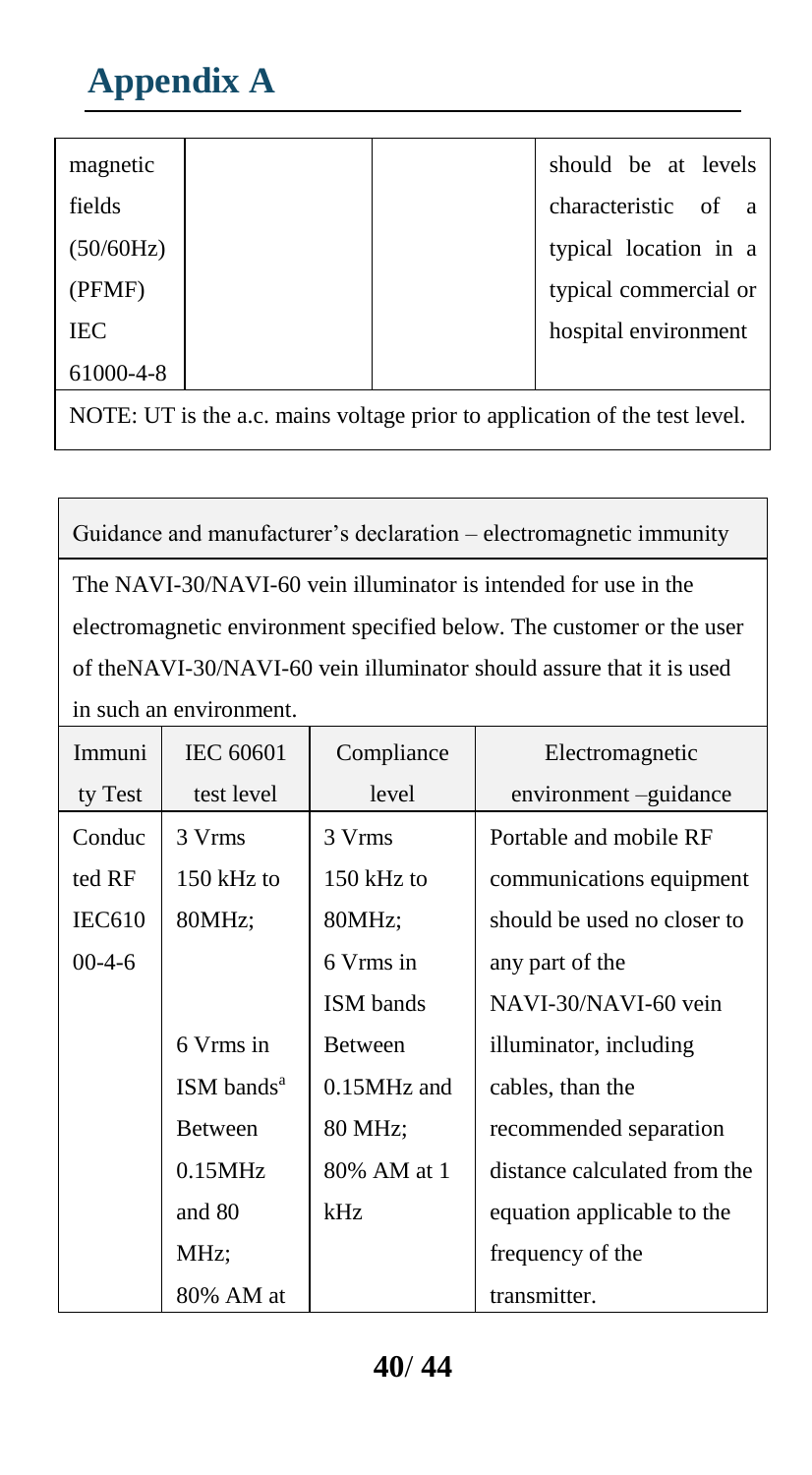|                                              | 1 kHz                                                                                                                                                                                                                                       |                                                                                                                                                                                                                                                | Recommended separation                                                                                                                                                                                                                                                                                                                                                                                                                                                                                                                                                                                                                           |
|----------------------------------------------|---------------------------------------------------------------------------------------------------------------------------------------------------------------------------------------------------------------------------------------------|------------------------------------------------------------------------------------------------------------------------------------------------------------------------------------------------------------------------------------------------|--------------------------------------------------------------------------------------------------------------------------------------------------------------------------------------------------------------------------------------------------------------------------------------------------------------------------------------------------------------------------------------------------------------------------------------------------------------------------------------------------------------------------------------------------------------------------------------------------------------------------------------------------|
| Radiate<br>d RF<br><b>IEC610</b><br>$00-4-3$ | 3 V/m<br>$80 MHz -$<br>2.7 GHz:<br>80% AM at<br>1 kHz<br>27V/m:380-<br>390MHz;<br>28V/m:430-<br>470MHz;<br>9V/m:704-7<br>87MHz;<br>28V/m:800-<br>960MHz;<br>28V/m:1700<br>-1990MHz;<br>28V/m:2400<br>$-2570MHz$<br>$9V/m:5100-$<br>5800MHz; | 3 V/m<br>$80 MHz - 2.7$<br>GHz;<br>80% AM at 1<br>kHz<br>27V/m:380-39<br>0MHz;<br>28V/m:430-47<br>0MHz;<br>9V/m:704-787<br>MHz:<br>28V/m:800-96<br>0MHz;<br>$28V/m:1700-1$<br>990MHz:<br>$28V/m:2400-2$<br>570MHz;<br>$9V/m:5100-58$<br>00MHz; | distance<br>$d=1.2\sqrt{P}$<br>$d=1.2\sqrt{P}$<br>$d=1.2\sqrt{P}$<br>80M~800MHz<br>$d=2.3\sqrt{P}$<br>800M~2.7GHz<br>where P is the maximum<br>output power rating of the<br>transmitter in watts (W)<br>according to the transmitter<br>manufacturer and d is the<br>recommended separation<br>distance in meters $(m)^b$ .<br>Field strengths from fixed<br>RF transmitters, as<br>determined by an<br>electromagnetic site<br>survey <sup>c</sup> , a should be less<br>than the compliance level<br>in each frequency range <sup>d</sup> .<br>Interference may occur in<br>the vicinity of equipment<br>marked with the following<br>symbol: |
|                                              |                                                                                                                                                                                                                                             |                                                                                                                                                                                                                                                |                                                                                                                                                                                                                                                                                                                                                                                                                                                                                                                                                                                                                                                  |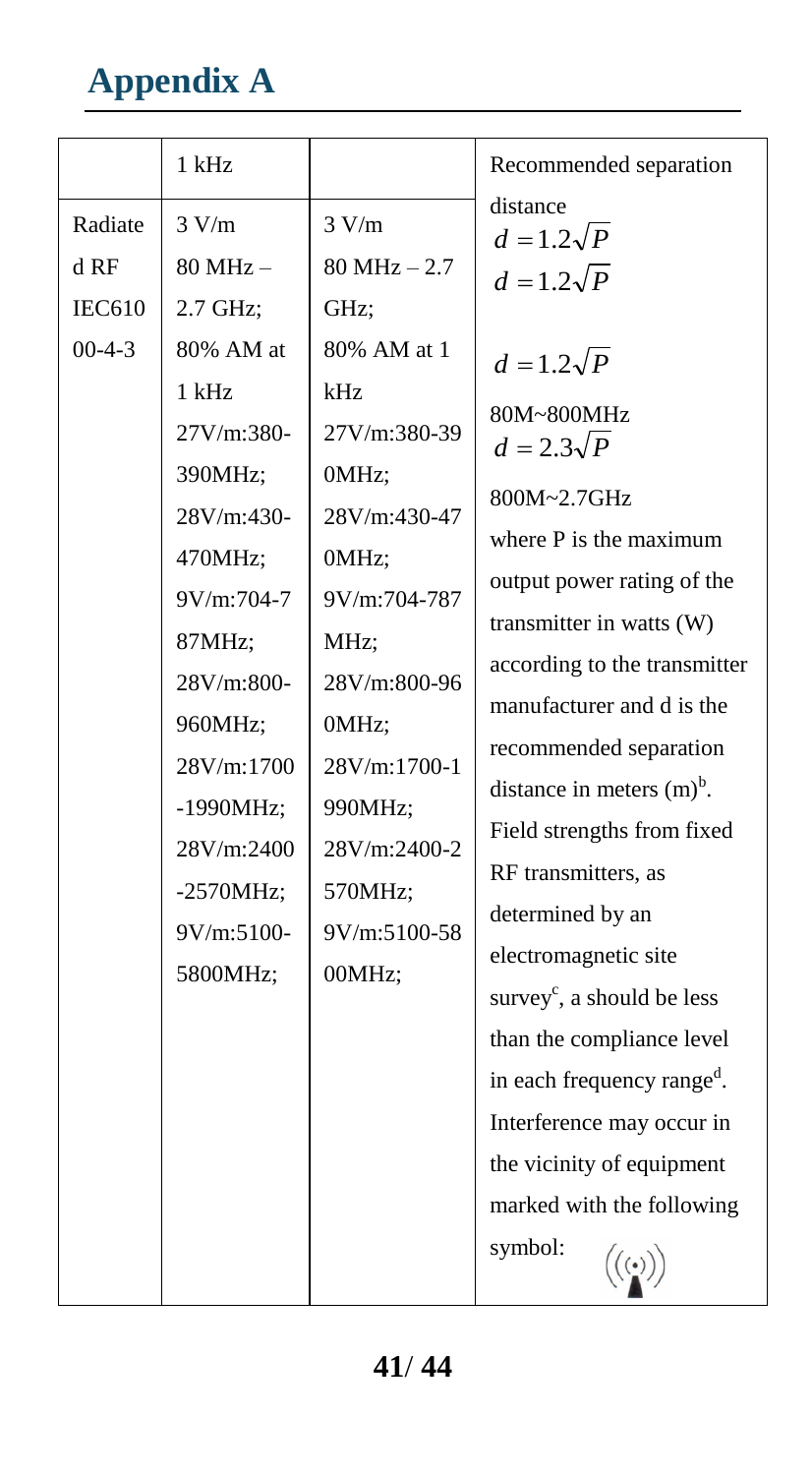NOTE 1: At 80 MHz and 800 MHz, the higher frequency range applies. NOTE 2: These guidelines may not apply in all situations. Electromagnetic propagation is affected by absorption and reflection from structures, objects and people.

<sup>a</sup>The ISM (industrial, scientific and medical) bands between 150 kHz and 80 MHz are 6,765 MHz to 6,795 MHz; 13,553 MHz to 13,567 MHz; 26,957 MHz to 27,283 MHz; and 40,66 MHz to 40,70 MHz.

<sup>b</sup> The compliance levels in the ISM frequency bands between 150 kHz and 80 MHz and in the frequency range 80 MHz to 2,7 GHz are intended to decrease the likelihood that mobile/portable communications equipment could cause interference if it is inadvertently brought into patient areas. For this reason, an additional factor of 10/3 has been incorporated into the formulae used in calculating the recommended separation distance for transmitters in these frequency ranges.

c Field strengths from fixed transmitters, such as base stations for radio (cellular/cordless) telephones and land mobile radios, amateur radio, AM and FM radio broadcast and TV broadcast cannot be predicted theoretically with accuracy. To assess the electromagnetic environment due to fixed RF transmitters, an electromagnetic site survey should be considered. If the measured field strength in the location in which theNAVI-30/NAVI-60 vein illuminator is used exceeds the applicable RF compliance level above, theNAVI-30/NAVI-60 vein illuminator should be observed to verify normal operation. If abnormal performance is observed, additional measures may be necessary, such as re-orienting or relocating theNAVI-30/NAVI-60 vein illuminator.

<sup>d</sup> Over the frequency range 150 kHz to 80 MHz, field strengths should be less than [3] V/m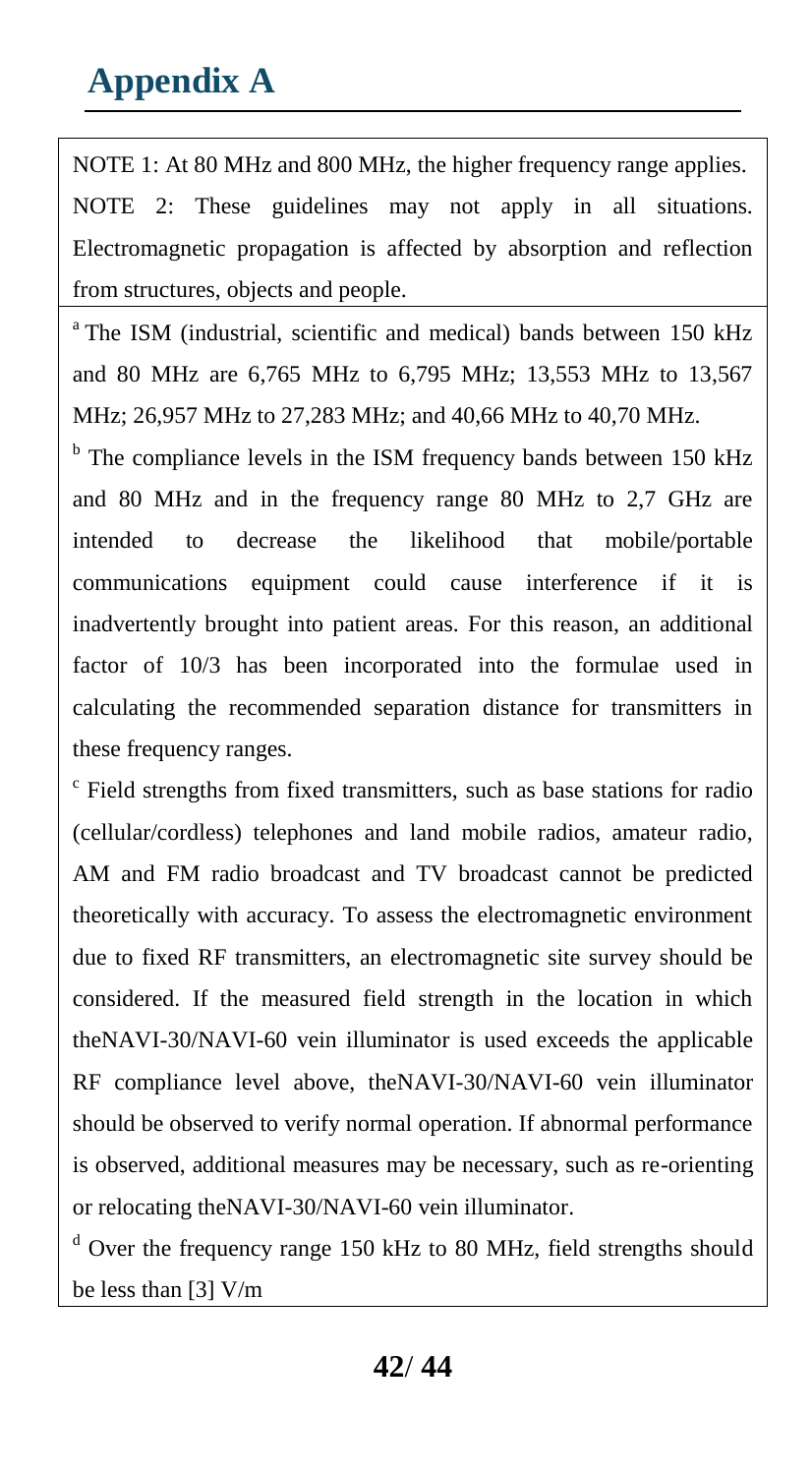Recommended separation distances between portable and mobile RF communications equipment and the NAVI-30/NAVI-60 vein illuminator The NAVI-30/NAVI-60 vein illuminator is intended for use in an electromagnetic environment in which radiated RF disturbances are controlled. The customer or the user of the NAVI-30/NAVI-60 vein illuminator can help prevent electromagnetic interference by maintaining a minimum distance between portable and mobile RF communications equipment (transmitters) and the NAVI-30/NAVI-60 vein illuminator as recommended below, according to the maximum output power of the communications equipment.

| Rated                                              | Separation distance according to frequency of transmitter m       |                                                                  |                |                                                    |
|----------------------------------------------------|-------------------------------------------------------------------|------------------------------------------------------------------|----------------|----------------------------------------------------|
| maximum<br>output<br>power of<br>transmitte<br>r W | 150 kHz to 80<br>MHz<br>outside ISM<br>bands<br>$d = 1.2\sqrt{P}$ | 150 kHz to<br><b>80 MHz</b><br>in ISM bands<br>$d = 1.2\sqrt{P}$ | 80M~800MH<br>Z | 800M~2.7G<br>Hz<br>$d=1.2\sqrt{P}$ $d=2.3\sqrt{P}$ |
| 0.01                                               | 0.12                                                              | 0.12                                                             | 0.12           | 0.23                                               |
| 0.1                                                | 0.38                                                              | 0.38                                                             | 0.38           | 0.73                                               |
| 1                                                  | 1.2                                                               | 1.2                                                              | 1.2            | 2.3                                                |
| 10                                                 | 3.8                                                               | 3.8                                                              | 3.8            | 7.3                                                |
| 100                                                | 12                                                                | 12                                                               | 12             | 23                                                 |

For transmitters rated at a maximum output power not listed above, the recommended separation distance din meters (m) can be determined using the equation applicable to the frequency of the transmitter, where P is the maximum output power rating of the transmitter in watts (W) according to the transmitter manufacturer.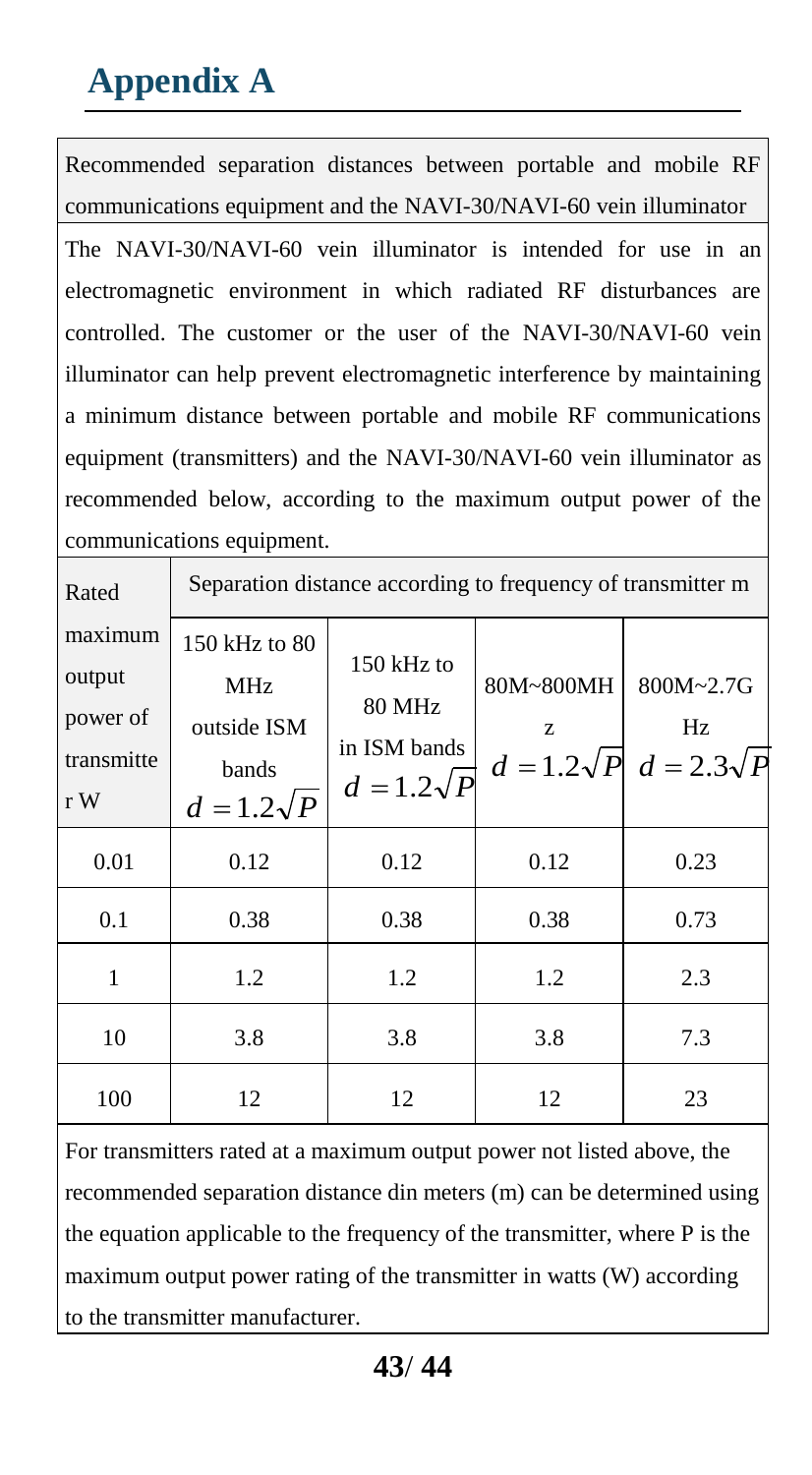NOTE 1: At 80 MHz and 800 MHz, the separation distance for the higher frequency range applies.

NOTE 2: The ISM (industrial, scientific and medical) bands between 150 kHz and 80 MHz are 6,765 MHz to 6,795 MHz; 13,553 MHz to 13,567 MHz; 26,957 MHz to 27,283 MHz; and 40,66 MHz to 40,70 MHz. NOTE 3: An additional factor of 10/3 has been incorporated into the formulae used in calculating the recommended separation distance for transmitters in the ISM frequency bands between 150 kHz and 80 MHz and in the frequency range 80 MHz to 2,7 GHz to decrease the likelihood that mobile/portable communications equipment could cause interference if it is inadvertently brought into patient areas.

NOTE 4: These guidelines may not apply in all situations.

Electromagnetic propagation is affected by absorption and reflection from structures, objects and people.